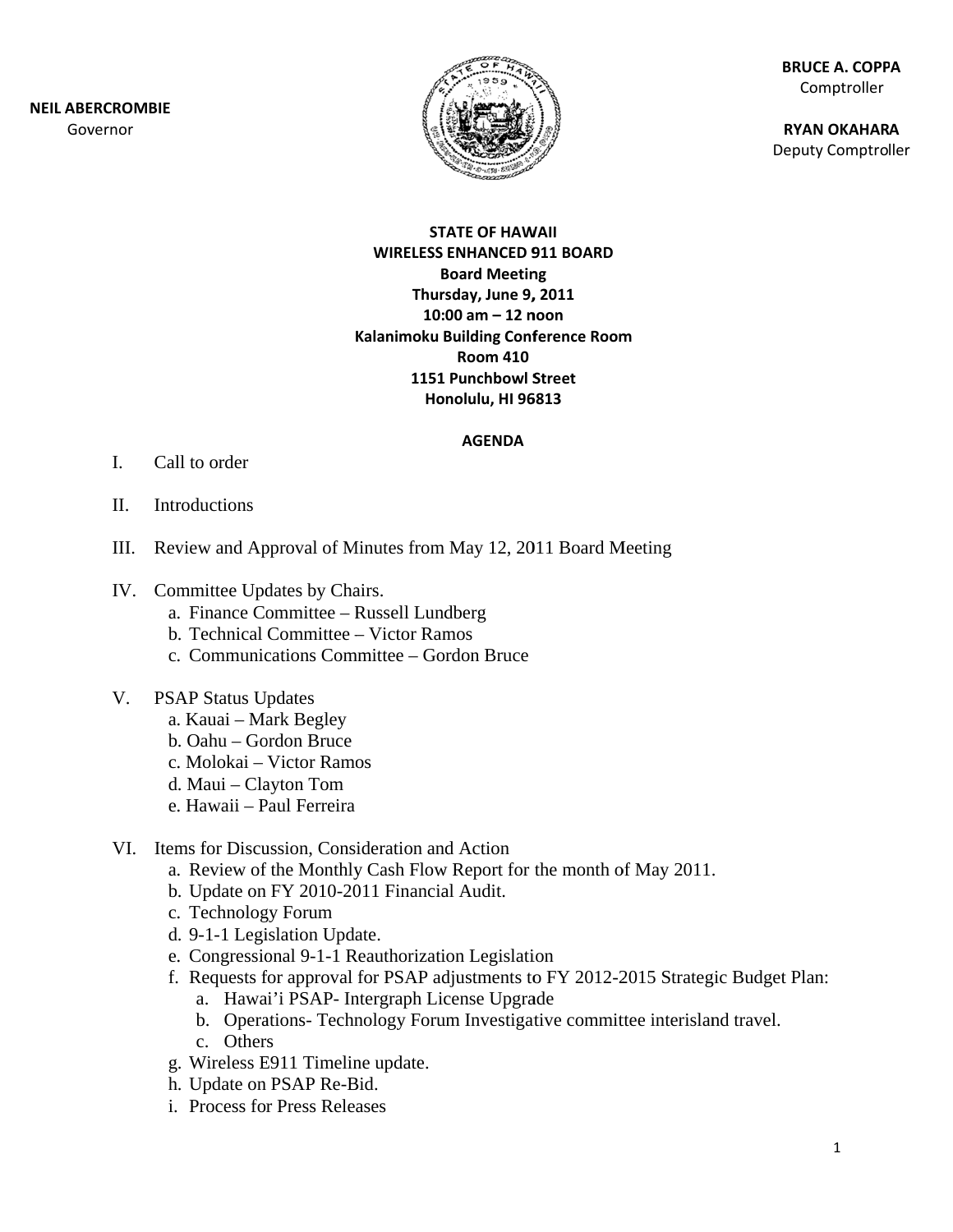

**RYAN OKAHARA** Deputy Comptroller

- j. Discussion regarding Board member term expirations and transition.
- **VIII.** Announcements
- IX. Next meeting date July 14, 2011, 10am, Comptroller's Conference Room 410.
- XI. Adjournment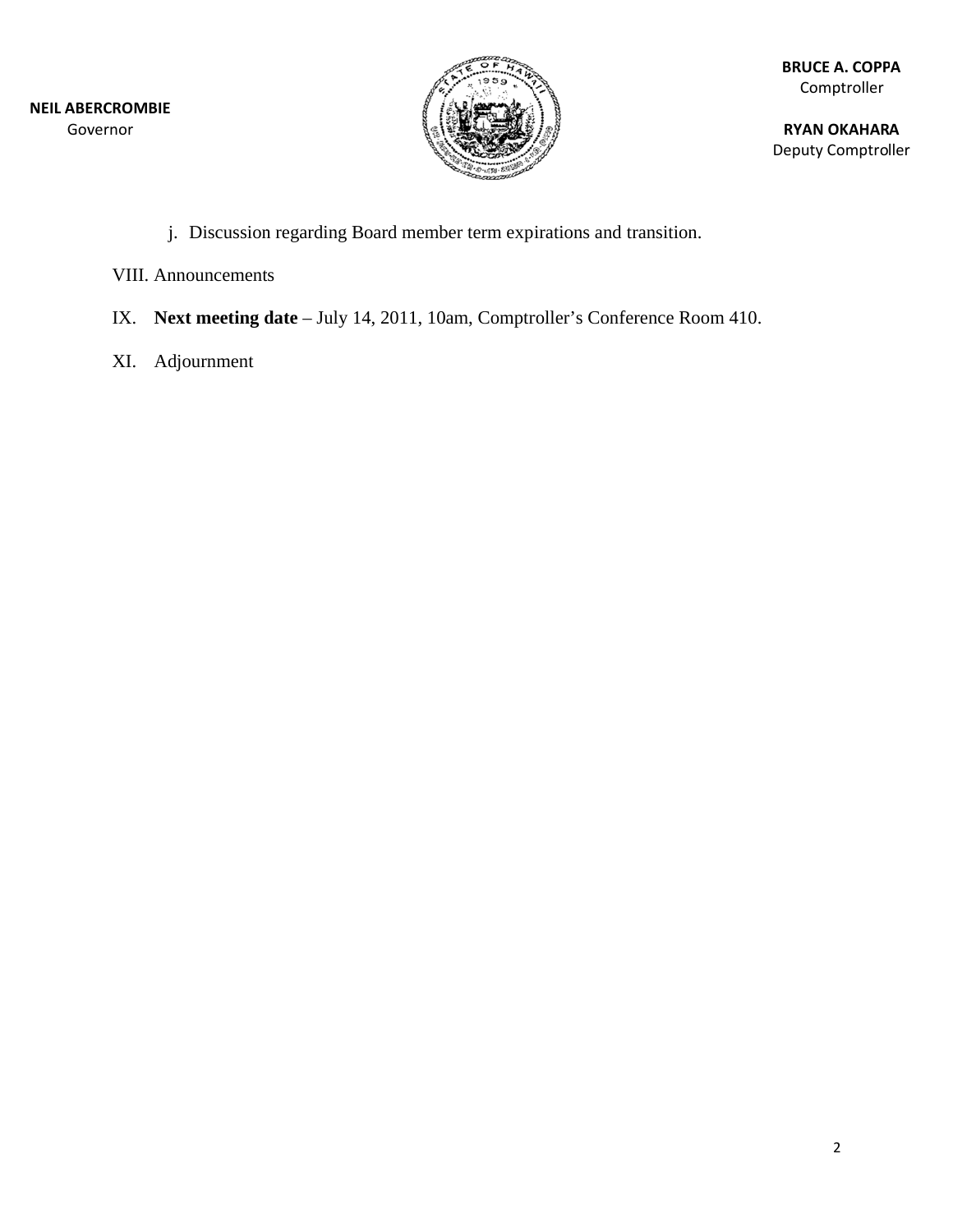**NEIL ABERCROMBIE** Governor



**BRUCE A. COPPA** Comptroller

**RYAN OKAHARA** Deputy Comptroller

#### **STATE OF HAWAII WIRELESS ENHANCED 911 BOARD Board Meeting** Thursday, June 9, 2011 10:00 am  $-$  12 noon Kalanimoku Building Conference Room **Room 410 1151 Punchbowl Street** Honolulu, HI 96813

## **MINUTES**

Board members present: Paul Ferreira (Chair), Victor Ramos, Clayton Tom, James LaClair, Mark Begley, Goldie Cross, Russell Lundberg, Bruce Coppa.

Board members absent: Cedric Apaka, Jeffrey Ono, Gordon Bruce.

Board Staff members present: Courtney Tagupa, Pat Ohara, Kerry Yoneshige

Guests: Jim Howe (Ocean Safety), Morris Tamanaha (Navy Region HI, RDC), Patty Dukes (EMS), John Thompson.

- I. Call to order The meeting was called to order at 10am.
- II. Introductions Introductions were made of all attendees.
- III. Review and Approval of Minutes from May 12, 2011 Board Meeting Mr. Paul Ferreira and Ms. Goldie Cross have acknowledged some corrections to the meeting minutes and they were subsequently corrected.

Mr. Paul Ferreira motioned to approve the minutes subject to the aforementioned changes. The motion was seconded and approved unanimously without discussion by voice vote.

- IV. Committee Updates by Chairs.
	- a. Finance Committee Russell Lundberg No update
	- b. Technical Committee Victor Ramos Mr. Tagupa stated that there was no quorum at the Technical Committee.
	- c. Communications Committee Gordon Bruce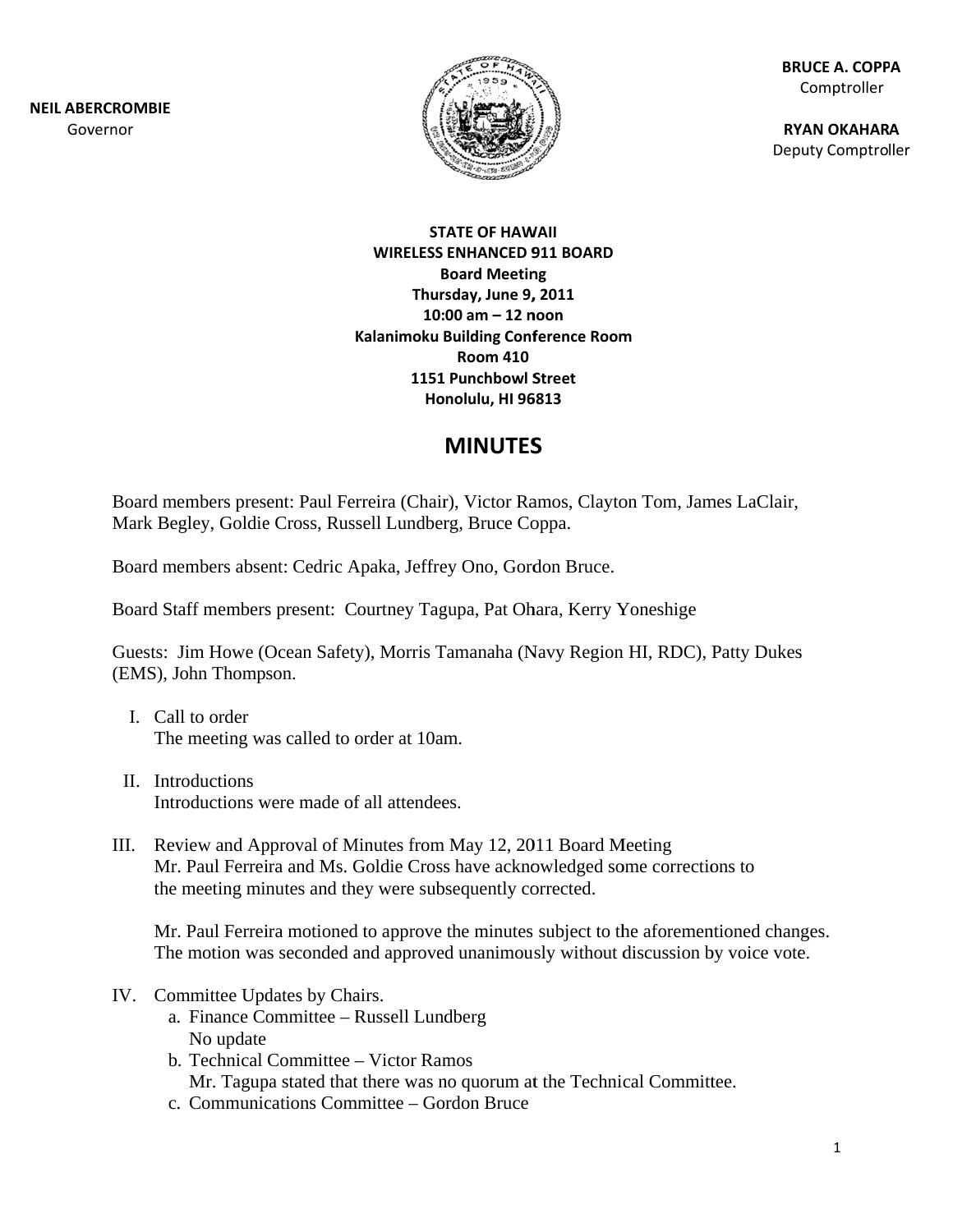Governor



**BRUCE A. COPPA** Comptroller

**RYAN OKAHARA** Deputy Comptroller

No update

- $V_{\cdot}$ **PSAP Status Updates** 
	- a. Kauai-Mark Begley Nothing to report.
	- b. Maui-Clayton Tom Nothing to report.
	- c. Molokai-Victor Ramos Nothing to report.
	- d. Hawaii-Paul Ferreira Nothing to report.
	- e. Oahu-Gordon Bruce Nothing to report.
- VI. Items for Discussion. Consideration and Action
	- a. Review of the Monthly Cash Flow Report for the month of May 2011.
		- Mr. Tagupa reported the following results for month ending May 31, 2011:
			- Month of May 2011 revenues: \$691,685  $\mathbf{i}$ . Mr. Tagupa stated that there was an incident of a missing check that was discovered as a result of the reconciliation process. It was discovered that the missing check was sent to the bank by the WSP, however the bank, for reasons unknown, did not process the deposit. No explanation could be provided by the bank. The missing check was uncashed and the WSP sent a duplicate.
			- FY2011 year-to-Date revenues: \$7,523,781 ii.
		- iii. Month of May 2011 disbursements: \$111,002
		- iv. FY2011-to-Date disbursements: \$2,607,858

Mr. Tagupa reviewed the fiscal yearend close out plan and forecasted that total disbursements should reach \$9M on June 30, 2011.

b. Update on FY 2010-2011 Financial Audit.

Mr. Tagupa stated that the progress of the FY 2011-2011 Financial Audit is proceeding as planned. He stated that all pre-procurement requirements have been fulfilled and is now working with DAGS to finalize the audit statement of work before the actual procurement is initiated.

c. Technology Forum:

The NG911 Technology Forum summary of activities: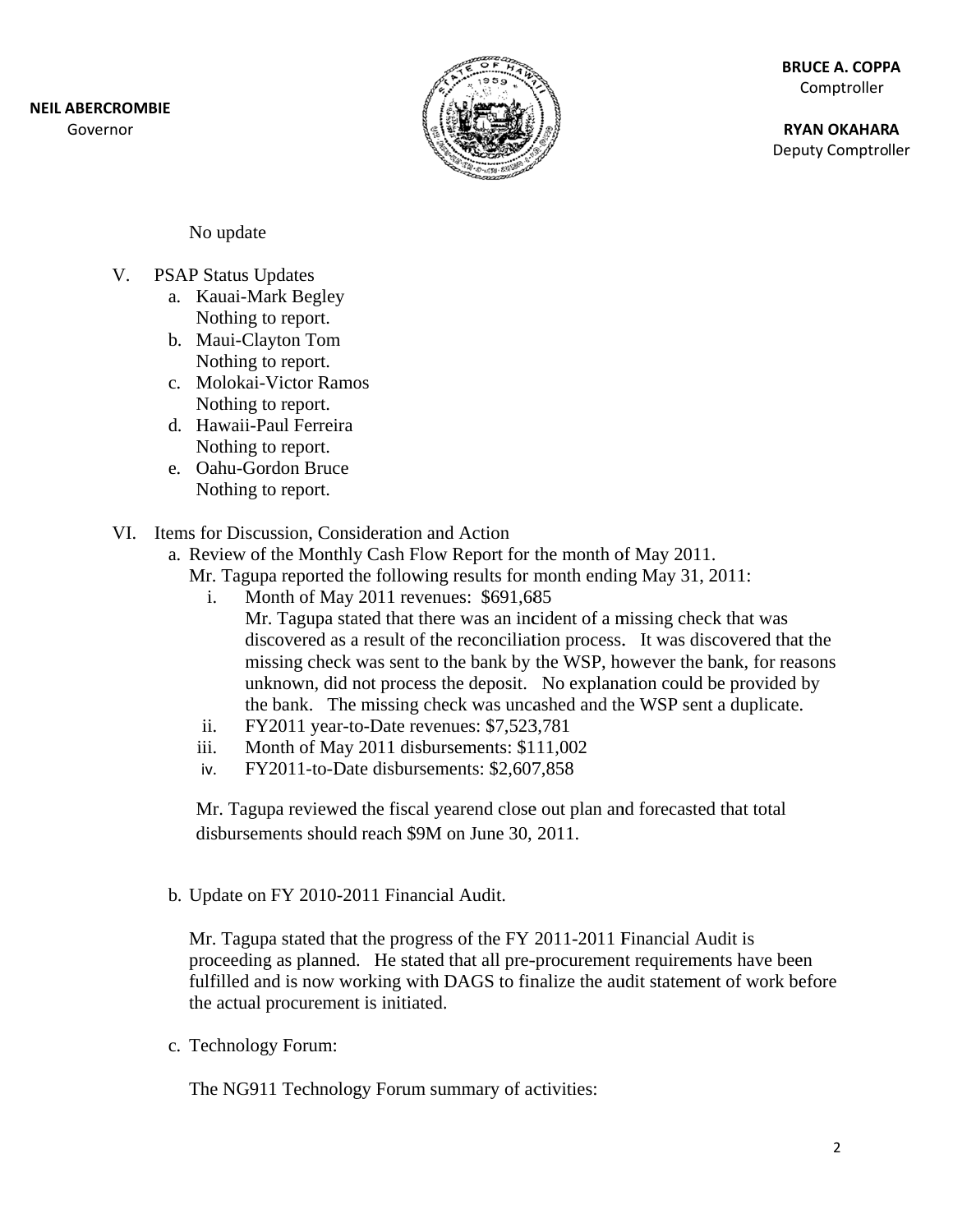

**RYAN OKAHARA** Deputy Comptroller

- $\mathbf{i}$ . Elected a Chair and Co-chair.
- $ii.$ Procurement process for forum venue has been initiated.
- iii. Proposed a budget of approximately \$18K.
- Consulted State Ethics Commission for ruling regarding receiving cash iv. sponsorships for the Forum.
- Proposed Forum date for two day event:  $9/26 9/27$  $V_{\bullet}$
- Created proposed list of invitees vi.
- APCO/NENA joint chapters to sponsor the event. vii.

Mr. Coppa had expressed caution regarding accepting donations from potential sponsors and agreed that having the event sponsored by a non-profit may relieve the potential ethical issues.

- d. 9-1-1 Legislation Update.
	- $\mathbf{i}$ . HB 1000 has not yet been signed.
	- ii. Drafting proposed legislation for permanent Board administrative positions.

Mr. Yoneshige advised that he has some language that can be used to assist the Board in drafting the proposed legislation.

iii. Administrative rules.

> Mr. Kerry Yoneshige stated that the process for approving the Board's administrative rules would be as follows:

- The Board would draft proposed rules.  $a^{\dagger}$
- Review of proposed rules by the Legislative Reference Board  $b.$
- $\mathbf{c}$ . Review by the Small Business Regulatory Review Board
- Review by Attorney General's office d.
- Review by Budget & Finance e.
- Receive Governor's approval for initial public hearings. f.
- Conduct Public hearings and review resulting comments. g.
- Based on review of comments, the rules may be amended. h.
- The amended rules go back to the Small Business Regulatory Review i. Board for approval.
- Sent to Governor for signature.  $\mathbf{i}$ .
- If signed, it goes to the Lt. Governor Office for posting after which k. the process is completed.
- e. Congressional 9-1-1 Reauthorization Legislation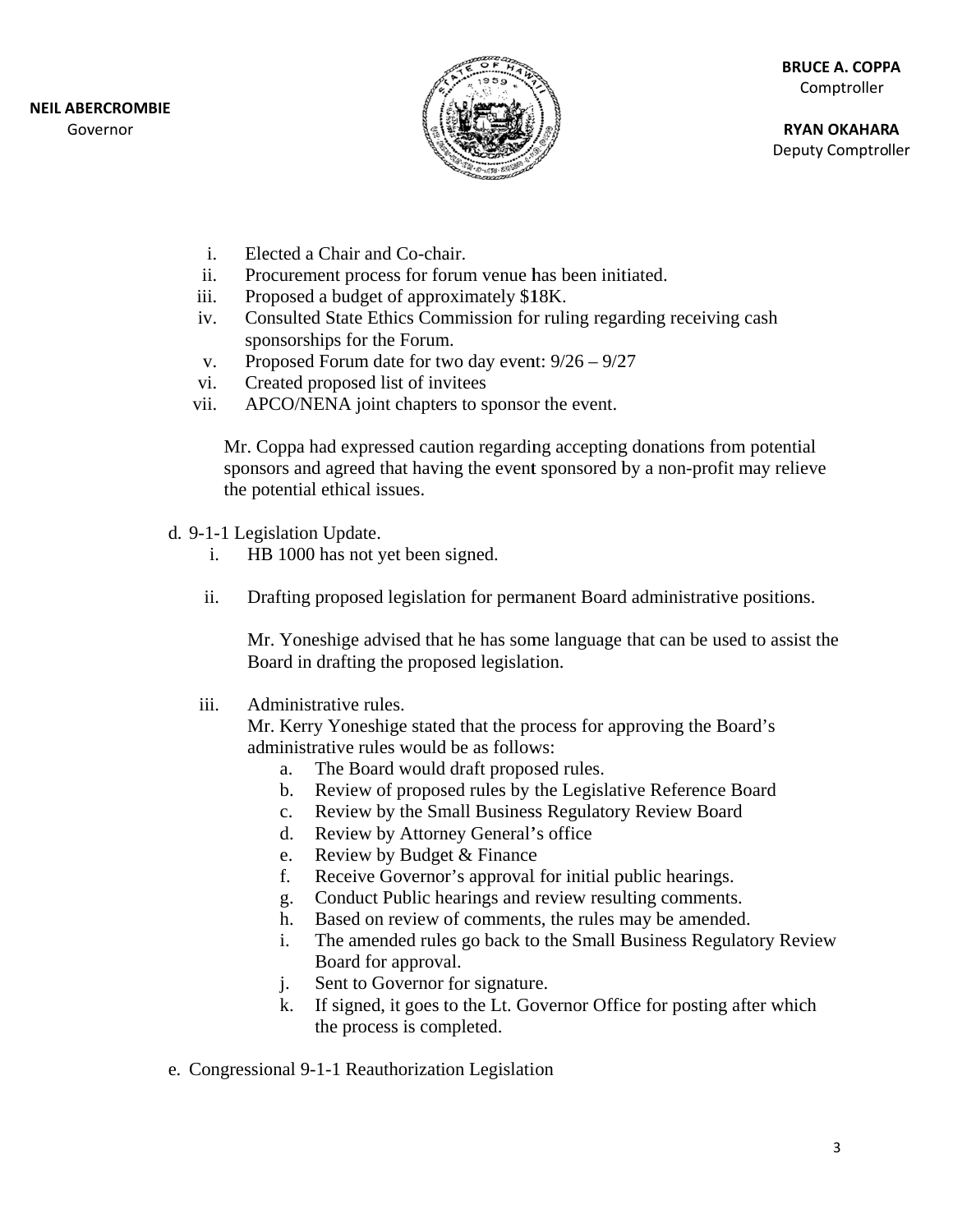

**RYAN OKAHARA** Deputy Comptroller

Mr. Tagupa summarized the intent of the SPECTRUM Legislation as follows:

- Strengthen public safety and to enhanced wireless communications by  $\mathbf{i}$ . providing sufficient wireless SPECTRUM and other resources to build a nationwide interoperable wireless broadband network.
- Encouraging efficient, flexible, and effective use of SPECTRUM; a valuable ii. and finite public resource.
- Providing voluntary market mechanism to ensure the optimum allocation of iii. SPECTRUM.
- Engaging in advanced research and development in emerging wireless iv. technology.

The following comments were stated by Mr. Tamanaha:

- $\mathbf{i}$ . The bill had survived the Commerce Committee of which Senator Inouye is a member.
- There is a possibility of obtaining funds from the bill providing the Board  $ii.$ continues to prevent the raiding of funds.
- f. Requests for approval for PSAP adjustments to FY 2012-2015 Strategic Budget Plan: HPD- Akimeka, LLC MSAG contract:  $\mathbf{i}$ .
	- $ii.$ Maj. Crotteau requested the Board to allow her the opportunity to add her request for funding to the Board agenda:

Mr. Jim LaClair motioned to allow the agenda item for HPD. The motion was seconded and was approved unanimously by voice vote without discussion.

iii. Maj. Janet Crotteau stated that she is requesting documentation of the Board's approval of funding for the Akimeka, LLC contract for the 5 year period beginning FY2012 through FY 2016.

Mr. James LaClair motioned to approve the request for funding of HPD's Akimeka Contract for the period of FY 2012-2016 with the proviso that FY2016 is subject to availability of funds. The motion was seconded and approved unanimously by voice vote without discussion.

- g. Hawai'i PSAP- Intergraph License Upgrade
	- Mr. Paul Ferreira stated that the license upgrade was approved by the Finance i. Committee to increase the funding approximately \$18K.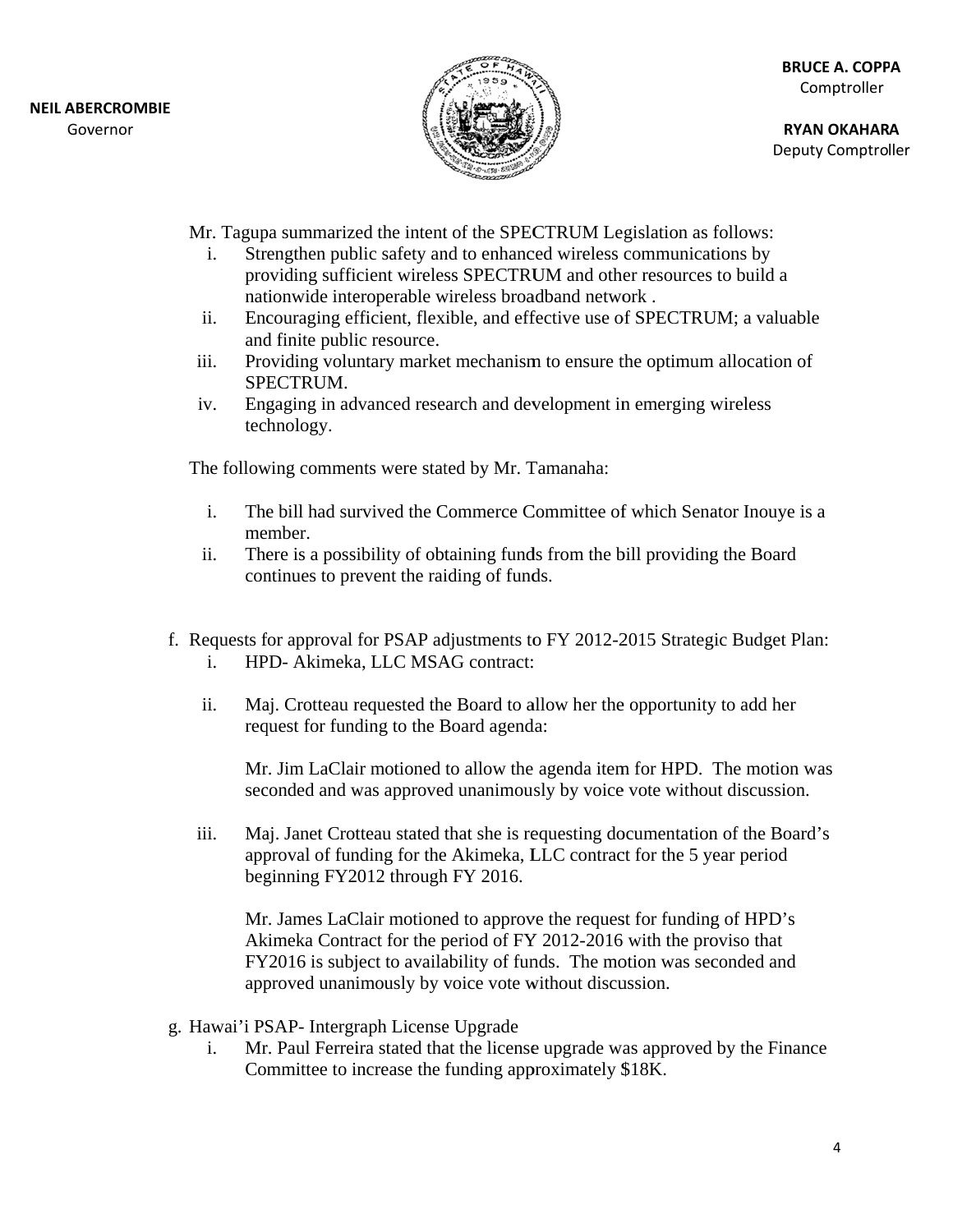

**RY YAN OKAHAR A** Deputy Comptroller

- ii. Mr. Coppa motioned to approve the increase. Mr. LaClair seconded the motion and it was passed without discussion with Mr. Ferreira abstaining.
- h. Operations- Technology Forum Investigative committee interisland travel.
	- i. Mr. Tagupa stated that the Technology Forum Committee has requested an Mr. Tagupa stated that the Technology Forum Committee has requested an additional \$1K to pay for the travel expenses for its vice-Chair, Ms. Davlynn Racadio, to attend the monthly Technology Forum through September.
	- ii. Mr. Coppa motioned to approve the increase. Mr. Lundberg seconded the motion and it was approved unanimously without discussion by voice vote.
- i. Others:
	- i. Mr. Tagupa stated that as a result of the increased legislative ceiling for FY Mr. Tagupa stated that as a result of the increased legislative ceiling for FY<br>2012, the CAD upgrades scheduled for HFD in FY 2012 and by Hawaii PD in  $FY2013 & FY 2014$  should be rescheduled to  $FY2012$  to take advantage of the \$14M ceiling. The increased funding will allow the two counties expedite the upgrades of their dated equipment.
	- ii. Mr. Paul Ferreira motioned to approve the plan restructuring. Ms. Goldie Cross seconded the motion and it was approved unanimously by voice vote without discussion.
- j. Wireless E911 Timeline update. Mr. Ferreira reminded the Board that any updates to the E911 Timeline should be delivered to Mr. Tagupa or Ms. Bradshaw for posting the website.
- k . Update on PSAP Re-B Bid. Mr. Ramirez stated that the re-bid issue was fixed.
- 1. Approval Process for links to State  $&$  County websites and Press Releases. Mr. Ferreira is requesting Board approval for links to County websites and that press releases that did not have anything to do with state policy or procedures could be put out by the Chair of the Communications committee. Anything else would require Board approval and subsequently approval by the governor's office, DAGS, or the PIO. Board approval and subsequently approval by the governor's office, DAGS, or the<br>PIO.<br>Mr. James LaClair motioned to approve the process. Mr. Coppa seconded that motion

and it was passes unanimously by voice vote without discussion.

m. Discussion regarding Board member term expirations and transition.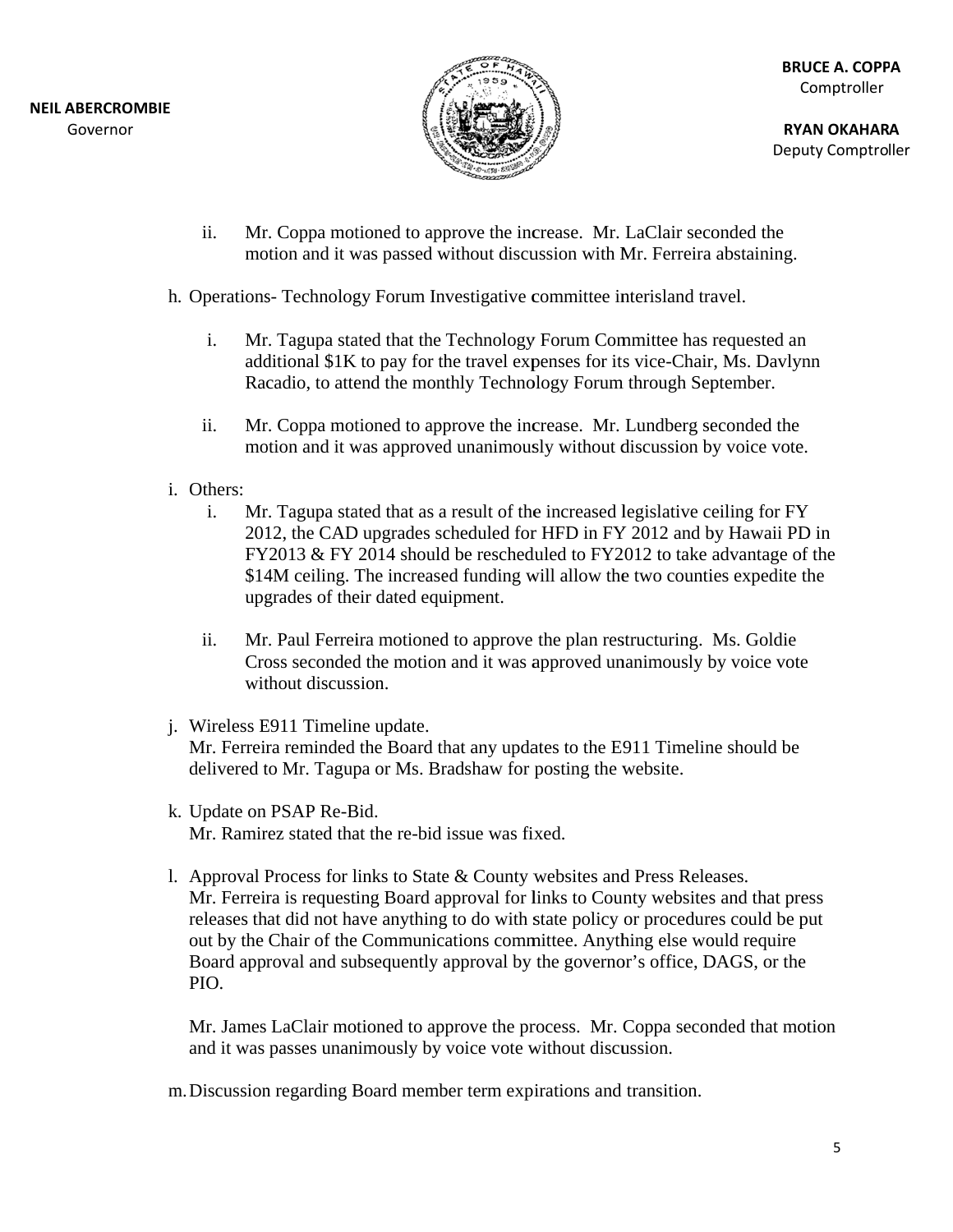

**RYAN OKAHARA** Deputy Comptroller

Mr. Tagupa stated that meeting handouts contain a download of the Board member expiration dates from the Governor's office.

Ms. Pat Ohara stated that the Wireless Service Providers are appointed by the governor for two year terms while the PSAPs may not be term limited according to the HB1000.

HRS  $26-34(a)$  states in part:

... No person shall be appointed consecutively to more than two terms as a member of the same board or commission; provided that membership on any board or commission shall not exceed eight consecutive years.

Thus, terms cannot exceed 2 consecutive terms and 8 years. If a member served 2 terms but less than 8 years, that member can stay on beyond the end of the 2d term, until a replacement is appointed and sworn in, so long as the member doesn't stav longer than the 2d legislative session after the end of the 2d term.

When a member is first appointed to complete a former member's term and then is appointed again and completes the member's own term, our office has concluded that counts as 2 terms.

Ms. Ohara obtained clarifying information after the meeting by saying that a board member terms cannot exceed 2 consecutive terms and 8 years. For example, if you've had 8 years as of June 30, 2012, then unfortunately you couldn't holdover even if there were no replacement and Hawaii Island would be without a board member. Ideally, the mayor (in the case of a PSAP) would nominate and the Governor would appoint a replacement who would be confirmed during the 2012 legislative session, to avoid a gap in representation.

If a member served 2 terms but less than 8 years, that member can stay on beyond the end of the 2d term, until a replacement is appointed and sworn in, so long as the member doesn't stay longer that the 2d legislative session after the end of the 2d term.

When a member is first appointed to complete a former member's term and then is appointed again and completes the member's own term, our office has concluded that counts as 2 terms.

#### **VIII.** Announcements

Mr. Coppa announced that Deputy Comptroller, Okahara has resigned his position to head up the Western District of HUD. In addition a new CIO has been hired who has a wealth of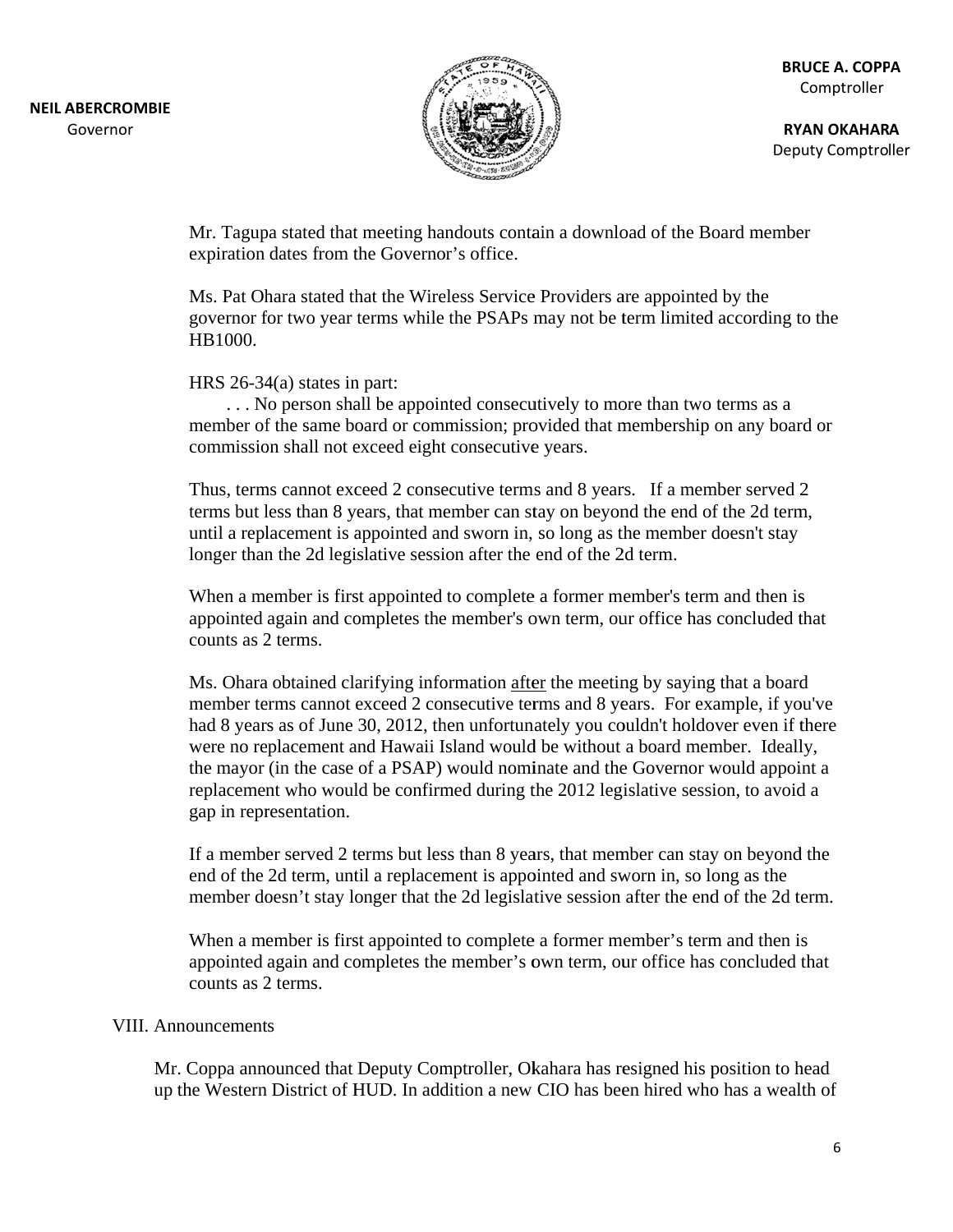

**RYAN OKAHARA** Deputy Comptroller

experience in both the private and public sectors and can be an asset to the Communications committee.

### IX. Next meeting date - July 14, 2011, 10am, Comptroller's Conference Room 410.

### XI. Adjournment

Ms. Goldie Cross motioned to adjourn the meeting. Mr. James Lynch seconded the motion and was passed unanimously by voice vote without discussion.

The meeting was adjourned at 11:30am.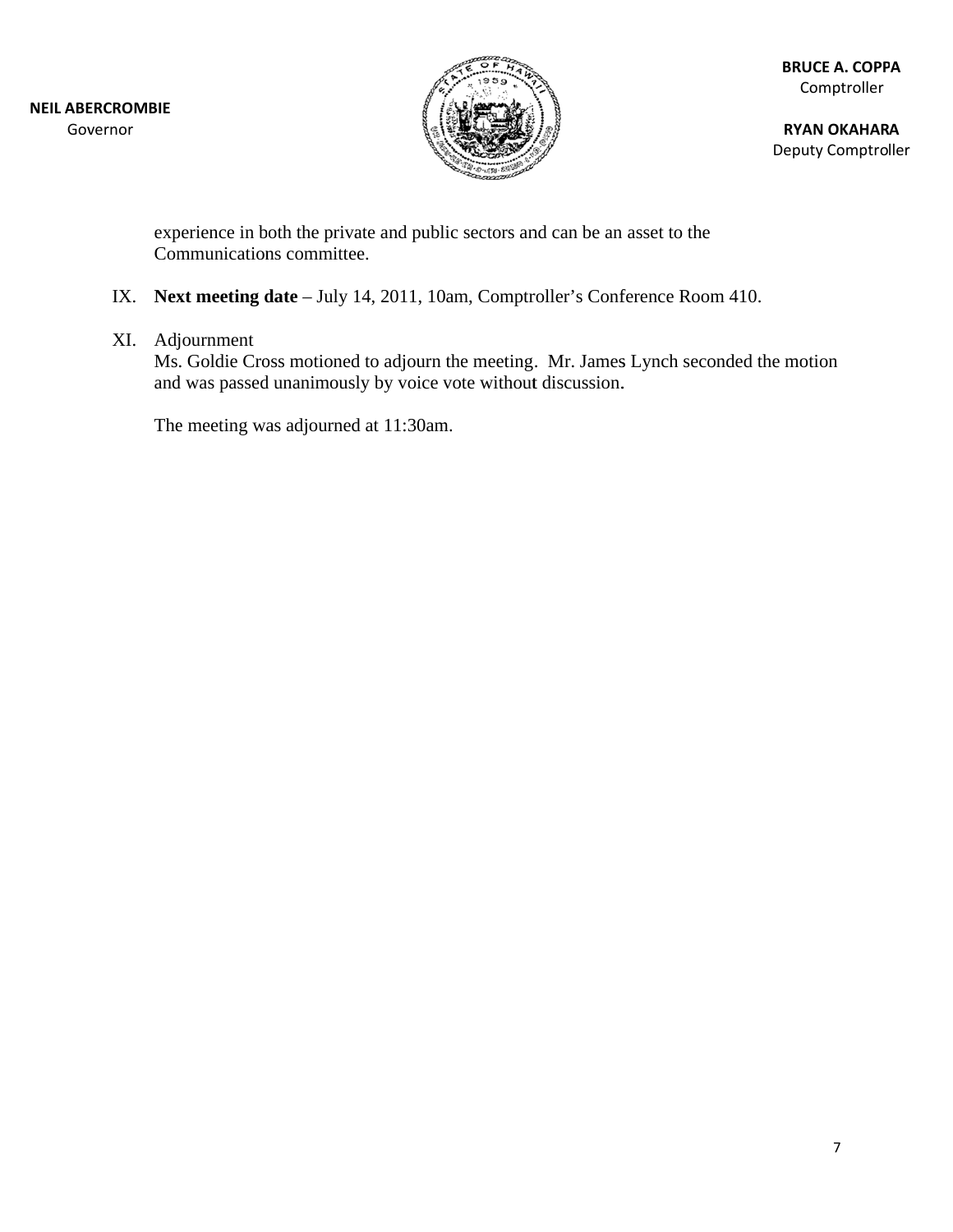| FIRST HAWAIIAN BANK ACCOUNT:                       |                         |                    |                        |
|----------------------------------------------------|-------------------------|--------------------|------------------------|
| <b>General Fund</b>                                | <b>Prior Month</b>      | <b>Month</b>       | <b>Ending</b>          |
|                                                    | Inception-to-Date       | Cash               | Inception-to-Date      |
|                                                    | <b>Cash Flow</b>        | <b>Flow</b>        | <b>Cash Flow</b>       |
| <b>ITEM</b>                                        | <b>Balance</b>          | <b>Balance</b>     | <b>Balance</b>         |
|                                                    |                         |                    |                        |
| Cash Inflow:                                       |                         |                    |                        |
|                                                    |                         |                    |                        |
| <b>Wireless Surcharge Collection</b>               | \$<br>49,915,005.47     | \$<br>691,351.24   | \$<br>50,606,356.71    |
|                                                    |                         |                    |                        |
| Interest Income                                    | \$<br>1,823,405.30      | \$<br>333.43       | \$<br>1,823,738.73     |
| <b>Prior Period Interest Income Adjustment</b>     | \$<br>(257, 236.01)     |                    | \$<br>(257, 236.01)    |
| Net Interest Income                                | \$<br>1,566,169.29      | \$<br>333.43       | \$<br>1,566,502.72     |
|                                                    |                         |                    |                        |
| <b>Subtotal Cash Inflow</b>                        | \$<br>51,481,174.76     | \$<br>691,684.67   | \$<br>52, 172, 859. 43 |
| <b>Cash Outflow:</b>                               |                         |                    |                        |
| Act 79 Fund Transfer to State                      | \$<br>(16,000,000.00)   |                    | \$(16,000,000.00)      |
| <b>PSAP Reimbursement</b>                          | \$<br>(17,078,547.71)   | \$<br>(82, 932.00) | \$ (17, 161, 479.71)   |
| <b>Board Member Travel Expense</b>                 | \$<br>(88, 496.31)      | \$<br>(986.60)     | \$<br>(89, 482.91)     |
| <b>DB&amp;F Revenue Assessments</b>                | \$<br>(2,507,695.08)    |                    | \$<br>(2,507,695.08)   |
| <b>DB&amp;F Administrative Expense Assessments</b> | \$<br>(463, 758.44)     |                    | \$<br>(463, 758.44)    |
| <b>WSP Reimbursement</b>                           | \$<br>(820, 324.22)     |                    | \$<br>(820, 324.22)    |
| Consultant-Intrado, Inc.                           | \$<br>(436, 785.41)     |                    | \$<br>(436, 785.41)    |
| <b>Consultant-Exec Director</b>                    | \$<br>(1,722,588.32)    | \$<br>(27,083.33)  | \$<br>(1,749,671.65)   |
| <b>Audit Expense</b>                               | \$<br>(24, 545.00)      |                    | \$<br>(24, 545.00)     |
| <b>Other Board Related Expenses</b>                | \$<br>(3, 419.76)       |                    | \$<br>(3, 419.76)      |
|                                                    |                         |                    |                        |
| <b>Subtotal Cash Outflow</b>                       | \$<br>(39, 146, 160.25) | \$<br>(111,001.93) | $$$ (39,257,162.18)    |
|                                                    |                         |                    |                        |
| <b>Total Cash Balance</b>                          | \$<br>12,335,014.51     | \$<br>580,682.74   | \$<br>12,915,697.25    |
|                                                    |                         |                    |                        |
| Encumbrances                                       |                         |                    |                        |
|                                                    |                         |                    |                        |
| <b>Total Unencumbered Cash Balance</b>             | \$<br>12,335,014.51     | \$<br>580,682.74   | \$12,915,697.25        |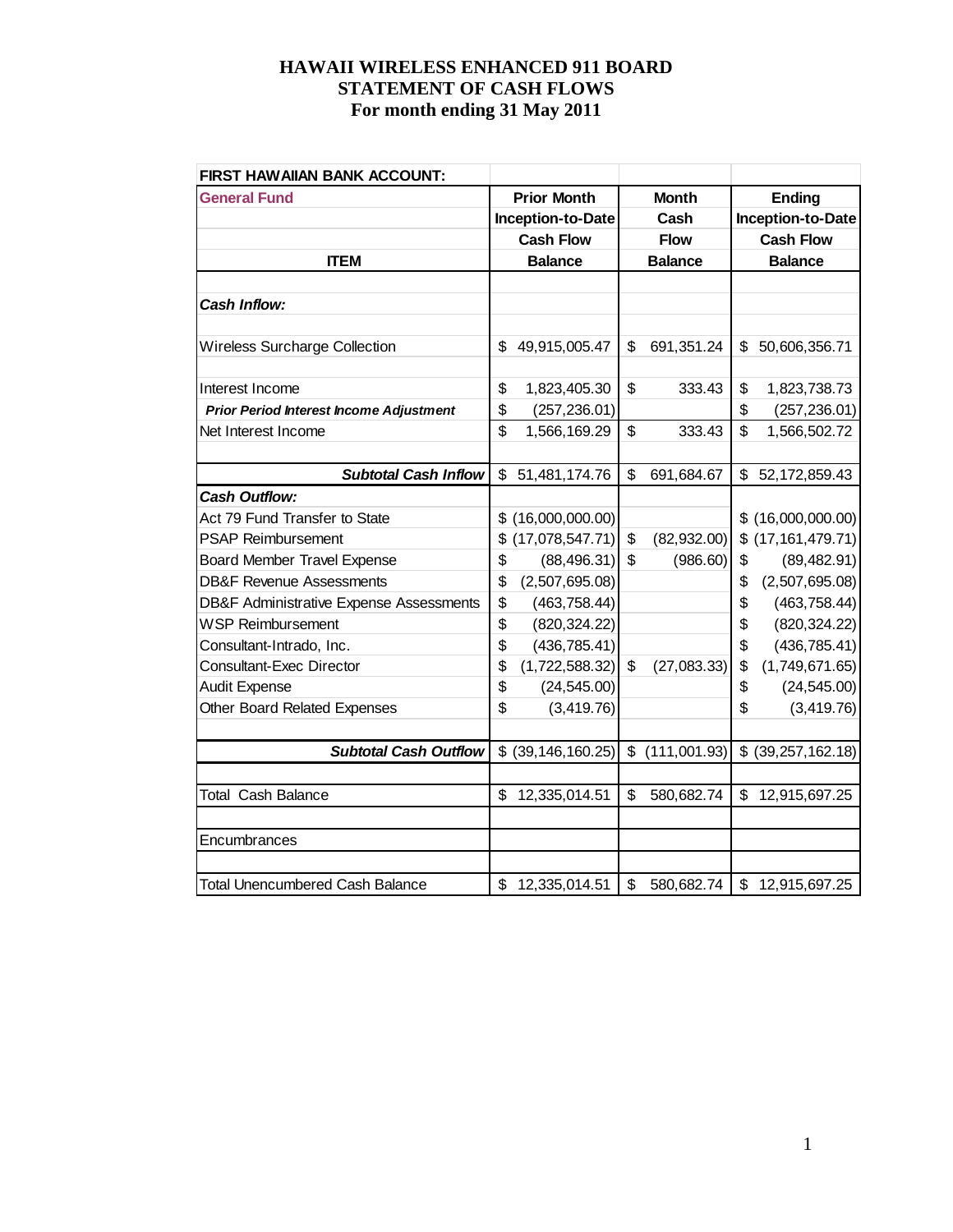| <b>MONTH OF MAY 2011</b>             | Kauai<br><b>PSAP</b> | Maui<br><b>PSAP</b> | Oahu<br><b>PSAP</b> | Admin<br><b>OPS</b> | <b>TOTAL</b>          |
|--------------------------------------|----------------------|---------------------|---------------------|---------------------|-----------------------|
|                                      |                      |                     |                     |                     |                       |
| <b>Total RECEIPTS</b>                |                      |                     |                     |                     | 691,684.67 691,684.67 |
|                                      |                      |                     |                     |                     |                       |
| <b>DISBURSEMENTS</b>                 |                      |                     |                     |                     |                       |
| <b>Board Member Travel</b>           |                      |                     |                     | 986.60              | 986.60                |
| <b>Consulting Expense</b>            |                      |                     |                     |                     |                       |
| <b>TKC Consulting Group, LLC</b>     |                      |                     |                     | 27,083.33           | 27,083.33             |
| <b>Total Consulting Expense</b>      |                      |                     |                     | 27,083.33           | 27,083.33             |
| <b>PSAP Expenses</b>                 |                      |                     |                     |                     |                       |
| Akimeka Program Mgmt                 | 25,006.31            | 35,140.93           |                     |                     | 60,147.24             |
| <b>Conferences</b>                   |                      |                     |                     |                     |                       |
| 911 Goes to Washington Conf          |                      | 7,041.53            |                     |                     | 7,041.53              |
| <b>Total Conferences</b>             |                      | 7,041.53            |                     |                     | 7,041.53              |
| <b>EMS Tower Lease</b>               |                      |                     | 7,539.26            |                     | 7,539.26              |
| <b>Hawaiian Telcom Charges</b>       |                      |                     |                     |                     |                       |
| <b>Haw Telcom Network</b>            |                      |                     | 4,139.31            |                     | 4,139.31              |
| <b>Total Hawaiian Telcom Charges</b> |                      |                     | 4,139.31            |                     | 4,139.31              |
| <b>Software Maintenance</b>          |                      |                     |                     |                     |                       |
| <b>GeoComm Maintenance</b>           |                      |                     | 4,064.66            |                     | 4,064.66              |
| <b>Total Software Maintenance</b>    |                      |                     | 4.064.66            |                     | 4.064.66              |
| <b>Total PSAP Expenses</b>           | 25,006.31            | 42,182.46           | 15,743.23           |                     | 82,932.00             |
| <b>Total DISBURSEMENTS</b>           | 25,006.31            | 42,182.46           | 15,743.23           |                     | 28,069.93 111,001.93  |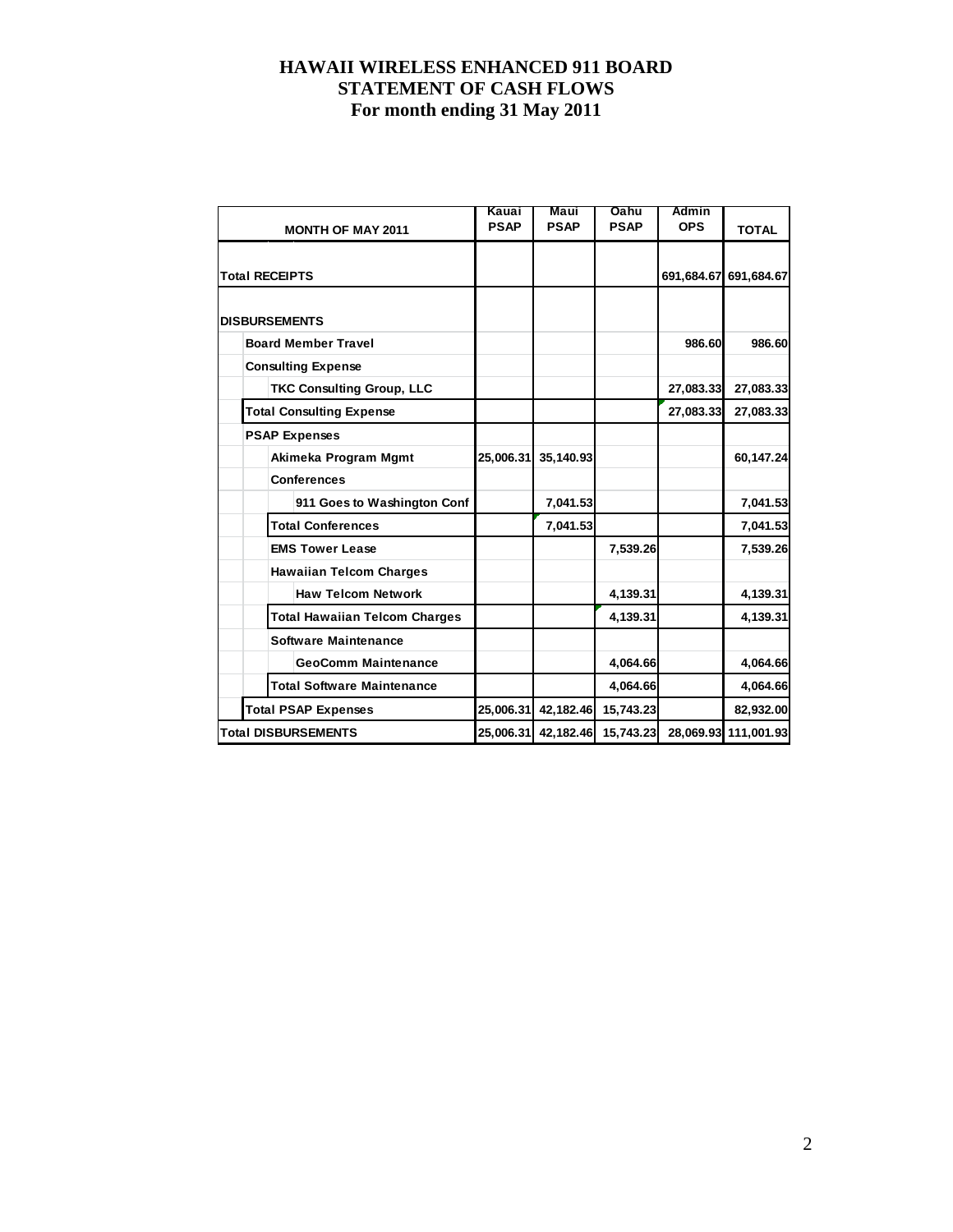| FISCAL YEAR-T0-Date (11 Months)      | Hawaii<br><b>PSAP</b>    | Kauai<br>PSAP            | Maui<br><b>PSAP</b>      | Oahu<br><b>PSAP</b> | <b>Operations</b>            | <b>TOTAL</b>                    |                         |                          |     |
|--------------------------------------|--------------------------|--------------------------|--------------------------|---------------------|------------------------------|---------------------------------|-------------------------|--------------------------|-----|
| <b>DESCRIPTION</b>                   | <b>ACTUALS</b>           | <b>ACTUALS</b>           | <b>ACTUALS</b>           | <b>ACTUALS</b>      | <b>ACTUALS</b>               | <b>ACTUALS</b>                  | Annual<br><b>Budget</b> | \$ Over<br><b>Budget</b> |     |
| <b>TOTAL RECEIPTS</b>                | ٠                        |                          |                          |                     | 7,523,781                    | 7,523,781                       | 8,500,000               | (976, 219)               | 89% |
|                                      |                          |                          |                          |                     |                              |                                 |                         |                          |     |
| <b>DISBURSEMENTS</b>                 |                          |                          |                          |                     |                              |                                 |                         |                          |     |
| <b>Board Member Travel</b>           |                          | $\overline{\phantom{a}}$ |                          | $\blacksquare$      | 15,588                       | 15,588                          | 27,000                  | (11, 412)                |     |
| <b>Consulting Expense</b>            |                          |                          |                          |                     |                              |                                 |                         |                          |     |
| Intrado, Inc                         |                          | ٠                        |                          | $\blacksquare$      | (2, 475)                     | (2, 475)                        |                         | (2, 475)                 |     |
| <b>TKC Consulting Group, LLC</b>     |                          |                          |                          |                     | 297,917                      | 297,917                         | 325,000                 | (27, 083)                |     |
| <b>Total Consulting Expense</b>      |                          |                          |                          |                     | 295,442                      | 295,442                         | 325,000                 | (29, 558)                |     |
| <b>DB&amp;F Assessments</b>          |                          |                          |                          |                     |                              |                                 |                         |                          |     |
| DB&F Admin. Exp. Assess              |                          | ٠                        |                          | $\blacksquare$      | 49,852                       | 49,852<br>236,207<br>(186, 355) |                         |                          |     |
| <b>DB&amp;F Revenue Assessment</b>   |                          |                          |                          |                     | 368,689                      | 368,689<br>415,000<br>(46, 311) |                         |                          |     |
| <b>Total DB&amp;F Assessments</b>    |                          |                          |                          |                     | 418,541                      | 418,541                         | 651,207                 | (232, 666)               |     |
| <b>NASNA Dues</b>                    |                          |                          |                          |                     | 100                          | 100                             | 100                     |                          |     |
| <b>PSAP Expenses</b>                 |                          |                          |                          |                     |                              |                                 |                         |                          |     |
| Akimeka Program Mgmt                 |                          |                          |                          |                     |                              |                                 |                         |                          |     |
| <b>Additional GIS Support</b>        |                          |                          | 44,291                   | $\blacksquare$      |                              | 44,291                          |                         | 44,291                   |     |
| Akimeka Program Mgmt - Other         | 326.805                  | 250,063                  | 351,409                  | ä,                  |                              | 928,277                         | 1,665,138               | (736, 861)               |     |
| Total Akimeka Program Mgmt           | 326,805                  | 250.063                  | 395,700                  | $\blacksquare$      |                              | 972.568                         | 1,665,138               | (692, 570)               |     |
| <b>CAD Related Expenses</b>          |                          |                          |                          | $\blacksquare$      |                              | $\blacksquare$                  | 3,800,000               | (3,800,000)              |     |
| Computers                            |                          |                          |                          |                     |                              |                                 |                         |                          |     |
| <b>KVM Switches</b>                  |                          | $\blacksquare$           |                          | 3,971               |                              | 3,971                           | 4,100                   | (129)                    |     |
| <b>Positron Equip SW Maintenance</b> |                          | ٠                        |                          |                     |                              |                                 | 40,000                  | (40,000)                 |     |
| UPS Battery-HPD                      | ٠                        | ٠                        | $\overline{\phantom{a}}$ | 24,112              | $\blacksquare$               | 24,112                          | 24,136                  | (24)                     |     |
| <b>Total Computers</b>               | $\overline{\phantom{a}}$ | ٠                        | $\overline{\phantom{a}}$ | 28,083              |                              | 28,083                          | 68,236                  | (40, 153)                |     |
| <b>Conferences</b>                   |                          |                          |                          |                     |                              |                                 |                         |                          |     |
| 911 Goes to Washington Conf          |                          | ٠                        | 7,042                    |                     | 1,540                        | 8,581                           |                         | 8,581                    |     |
| <b>APCO Conference</b>               | 6,467                    | $\overline{\phantom{a}}$ |                          | 17,730              | 1,801                        | 25,997                          | 51,000                  | (25,003)                 |     |
| Intergraph Conference                | 3,007                    |                          |                          |                     |                              | 3,007                           |                         | 3,007                    |     |
| <b>NASNA Conference</b>              |                          |                          |                          |                     | 776                          | 776                             |                         | 776                      |     |
| Nena Conference                      | 6,103                    | 2,521                    |                          | 17,109              |                              | 25,734                          | 51,000                  | (25, 266)                |     |
| <b>Pictometry Future View Confer</b> | ٠                        | 3,273                    |                          |                     |                              | 3,273                           |                         | 3,273                    |     |
| <b>Total Conferences</b>             | 15,577                   | 5,794                    | 7,042                    | 34,839              | 4,116                        | 67,368                          | 102,000                 | (34, 632)                |     |
| <b>EMS Tower Lease</b>               |                          |                          |                          | 7,539               |                              | 7,539                           |                         | 7,539                    |     |
| Excom911 Logging Recorder Maint      | $\overline{\phantom{a}}$ | $\blacksquare$           |                          | $\blacksquare$      |                              | $\blacksquare$                  | 31,650                  | (31, 650)                |     |
| <b>Hawaiian Telcom Charges</b>       |                          |                          |                          |                     |                              |                                 |                         |                          |     |
| Haw Tel Frame Relay & CIR            |                          |                          |                          | 1                   |                              | 1                               |                         | 1                        |     |
| <b>Haw Telcom Network</b>            |                          |                          |                          | 27,687              |                              | 27,687                          | 60,000                  | (32, 313)                |     |
| Hawaiian Telcom Trunk                |                          | 110,561                  |                          |                     | $\qquad \qquad \blacksquare$ | 110,561                         | 111,398                 | (837)                    |     |
| <b>Total Hawaiian Telcom Charges</b> | ٠                        | 110,561                  |                          | 27,688              | $\qquad \qquad \blacksquare$ | 138,249                         | 171,398                 | (33, 149)                |     |
| <b>Pictometry License Agreement</b>  |                          | 207,218                  |                          | 274,885             | ۰                            | 482,103                         | 1,929,685               | (1, 447, 582)            |     |
| <b>Software Maintenance</b>          |                          |                          |                          |                     |                              |                                 |                         |                          |     |
| GeoComm Maintenance                  |                          |                          |                          | 23,526              |                              | 23,526                          | 48,586                  | (25,060)                 |     |
| <b>Total Software Maintenance</b>    |                          |                          |                          | 23,526              |                              | 23,526                          | 48,586                  | (25,060)                 |     |
| <b>Total PSAP Expenses</b>           | 342,381                  | 573,637                  | 402,742                  | 396,560             | 4,116                        | 1,719,437                       | 7,816,693               | (6,097,256)              |     |
| <b>WSP Cost Recovery</b>             |                          |                          |                          |                     |                              |                                 |                         |                          |     |
| Sprint/Nextel                        |                          |                          |                          | $\blacksquare$      | 158,751                      | 158,751                         | 180,000                 | (21, 249)                |     |
| <b>Total WSP Cost Recovery</b>       |                          | ٠                        |                          |                     | 158,751                      | 158,751                         | 180,000                 | (21, 249)                |     |
| <b>Total Disbursements</b>           | 342,381                  | 573,637                  | 402,742                  | 396,560             | 892,537                      | 2,607,858                       | 9,000,000               | (6, 392, 142)            | 29% |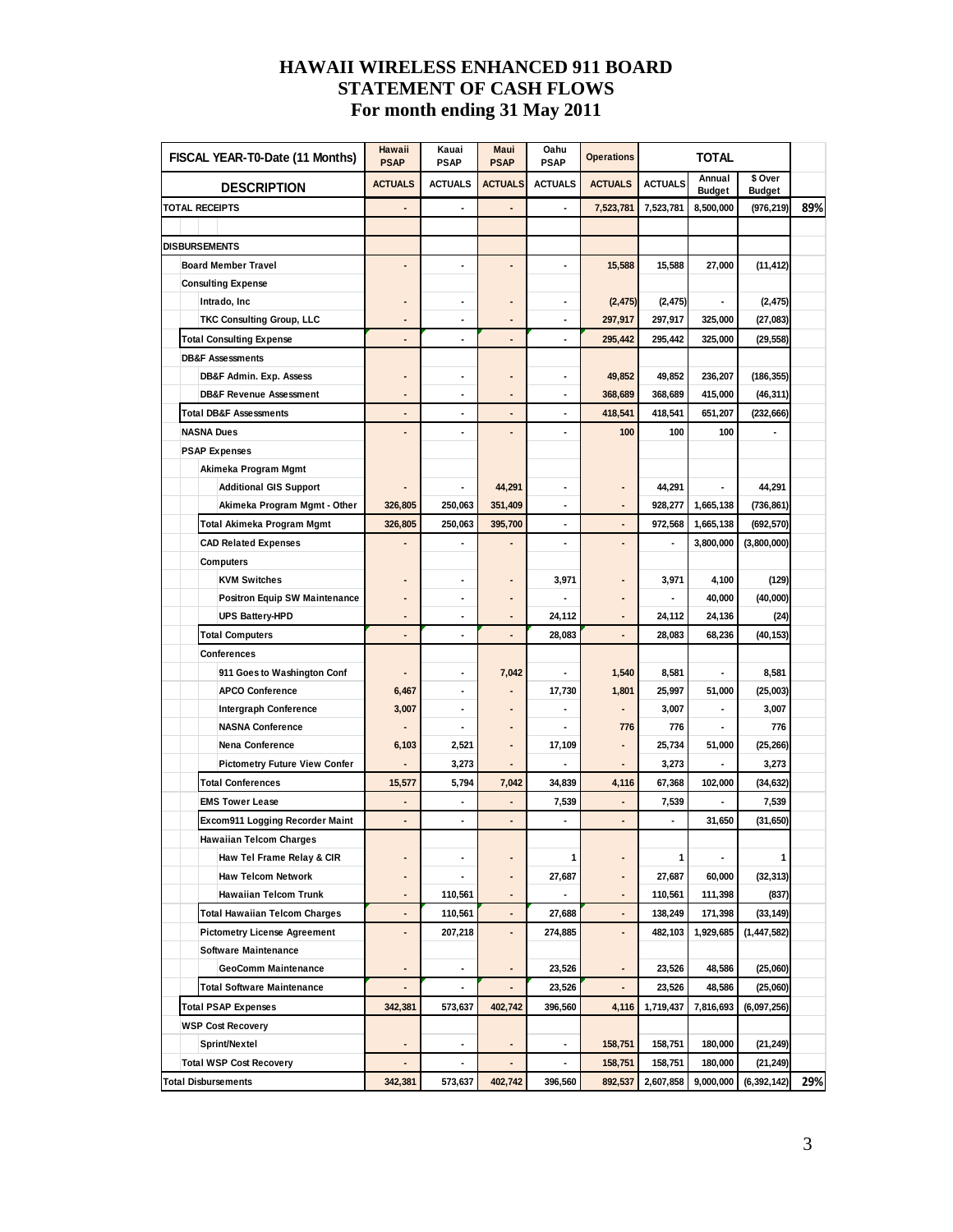| FY 2011 FORECASTED SPENDING         |               |                          |                 |              |                      |       |                        |
|-------------------------------------|---------------|--------------------------|-----------------|--------------|----------------------|-------|------------------------|
|                                     |               | <b>Fiscal Year-</b>      |                 |              | (Over) /             |       |                        |
|                                     | FY2011        | to-Date                  |                 |              | <b>Under</b>         |       |                        |
| <b>DESCRIPTION</b>                  | <b>Budget</b> | <b>ACTUAL</b>            | <b>Jun 2011</b> | <b>Total</b> | <b>Budget</b>        |       |                        |
| Disbursements:                      |               |                          |                 |              |                      |       |                        |
| <b>Board Member Travel</b>          | 27,000        | 15,588                   | 4,200           | 19,788       | 7,212                |       |                        |
| <b>TKC Consulting Group, LLC</b>    | 325,000       | 297,917                  | 27,085          | 325,002      | (2)                  |       |                        |
| <b>Intrado Consulting</b>           |               | (2, 475)                 |                 | (2, 475)     | 2,475                |       |                        |
| <b>DB&amp;F Admin. Exp. Assess</b>  | 236,207       | 49,852                   | 202,532         | 252,384      | (16, 177)            |       |                        |
| <b>DB&amp;F Revenue Assessment</b>  | 415,000       | 368,689                  | 426,098         | 794,787      | (379,787) Prepayment |       |                        |
| <b>NASNA Dues</b>                   | 100           | 100                      |                 | 100          |                      |       |                        |
| Akimeka Program Mgmt                | 1,665,138     | 928,277                  | 229,229         | 1,157,506    | 507,632              |       |                        |
| <b>GIS Support</b>                  |               | 44,291                   |                 | 44,291       | (44, 291)            |       |                        |
| <b>CAD Related Expenses</b>         | 3,800,000     | $\overline{\phantom{a}}$ | 3,800,000       | 3,800,000    |                      | Kauai |                        |
| <b>Computers</b>                    |               |                          |                 |              |                      |       |                        |
| <b>KVM Switches</b>                 | 4,100         | 3,971                    |                 | 3,971        | 129                  |       |                        |
| <b>Maui Hardware</b>                |               |                          | 82,137          | 82,137       | (82,137) Maui        |       |                        |
| Positron Equip SW Maint.            | 40,000        |                          |                 |              | 40,000               |       |                        |
| <b>UPS Battery-HPD</b>              | 24,136        | 24,112                   |                 | 24,112       | 24                   |       |                        |
| <b>Conferences</b>                  |               |                          |                 |              |                      |       |                        |
| <b>APCO Conference</b>              | 51,000        | 25,998                   |                 | 25,998       | 25,002               |       |                        |
| Nena Conference                     | 51,000        | 25,734                   | 25,266          | 51,000       | (0)                  |       |                        |
| <b>NASNA</b>                        |               | 776                      |                 | 776          | (776)                |       |                        |
| 9-1-1 Goes to Wash.DC               |               | 8,581                    | 19,000          | 27,581       | (27, 581)            |       |                        |
| <b>Integraph Users Conference</b>   |               | 3,007                    | 5,400           | 8,407        | $(8,407)$ Big Island |       |                        |
| <b>Pictometry Future View Conf.</b> |               | 3,273                    |                 | 3,273        | (3, 273)             |       |                        |
| Excom911 Logging Recorder Maint     | 31,650        |                          | 40,000          | 40,000       | $(8,350)$ HPD        |       |                        |
| <b>EMS Tower Lease</b>              |               | 7,539                    |                 | 7,539        | (7, 539)             |       |                        |
| <b>Training</b>                     |               |                          | 5,000           | 5,000        | $(5,000)$ HPD        |       |                        |
| <b>Hawaiian Telcom Charges</b>      |               |                          |                 |              |                      |       |                        |
| Haw Tel Frame Relay & CIR           |               | $\mathbf{1}$             |                 | 1            | (1)                  |       |                        |
| <b>Haw Telcom Network</b>           | 60,000        | 27,687                   | 6,210           | 33,897       | 26,103 Ocean Safety  |       |                        |
| <b>Hawaiian Telcom Trunk</b>        | 111,398       | 110,562                  |                 | 110,562      | 836                  |       |                        |
| <b>Pictometry License Agreement</b> | 1,929,685     | 482,103                  | 1,419,984       | 1,902,087    |                      |       | 27,598 Big Island/Maui |
| <b>GeoComm Maintenance</b>          | 48,586        | 23,526                   | 30,000          | 53,526       | $(4,940)$ HFD        |       |                        |
| <b>WSP Cost Recovery</b>            | 180,000       | 158,750                  | 70,000          | 228,750      | (48, 750)            |       |                        |
| <b>Total Disbursements</b>          | 9,000,000     | 2,607,859                | 6,392,141       | 9,000,000    | (0)                  |       |                        |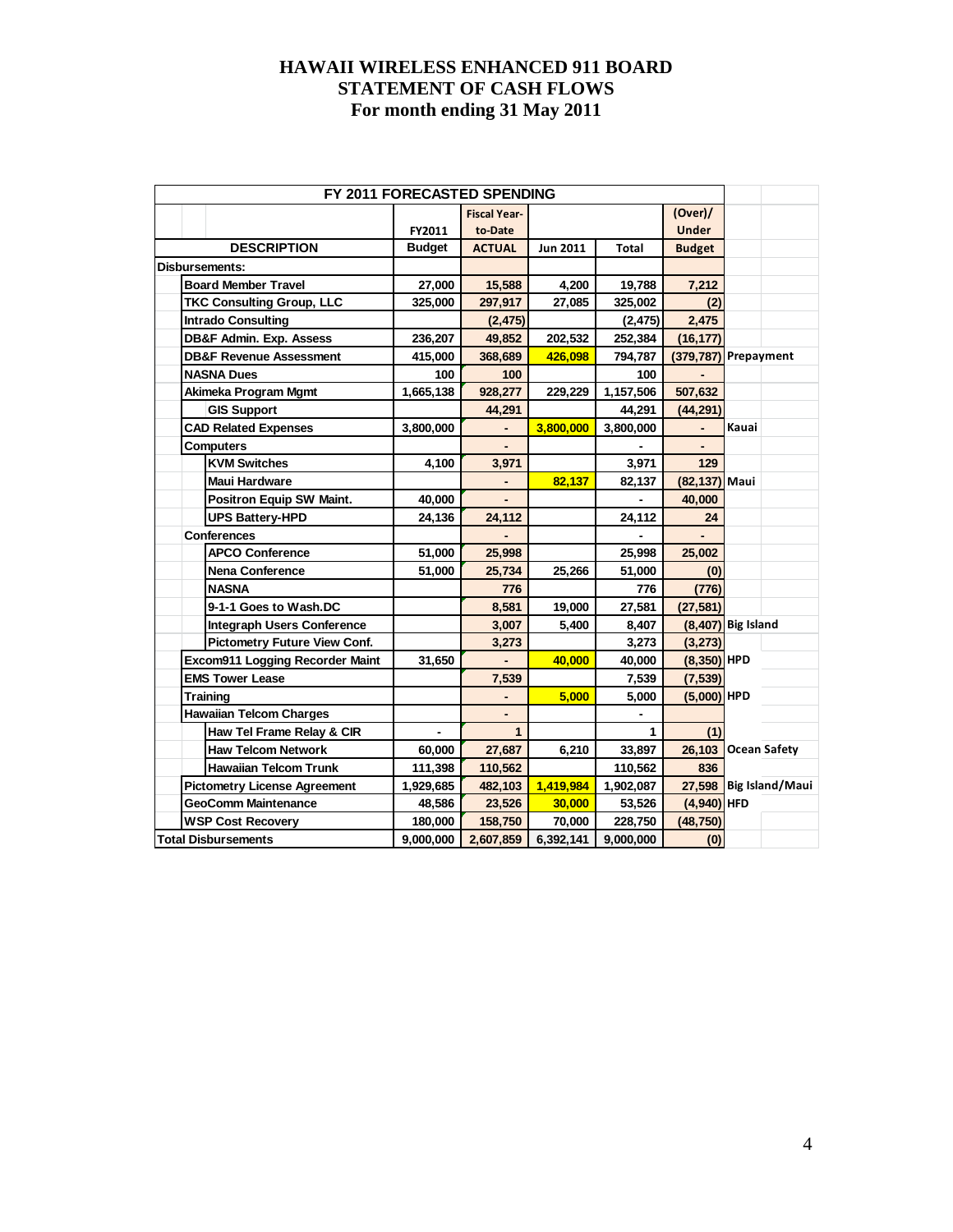| FISCAL YEAR-TO-DATE (11 MONTHS)        | Hawaii PSAP    |                                |                                      |  |  |  |
|----------------------------------------|----------------|--------------------------------|--------------------------------------|--|--|--|
| <b>DESCRIPTION</b>                     | <b>ACTUALS</b> | <b>ANNUAL</b><br><b>BUDGET</b> | \$ Over/<br>(Under)<br><b>Budget</b> |  |  |  |
| <b>PSAP Expenses</b>                   |                |                                |                                      |  |  |  |
| Akimeka Program Mgmt                   |                |                                |                                      |  |  |  |
| <b>Additional GIS Support</b>          |                |                                |                                      |  |  |  |
| Akimeka Program Mgmt - Other           | 326,805        | 435,739                        | (108, 934)                           |  |  |  |
| <b>Total Akimeka Program Mgmt</b>      | 326,805        | 435,739                        | (108, 934)                           |  |  |  |
| <b>CAD Related Expenses</b>            |                |                                |                                      |  |  |  |
| <b>Computers</b>                       |                |                                |                                      |  |  |  |
| <b>KVM Switches</b>                    |                |                                |                                      |  |  |  |
| <b>Positron Equip SW Maintenance</b>   |                | 40,000                         | (40,000)                             |  |  |  |
| <b>UPS Battery-HPD</b>                 |                |                                |                                      |  |  |  |
| <b>Total Computers</b>                 |                | 40,000                         | (40,000)                             |  |  |  |
| <b>Conferences</b>                     |                |                                |                                      |  |  |  |
| 911 Goes to Washington Conf            |                |                                |                                      |  |  |  |
| <b>APCO Conference</b>                 | 6,467          | 6,000                          | 467                                  |  |  |  |
| <b>Intergraph Conference</b>           | 3,007          |                                | 3,007                                |  |  |  |
| <b>NASNA Conference</b>                |                |                                |                                      |  |  |  |
| <b>Nena Conference</b>                 | 6,103          | 6,000                          | 103                                  |  |  |  |
| <b>Pictometry Future View Confer</b>   |                |                                |                                      |  |  |  |
| <b>Total Conferences</b>               | 15,577         | 12,000                         | 3,577                                |  |  |  |
| <b>EMS Tower Lease</b>                 |                |                                |                                      |  |  |  |
| <b>Excom911 Logging Recorder Maint</b> |                |                                |                                      |  |  |  |
| <b>Hawaiian Telcom Charges</b>         |                |                                |                                      |  |  |  |
| Haw Tel Frame Relay & CIR              |                |                                |                                      |  |  |  |
| <b>Haw Telcom Network</b>              |                |                                |                                      |  |  |  |
| <b>Hawaiian Telcom Trunk</b>           |                |                                |                                      |  |  |  |
| <b>Total Hawaiian Telcom Charges</b>   |                |                                |                                      |  |  |  |
| <b>Pictometry License Agreement</b>    |                | 1,039,000                      | (1,039,000)                          |  |  |  |
| Software Maintenance                   |                |                                |                                      |  |  |  |
| <b>GeoComm Maintenance</b>             |                |                                |                                      |  |  |  |
| <b>Total Software Maintenance</b>      |                |                                |                                      |  |  |  |
| <b>Total PSAP Expenses</b>             | 342,381        | 1,526,739                      | (1, 184, 358)                        |  |  |  |
| <b>WSP Cost Recovery</b>               |                |                                |                                      |  |  |  |
| Sprint/Nextel                          |                |                                |                                      |  |  |  |
| <b>Total WSP Cost Recovery</b>         |                |                                |                                      |  |  |  |
| <b>Total DISBURSEMENTS</b>             | 342,381        | 1,526,739                      | (1, 184, 358)                        |  |  |  |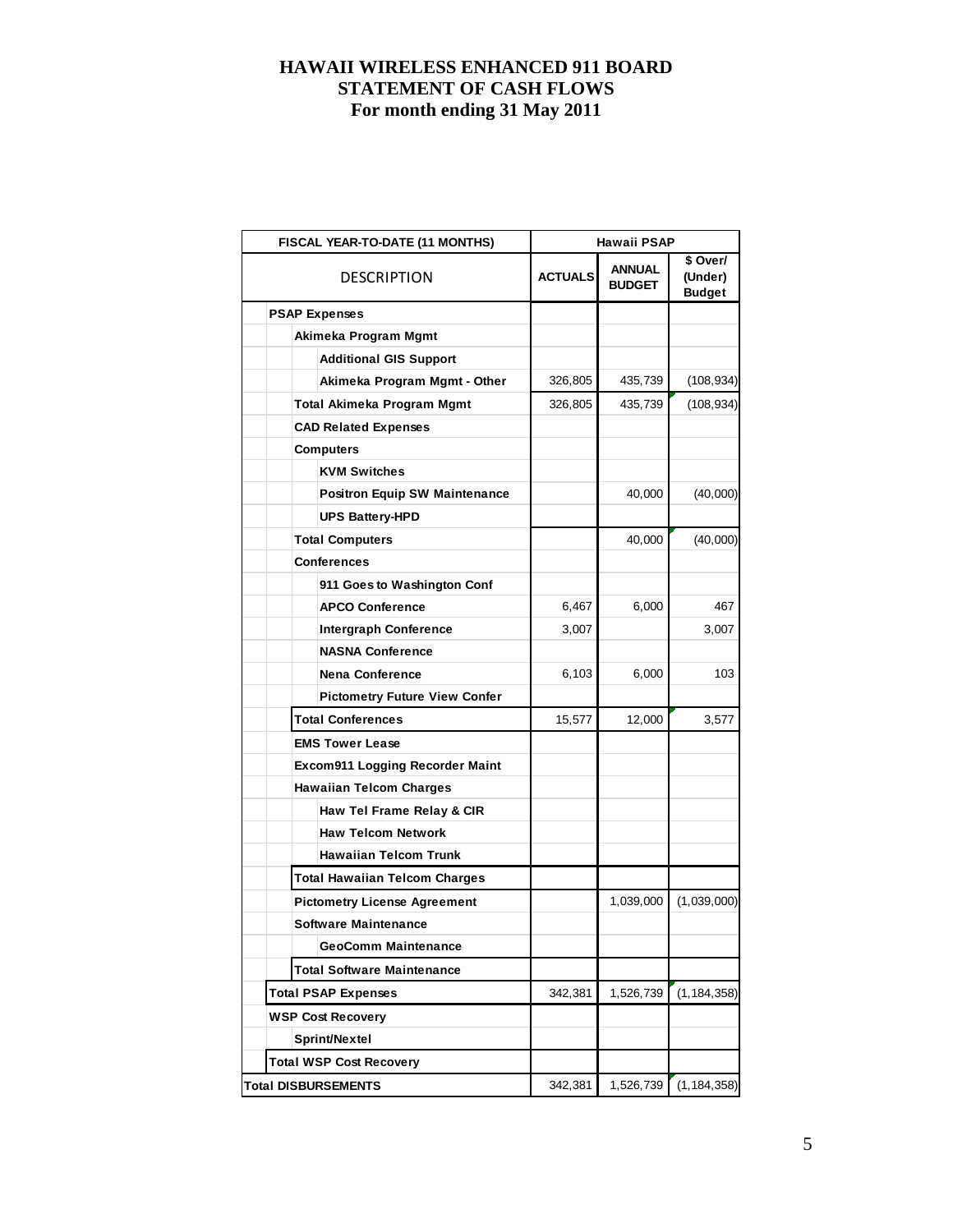|  | <b>FISCAL YEAR-TO-DATE (11 MONTHS)</b> | Kauai PSAP     |                         |                                      |  |  |  |
|--|----------------------------------------|----------------|-------------------------|--------------------------------------|--|--|--|
|  | <b>DESCRIPTION</b>                     | <b>ACTUALS</b> | ANNUAL<br><b>BUDGET</b> | \$ Over/<br>(Under)<br><b>Budget</b> |  |  |  |
|  | <b>PSAP Expenses</b>                   |                |                         |                                      |  |  |  |
|  | Akimeka Program Mgmt                   |                |                         |                                      |  |  |  |
|  | <b>Additional GIS Support</b>          |                |                         |                                      |  |  |  |
|  | Akimeka Program Mgmt - Other           | 250,063        | 300,076                 | (50, 013)                            |  |  |  |
|  | Total Akimeka Program Mgmt             | 250,063        | 300,076                 | (50, 013)                            |  |  |  |
|  | <b>CAD Related Expenses</b>            |                | 3,800,000               | (3,800,000)                          |  |  |  |
|  | <b>Computers</b>                       |                |                         |                                      |  |  |  |
|  | <b>KVM Switches</b>                    |                |                         |                                      |  |  |  |
|  | <b>Positron Equip SW Maintenance</b>   |                |                         |                                      |  |  |  |
|  | <b>UPS Battery-HPD</b>                 |                |                         |                                      |  |  |  |
|  | <b>Total Computers</b>                 |                |                         |                                      |  |  |  |
|  | <b>Conferences</b>                     |                |                         |                                      |  |  |  |
|  | 911 Goes to Washington Conf            |                |                         |                                      |  |  |  |
|  | <b>APCO Conference</b>                 |                | 6,000                   | (6,000)                              |  |  |  |
|  | <b>Intergraph Conference</b>           |                |                         |                                      |  |  |  |
|  | <b>NASNA Conference</b>                |                |                         |                                      |  |  |  |
|  | <b>Nena Conference</b>                 | 2,521          | 6,000                   | (3, 479)                             |  |  |  |
|  | <b>Pictometry Future View Confer</b>   | 3,273          |                         | 3,273                                |  |  |  |
|  | <b>Total Conferences</b>               | 5,794          | 12,000                  | (6, 206)                             |  |  |  |
|  | <b>EMS Tower Lease</b>                 |                |                         |                                      |  |  |  |
|  | <b>Excom911 Logging Recorder Maint</b> |                |                         |                                      |  |  |  |
|  | <b>Hawaiian Telcom Charges</b>         |                |                         |                                      |  |  |  |
|  | Haw Tel Frame Relay & CIR              |                |                         |                                      |  |  |  |
|  | <b>Haw Telcom Network</b>              |                |                         |                                      |  |  |  |
|  | <b>Hawaiian Telcom Trunk</b>           | 110,561        | 111,398                 | (837)                                |  |  |  |
|  | <b>Total Hawaiian Telcom Charges</b>   | 110,561        | 111,398                 | (837)                                |  |  |  |
|  | <b>Pictometry License Agreement</b>    | 207,218        | 198,930                 | 8,288                                |  |  |  |
|  | <b>Software Maintenance</b>            |                |                         |                                      |  |  |  |
|  | <b>GeoComm Maintenance</b>             |                |                         |                                      |  |  |  |
|  | <b>Total Software Maintenance</b>      |                |                         |                                      |  |  |  |
|  | <b>Total PSAP Expenses</b>             | 573,637        | 4,422,404               | (3,848,767)                          |  |  |  |
|  | <b>WSP Cost Recovery</b>               |                |                         |                                      |  |  |  |
|  | Sprint/Nextel                          |                |                         |                                      |  |  |  |
|  | <b>Total WSP Cost Recovery</b>         |                |                         |                                      |  |  |  |
|  | <b>Total DISBURSEMENTS</b>             | 573,637        | 4,422,404               | (3,848,767)                          |  |  |  |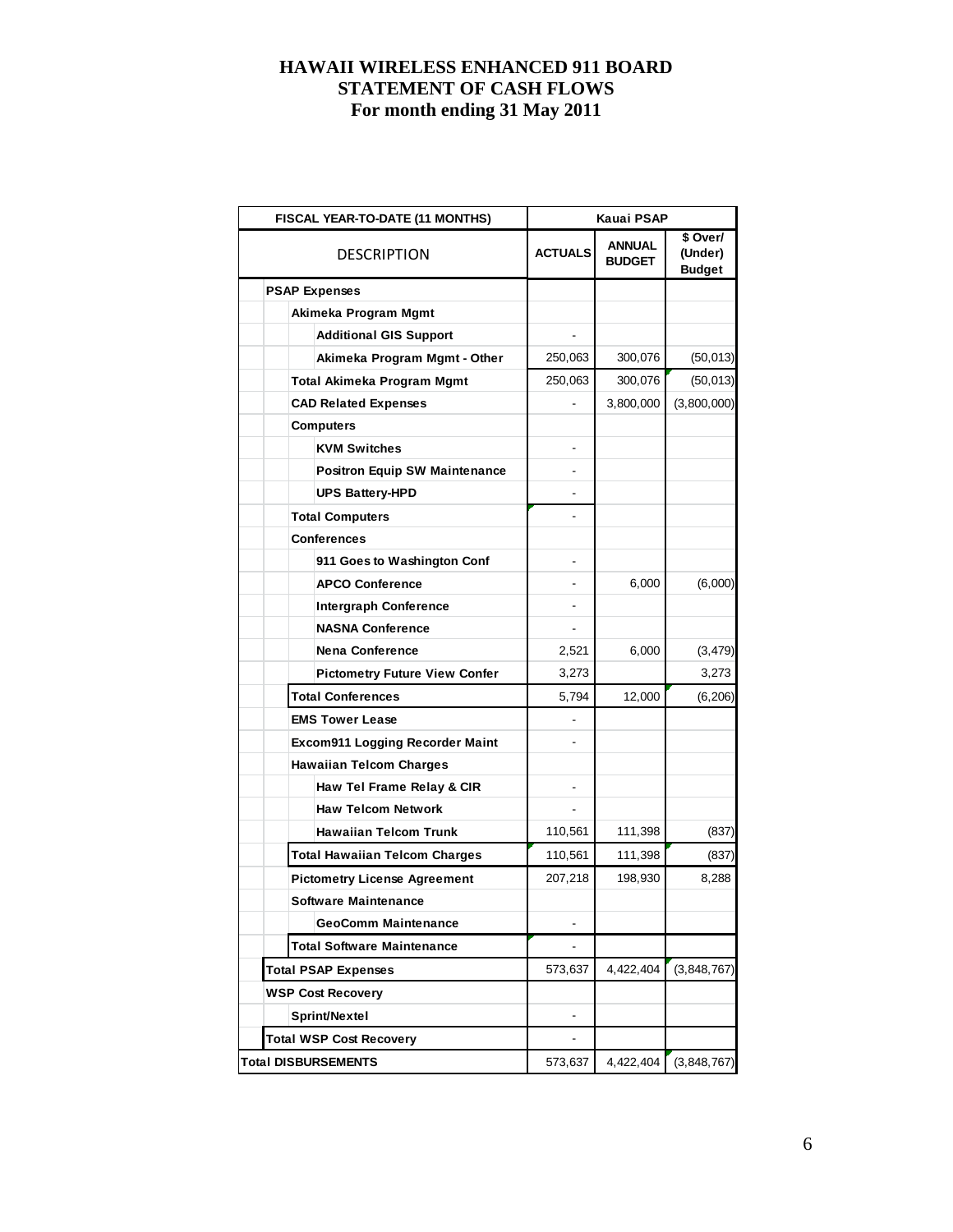|  | FISCAL YEAR-TO-DATE (11 MONTHS)        | Maui PSAP      |                                |                                      |  |  |
|--|----------------------------------------|----------------|--------------------------------|--------------------------------------|--|--|
|  | DESCRIPTION                            | <b>ACTUALS</b> | <b>ANNUAL</b><br><b>BUDGET</b> | \$ Over/<br>(Under)<br><b>Budget</b> |  |  |
|  | <b>PSAP Expenses</b>                   |                |                                |                                      |  |  |
|  | Akimeka Program Mgmt                   |                |                                |                                      |  |  |
|  | <b>Additional GIS Support</b>          | 44,291         |                                |                                      |  |  |
|  | Akimeka Program Mgmt - Other           | 351,409        | 421,692                        | (70, 283)                            |  |  |
|  | Total Akimeka Program Mgmt             | 395,700        | 421,692                        | (25, 992)                            |  |  |
|  | <b>CAD Related Expenses</b>            |                |                                |                                      |  |  |
|  | <b>Computers</b>                       |                |                                |                                      |  |  |
|  | <b>KVM Switches</b>                    |                |                                |                                      |  |  |
|  | <b>Positron Equip SW Maintenance</b>   |                |                                |                                      |  |  |
|  | <b>UPS Battery-HPD</b>                 |                |                                |                                      |  |  |
|  | <b>Total Computers</b>                 |                |                                |                                      |  |  |
|  | <b>Conferences</b>                     |                |                                |                                      |  |  |
|  | 911 Goes to Washington Conf            | 7,042          |                                | 7,042                                |  |  |
|  | <b>APCO Conference</b>                 |                | 6,000                          | (6,000)                              |  |  |
|  | <b>Intergraph Conference</b>           |                |                                |                                      |  |  |
|  | <b>NASNA Conference</b>                |                |                                |                                      |  |  |
|  | <b>Nena Conference</b>                 |                | 6,000                          | (6,000)                              |  |  |
|  | <b>Pictometry Future View Confer</b>   |                |                                |                                      |  |  |
|  | <b>Total Conferences</b>               | 7,042          | 12,000                         | (4,958)                              |  |  |
|  | <b>EMS Tower Lease</b>                 |                |                                |                                      |  |  |
|  | <b>Excom911 Logging Recorder Maint</b> |                |                                |                                      |  |  |
|  | <b>Hawaiian Telcom Charges</b>         |                |                                |                                      |  |  |
|  | Haw Tel Frame Relay & CIR              |                |                                |                                      |  |  |
|  | <b>Haw Telcom Network</b>              |                |                                |                                      |  |  |
|  | <b>Hawaiian Telcom Trunk</b>           |                |                                |                                      |  |  |
|  | <b>Total Hawaiian Telcom Charges</b>   |                |                                |                                      |  |  |
|  | <b>Pictometry License Agreement</b>    |                | 396,750                        | (396, 750)                           |  |  |
|  | Software Maintenance                   |                |                                |                                      |  |  |
|  | <b>GeoComm Maintenance</b>             |                |                                |                                      |  |  |
|  | <b>Total Software Maintenance</b>      |                |                                |                                      |  |  |
|  | <b>Total PSAP Expenses</b>             | 402,742        | 830,442                        | (427,700)                            |  |  |
|  | <b>WSP Cost Recovery</b>               |                |                                |                                      |  |  |
|  | Sprint/Nextel                          |                |                                |                                      |  |  |
|  | <b>Total WSP Cost Recovery</b>         |                |                                |                                      |  |  |
|  | <b>Total DISBURSEMENTS</b>             | 402,742        | 830,442                        | (427, 700)                           |  |  |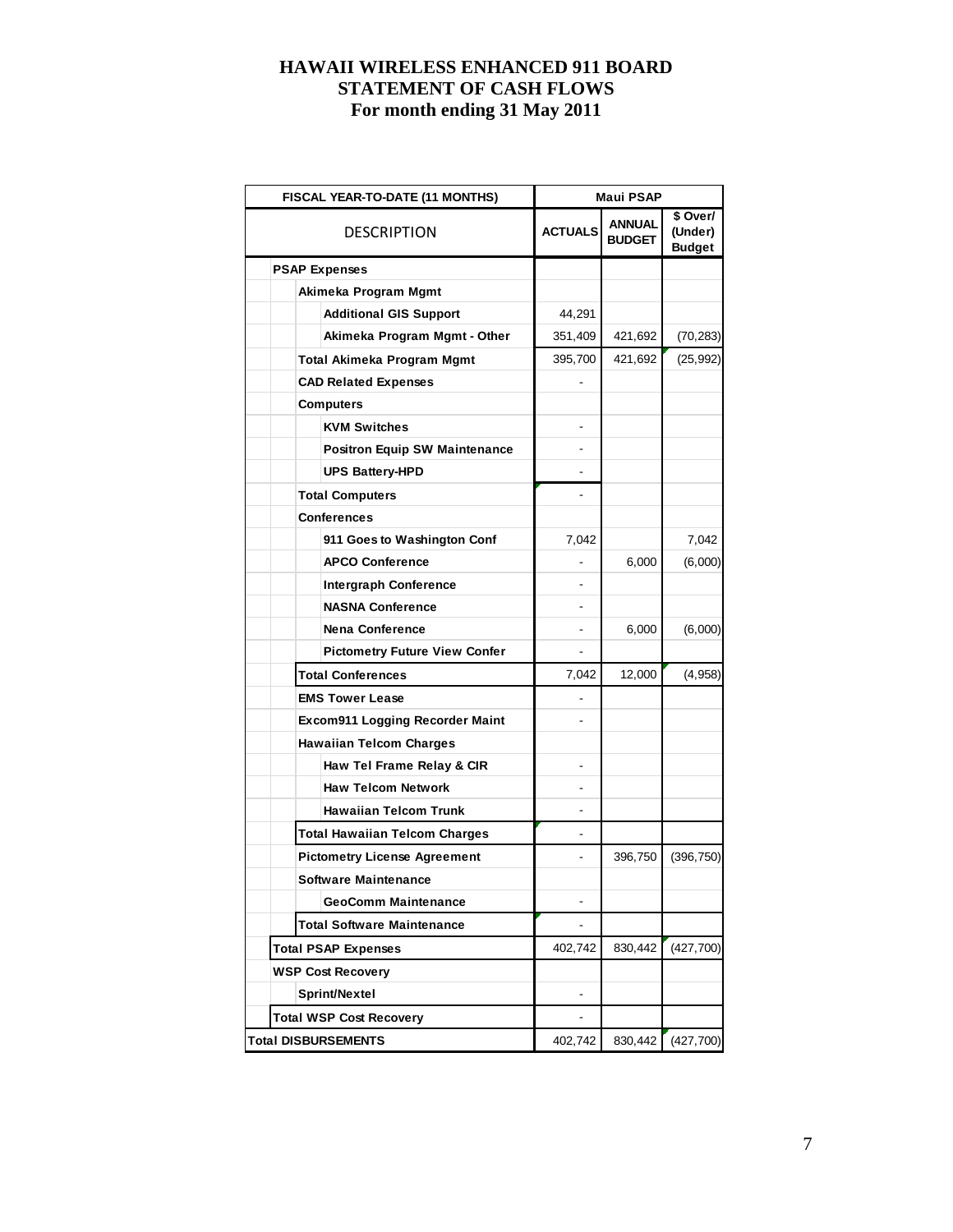| <b>FISCAL YEAR-TO-DATE (11 MONTHS)</b> | Oahu PSAP      |                                |                                      |  |  |
|----------------------------------------|----------------|--------------------------------|--------------------------------------|--|--|
| DESCRIPTION                            | <b>ACTUALS</b> | <b>ANNUAL</b><br><b>BUDGET</b> | \$ Over/<br>(Under)<br><b>Budget</b> |  |  |
| <b>PSAP Expenses</b>                   |                |                                |                                      |  |  |
| Akimeka Program Mgmt                   |                |                                |                                      |  |  |
| <b>Additional GIS Support</b>          |                |                                |                                      |  |  |
| Akimeka Program Mgmt - Other           |                | 507,631                        | (507, 631)                           |  |  |
| Total Akimeka Program Mgmt             |                | 507,631                        | (507, 631)                           |  |  |
| <b>CAD Related Expenses</b>            |                |                                |                                      |  |  |
| Computers                              |                |                                |                                      |  |  |
| <b>KVM Switches</b>                    | 3,971          | 4,100                          | (129)                                |  |  |
| <b>Positron Equip SW Maintenance</b>   |                |                                |                                      |  |  |
| <b>UPS Battery-HPD</b>                 | 24,112         | 24,136                         | (24)                                 |  |  |
| <b>Total Computers</b>                 | 28,083         | 28,236                         | (153)                                |  |  |
| Conferences                            |                |                                |                                      |  |  |
| 911 Goes to Washington Conf            |                |                                |                                      |  |  |
| <b>APCO Conference</b>                 | 17,730         | 30,000                         | (12, 270)                            |  |  |
| <b>Intergraph Conference</b>           |                |                                |                                      |  |  |
| <b>NASNA Conference</b>                |                |                                |                                      |  |  |
| <b>Nena Conference</b>                 | 17,109         | 30,000                         | (12, 891)                            |  |  |
| <b>Pictometry Future View Confer</b>   |                |                                |                                      |  |  |
| <b>Total Conferences</b>               | 34,839         | 60,000                         | (25, 161)                            |  |  |
| <b>EMS Tower Lease</b>                 | 7,539          |                                | 7,539                                |  |  |
| <b>Excom911 Logging Recorder Maint</b> |                | 31,650                         | (31, 650)                            |  |  |
| <b>Hawaiian Telcom Charges</b>         |                |                                |                                      |  |  |
| Haw Tel Frame Relay & CIR              | 1              |                                |                                      |  |  |
| <b>Haw Telcom Network</b>              | 27,687         | 60,000                         | (32, 313)                            |  |  |
| <b>Hawaiian Telcom Trunk</b>           |                |                                |                                      |  |  |
| <b>Total Hawaiian Telcom Charges</b>   | 27,688         | 60,000                         | (32, 312)                            |  |  |
| <b>Pictometry License Agreement</b>    | 274,885        | 295,005                        | (20, 120)                            |  |  |
| <b>Software Maintenance</b>            |                |                                |                                      |  |  |
| <b>GeoComm Maintenance</b>             | 23,526         | 48,586                         | (25,060)                             |  |  |
| <b>Total Software Maintenance</b>      | 23,526         | 48,586                         | (25,060)                             |  |  |
| <b>Total PSAP Expenses</b>             | 396,560        | 1,031,108                      | (634, 548)                           |  |  |
| <b>WSP Cost Recovery</b>               |                |                                |                                      |  |  |
| Sprint/Nextel                          |                |                                |                                      |  |  |
| <b>Total WSP Cost Recovery</b>         |                |                                |                                      |  |  |
| <b>Total DISBURSEMENTS</b>             | 396,560        | 1,031,108                      | (634, 548)                           |  |  |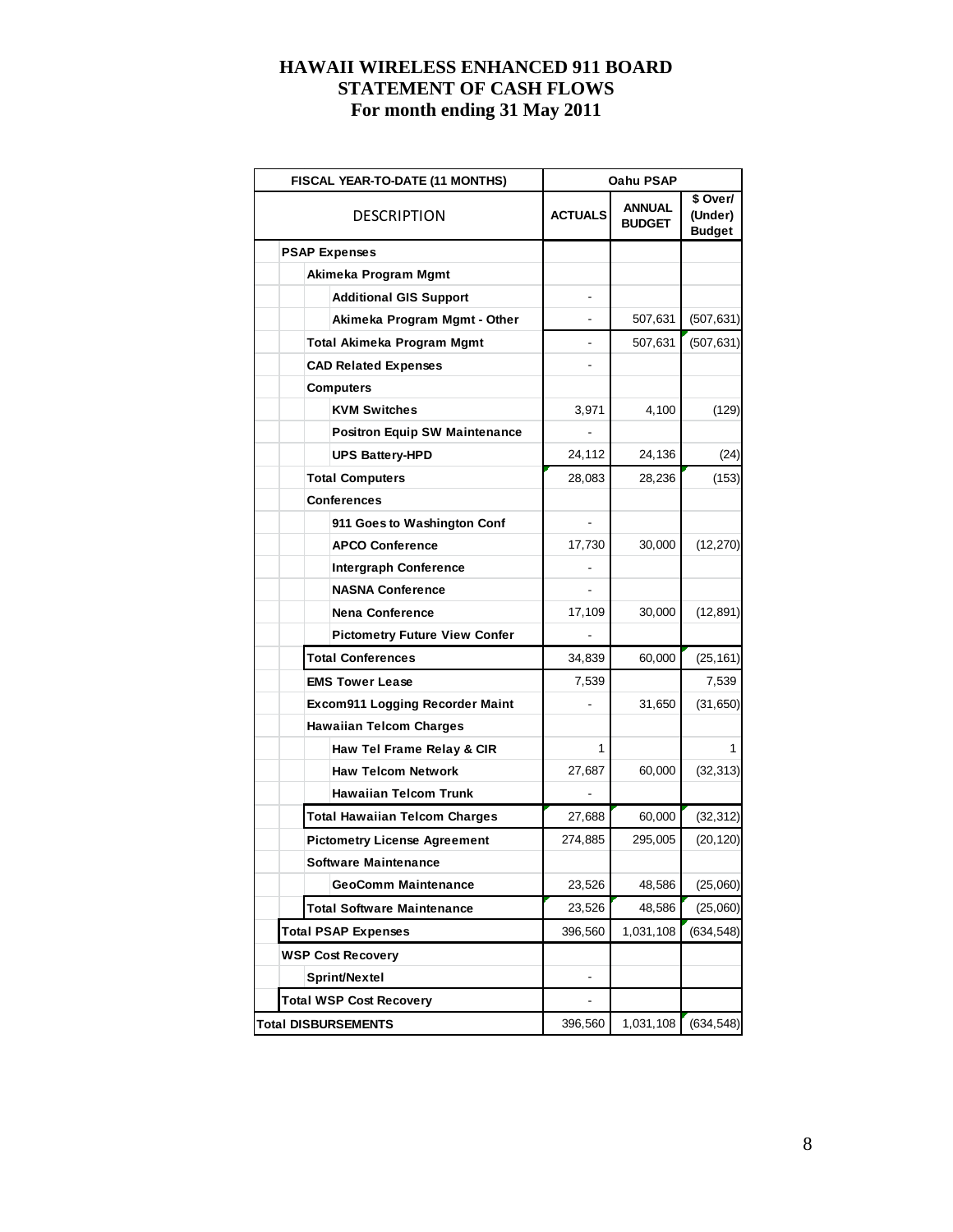| FISCAL YEAR-TO-DATE (11 MONTHS)      |                | <b>Operations</b>              |                                              |
|--------------------------------------|----------------|--------------------------------|----------------------------------------------|
| <b>DESCRIPTION</b>                   | <b>ACTUALS</b> | <b>ANNUAL</b><br><b>BUDGET</b> | $\sqrt{2}$ Over/<br>(Under)<br><b>Budget</b> |
| <b>Total RECEIPTS</b>                | 7,523,781      | 8,500,000                      | (976, 219)                                   |
| <b>DISBURSEMENTS:</b>                |                |                                |                                              |
| <b>Board Member Travel</b>           | 15,588         | 27,000                         | (11, 412)                                    |
| <b>Consulting Expense</b>            |                |                                |                                              |
| Intrado, Inc                         | (2, 475)       |                                | (2, 475)                                     |
| <b>TKC Consulting Group, LLC</b>     | 297,917        | 325,000                        | (27, 083)                                    |
| <b>Total Consulting Expense</b>      | 295,442        | 325,000                        | (29, 558)                                    |
| <b>DB&amp;F Assessments</b>          |                |                                |                                              |
| <b>DB&amp;F Admin. Exp. Assess</b>   | 49,852         | 236,207                        | (186, 355)                                   |
| <b>DB&amp;F Revenue Assessment</b>   | 368,689        | 415,000                        | (46, 311)                                    |
| <b>Total DB&amp;F Assessments</b>    | 418,541        | 651,207                        | (232, 666)                                   |
| <b>NASNA Dues</b>                    | 100            | 100                            |                                              |
| <b>Conferences</b>                   |                |                                |                                              |
| 911 Goes to Washington Conf          | 1,540          |                                | 1,540                                        |
| <b>APCO Conference</b>               | 1,801          | 3,000                          | (1, 199)                                     |
| <b>Intergraph Conference</b>         |                |                                |                                              |
| <b>NASNA Conference</b>              | 776            |                                | 776                                          |
| <b>Nena Conference</b>               |                | 3,000                          | (3,000)                                      |
| <b>Pictometry Future View Confer</b> |                |                                |                                              |
| <b>Total Conferences</b>             | 4,116          | 6,000                          | (1, 884)                                     |
| <b>WSP Cost Recovery</b>             |                |                                |                                              |
| Sprint/Nextel                        | 158,751        | 180,000                        | (21, 249)                                    |
| <b>Total WSP Cost Recovery</b>       | 158,751        | 180,000                        | (21, 249)                                    |
| <b>Total DISBURSEMENTS</b>           | 892,537        | 1,189,307                      | (296, 770)                                   |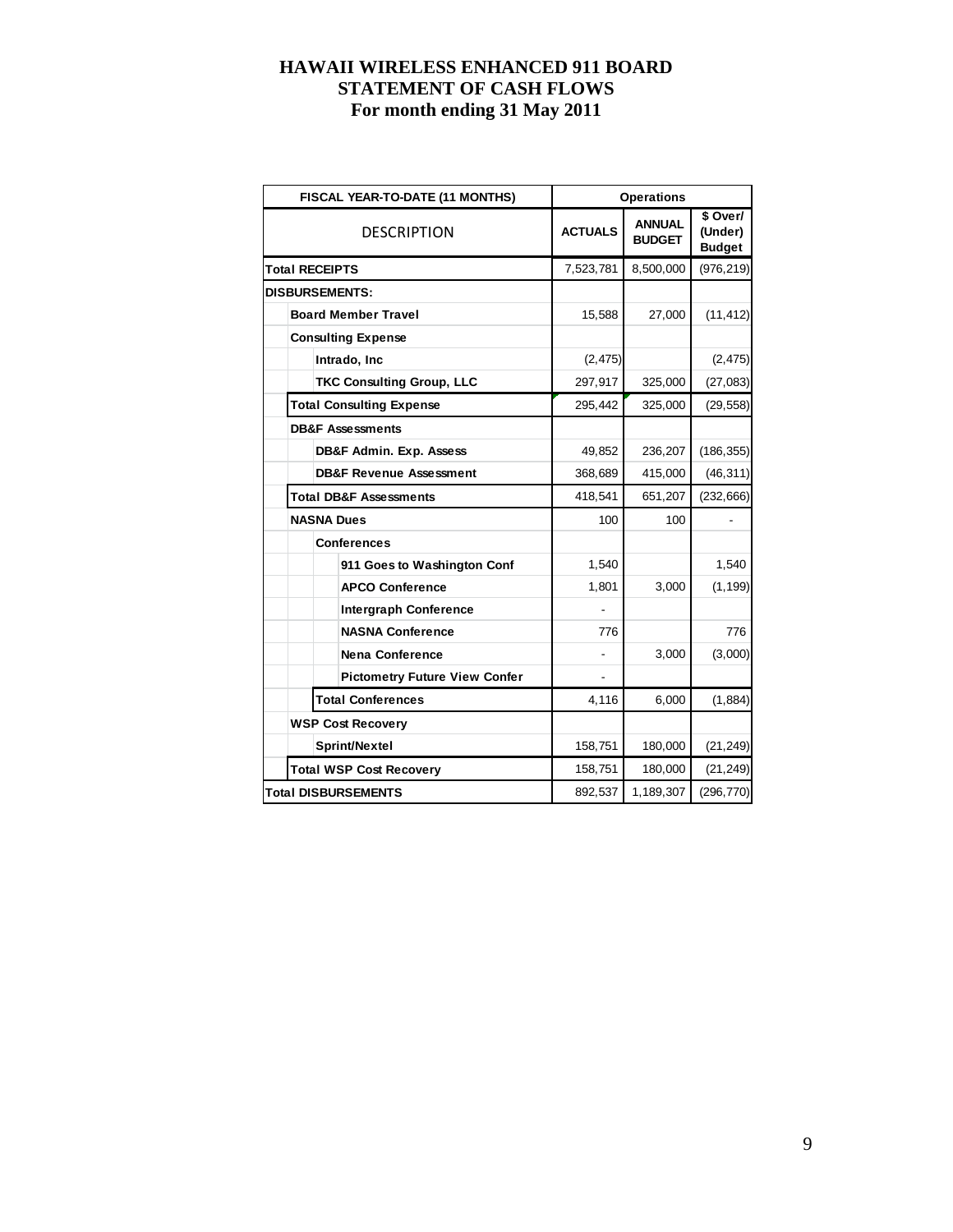## **PSAP Operations**

#### **9-1-1 Call Volume – May 2011**

| <b>PSAP</b> | Total  | <b>Wireline</b> | %     | <b>Wireless</b> | %     |  |
|-------------|--------|-----------------|-------|-----------------|-------|--|
| HAWAII (*)  | 10,190 | 3,730           | 36.6% | 6,460           | 63.4% |  |

*(\*) Totals are based on calls to Primary PSAP.* 

|                   | <b>HAWAII</b>                                                           |            |                                     | TOTAL PSAP 9-1-1 CALL VOLUME |                                            |              |                    |            |                         |
|-------------------|-------------------------------------------------------------------------|------------|-------------------------------------|------------------------------|--------------------------------------------|--------------|--------------------|------------|-------------------------|
|                   |                                                                         | Wireline   |                                     |                              | <b>Wireless</b>                            | <b>Admin</b> |                    |            | Abandoned               |
| 2011              | <b>Total</b>                                                            | # of Calls | %to Total<br>Wireline &<br>Wireless | # of Calls                   | %to Total<br>Wireline &<br><b>Wireless</b> | # of Calls   | %to Total<br>Calls | # of Calls | % Abandoned<br>to Total |
| December          |                                                                         |            |                                     |                              |                                            |              |                    |            |                         |
| November          |                                                                         |            |                                     |                              |                                            |              |                    |            |                         |
| October           |                                                                         |            |                                     |                              |                                            |              |                    |            |                         |
| September         |                                                                         |            |                                     |                              |                                            |              |                    |            |                         |
| August            |                                                                         |            |                                     |                              |                                            |              |                    |            |                         |
| July              |                                                                         |            |                                     |                              |                                            |              |                    |            |                         |
| June              |                                                                         |            |                                     |                              |                                            |              |                    |            |                         |
| May               | 10,190                                                                  | 3,730      | 36.6%                               | 6,460                        | 63.4%                                      | 0            | 0.0%               | 1,141      | 11.2%                   |
| April             | 9,521                                                                   | 3,409      | 35.8%                               | 6,112                        | 64.2%                                      | $\mathbf{O}$ | 0.0%               | 1,012      | 10.6%                   |
| March             | 10,514                                                                  | 3,871      | 36.8%                               | 6,643                        | 63.2%                                      | 0            | 0.0%               | 1,097      | 10.4%                   |
| February          | 9,340                                                                   | 3,453      | 37.0%                               | 5,886                        | 63.0%                                      |              | 0.0%               | 997        | 10.7%                   |
| January           | 10,183                                                                  | 3,755      | 36.9%                               | 6,428                        | 63.1%                                      | 0            | 0.0%               | 1,140      | 11.2%                   |
| <b>TOTAL YTD</b>  | 49,748                                                                  | 18,218     | 36.6%                               | 31,529                       | 63.4%                                      |              | 0.0%               | 5,387      | 10.8%                   |
| <b>AVG PER MO</b> | 9,950                                                                   | 3,644      |                                     | 6,306                        |                                            | $\bf{0}$     |                    | 1,077      |                         |
| Note:             | Total Calls include Administrative calls that are not direct 911 calls. |            |                                     |                              |                                            |              |                    |            |                         |

| <b>HAWAII</b>     |              |            |                                     |                        | <b>TRANSFERRED TO FIRE</b> |                                     |                        |              |                    |            |                        |
|-------------------|--------------|------------|-------------------------------------|------------------------|----------------------------|-------------------------------------|------------------------|--------------|--------------------|------------|------------------------|
|                   |              |            | Wireline                            |                        |                            | Wireless                            |                        | Admin        |                    | Abandoned  |                        |
| 2011              | <b>Total</b> | # of Calls | %to Total<br>Wireline &<br>Wireless | % of Total<br>Wireline | # of Calls                 | %to Total<br>Wireline &<br>Wireless | % of Total<br>Wireless | # of Calls   | %to Total<br>Calls | # of Calls | %Abandoned<br>to Total |
| December          |              |            |                                     |                        |                            |                                     |                        |              |                    |            |                        |
| November          |              |            |                                     |                        |                            |                                     |                        |              |                    |            |                        |
| October           |              |            |                                     |                        |                            |                                     |                        |              |                    |            |                        |
| September         |              |            |                                     |                        |                            |                                     |                        |              |                    |            |                        |
| August            |              |            |                                     |                        |                            |                                     |                        |              |                    |            |                        |
| July              |              |            |                                     |                        |                            |                                     |                        |              |                    |            |                        |
| June              |              |            |                                     |                        |                            |                                     |                        |              |                    |            |                        |
| May               | 1,861        | 843        | 45.3%                               | 22.6%                  | 1,018                      | 54.7%                               | 15.8%                  | 0            | 0.0%               | 37         | 2.0%                   |
| April             | 1,821        | 845        | 46.4%                               | 24.8%                  | 976                        | 53.6%                               | 16.0%                  | 0            | 0.0%               | 31         | 1.7%                   |
| March             | 1,977        | 926        | 46.9%                               | 23.9%                  | 1,050                      | 53.1%                               | 15.8%                  |              | 0.1%               | 45         | 2.3%                   |
| February          | 1,809        | 892        | 49.3%                               | 25.8%                  | 917                        | 50.7%                               | 15.6%                  | 0            | 0.0%               | 37         | 2.0%                   |
| January           | 1,914        | 909        | 47.5%                               | 24.2%                  | 1,004                      | 52.5%                               | 15.6%                  |              | 0.1%               | 22         | 1.1%                   |
| <b>TOTAL YTD</b>  | 9,382        | 4,415      | 47.1%                               | 24.2%                  | 4,965                      | 52.9%                               | 15.7%                  | 2            | 0.0%               | 172        | 1.8%                   |
| <b>AVG PER MO</b> | 1,876        | 883        |                                     |                        | 993                        |                                     |                        | $\mathbf{0}$ |                    | 34         |                        |

Note: | Total Calls include Administrative calls that are not direct 911 calls.

**Notes:**

(1) "Abandoned" calls represent the number of incoming 9-1-1 calls for which the caller had hung up before a call-taker answered.

- (2) "Abandoned" calls are included in the "Wireline" and "Wireless" counts respectively. The standard CML reports do not provide a break-out of "Abandoned" calls between "Wireline" and "Wireless" calls.
- (3) Total call volumes include Administrative calls. (Administrative calls = Calls made between 911 positions but are not 911 calls.)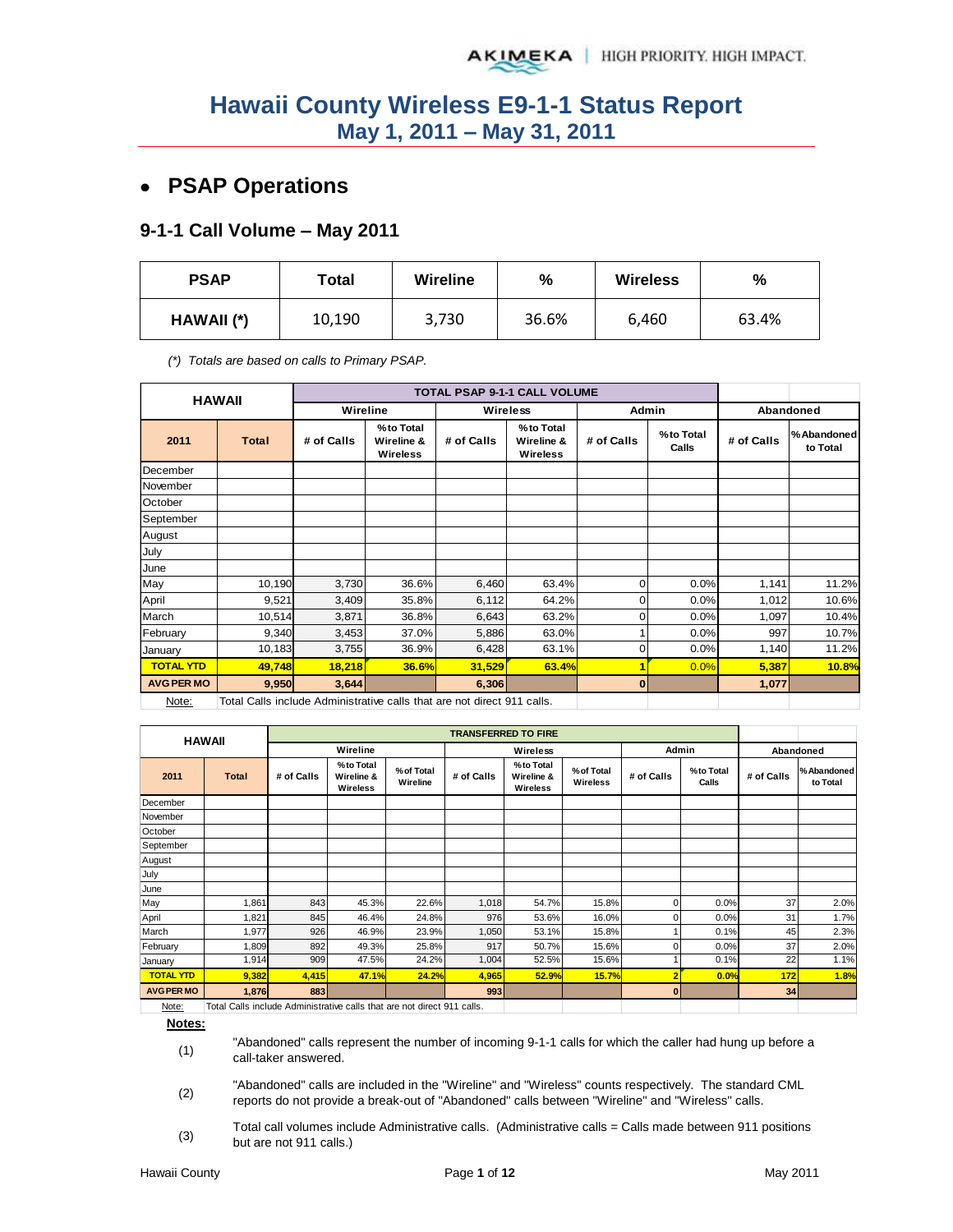### **PSAP Operations (continued)**

#### **Wireless Test – May 2011**

| Date     | <b>WSP</b>               | <b>Sites</b><br><b>Tested</b> | <b>Sectors</b><br><b>Tested</b> | <b>Tested By</b>        | <b>Test</b><br>Pass/Fail |
|----------|--------------------------|-------------------------------|---------------------------------|-------------------------|--------------------------|
| 05/05/11 | <b>AT&amp;T Mobility</b> | 3                             | 9                               | Hawaii PSAP/<br>Akimeka | Pass                     |
| 05/11/11 | Mobi PCS                 |                               | 3                               | Hawaii PSAP/<br>Akimeka | Pass                     |
| 05/11/11 | <b>AT&amp;T Mobility</b> |                               | 6                               | Hawaii PSAP/<br>Akimeka | Pass                     |
| 05/26/11 | <b>AT&amp;T Mobility</b> | 2                             | 6                               | Hawaii PSAP/<br>Akimeka | Pass                     |
| 05/26/11 | Nextel                   |                               | 5                               | Hawaii PSAP/<br>Akimeka | Pass                     |

#### **Current Month PSAP Operations Activities – May 2011**

- 05/03/11 -- 05/26/11 Akimeka personnel worked with Sprint/Nextel to complete their system testing for the island of Hawai`i which has been pending for approximately six months due to overflow issues. Five (5) test calls were successfully completed on May 26, 2011.
- 05/18/11 -- 05/20/11 At the request of Lieutenant Wana, Akimeka completed, reviewed and returned the Intrado PSAP survey on May 20, 2011. Updated information as to how to route overflow calls was included in the survey.
- 05/19/11 Akimeka personnel sent a request to AT&T Mobility via Holly Geisz of Intrado for Call Routing Sheets (CRS) in order to conduct the annual cell sites audit. There has been no response to date. A follow-up email will be sent on June 4, which is after the ten working days standard timeline period.
- 05/20/11 -- 05/23/11 At the request of Lieutenant Wana, Akimeka sent an email request to Stephen Douglass and Kevin Kuwahara of Hawaiian Telcom, Inc. (HTI) regarding the ALI software 5.0 upgrade. The request was for HTI to facilitate a conference call with all of the PSAPs to discuss the upgrade and establish a common understanding as to what would be involved. The conference call was held on May 23, 2011. It was agreed that all of the PSAPs would send a written confirmation to HTI to turn on the feature and conduct testing.

All PSAPs sent in their written confirmation and testing has been scheduled for Monday, June 6, 2011.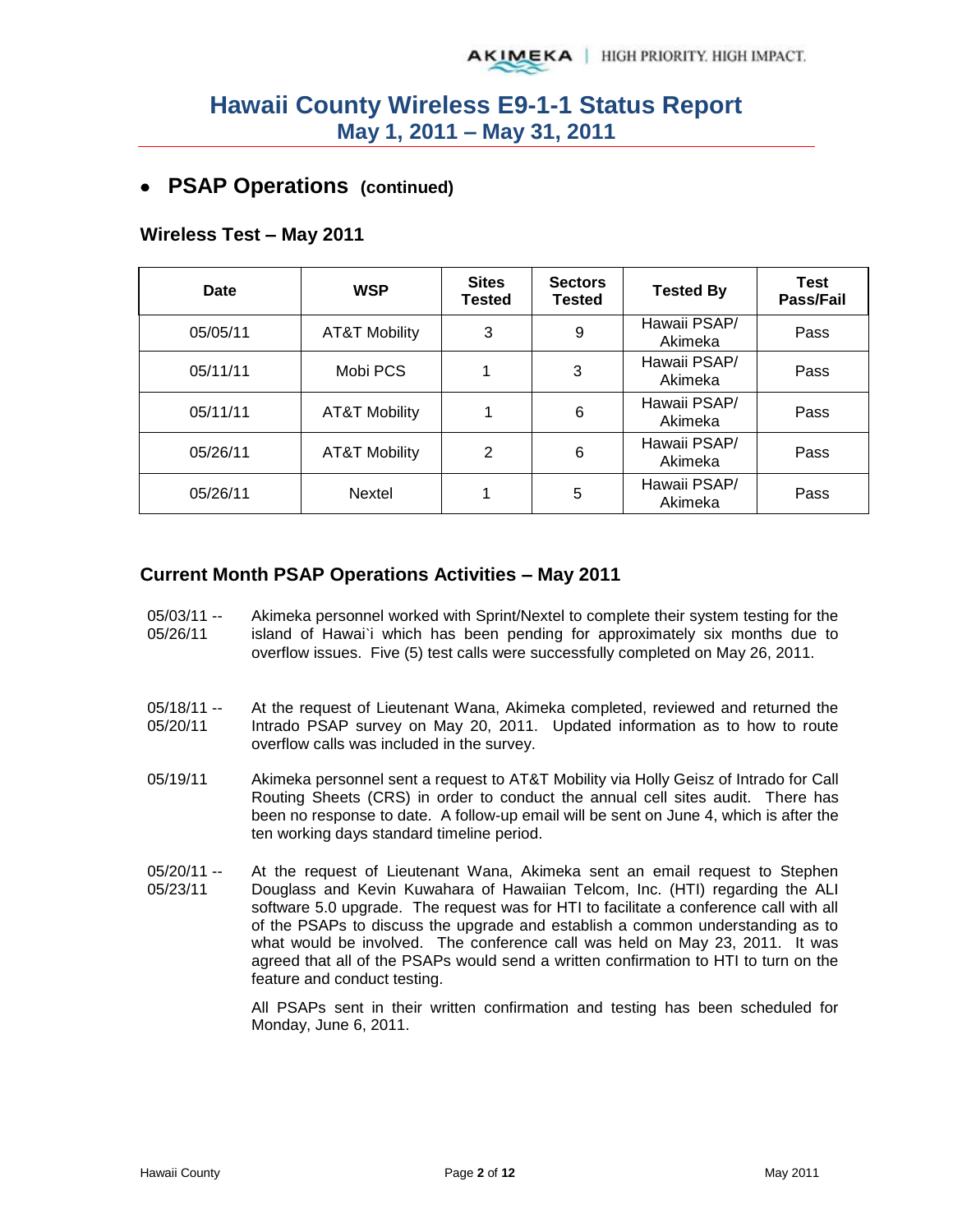### **PSAP Operations (continued)**

#### **Current Month PSAP Operations Activities – May 2011 (continued)**

- 05/31/11 Sergeant Travis Ing forwarded a remote call forwarding (RCF) number for the Sentinel Alarm company to Akimeka for documentation. Sergeant Ing requested that Akimeka add the telephone number to the RCF list and the FCC DO NOT CALL list.
- 05/31/11 Akimeka personnel sent a request to Mobi PCS via Frances Goss of Intrado for Call Routing Sheets (CRS) in order to conduct the annual cell sites audit. The CRSs have been received and are in the audit review process.
- 05/31/11 Akimeka personnel sent a request to Verizon Wireless via Jackie Cook of Intrado for Call Routing Sheets (CRS) in order to conduct the annual cell sites audit.

#### **Success Stories**

05/16/11 Hawai'i County Fire was able to successfully rescue two (2) missing maile pickers within 2-1/2 hours after it was reported to 9-1-1. The maile pickers initially were calling others instead of 9-1-1 due to the area. A third party reported to 9-1-1 that they were missing. However, the Hawai`i County PSAP requested that the missing persons use their cell phone to call 9-1-1 directly in an effort to find their location.

> When the missing maile pickers called 9-1-1, unfortunately the latitude/longitude coordinates did not have the necessary confidence factor to effectively dispatch on. As such, Hawai`i County Fire dispatchers utilized their Pictometry equipment to identify the nearest landing zone in the area in order to rescue the missing maile pickers.

Fortunately, no one was hurt and the rescue mission was a success.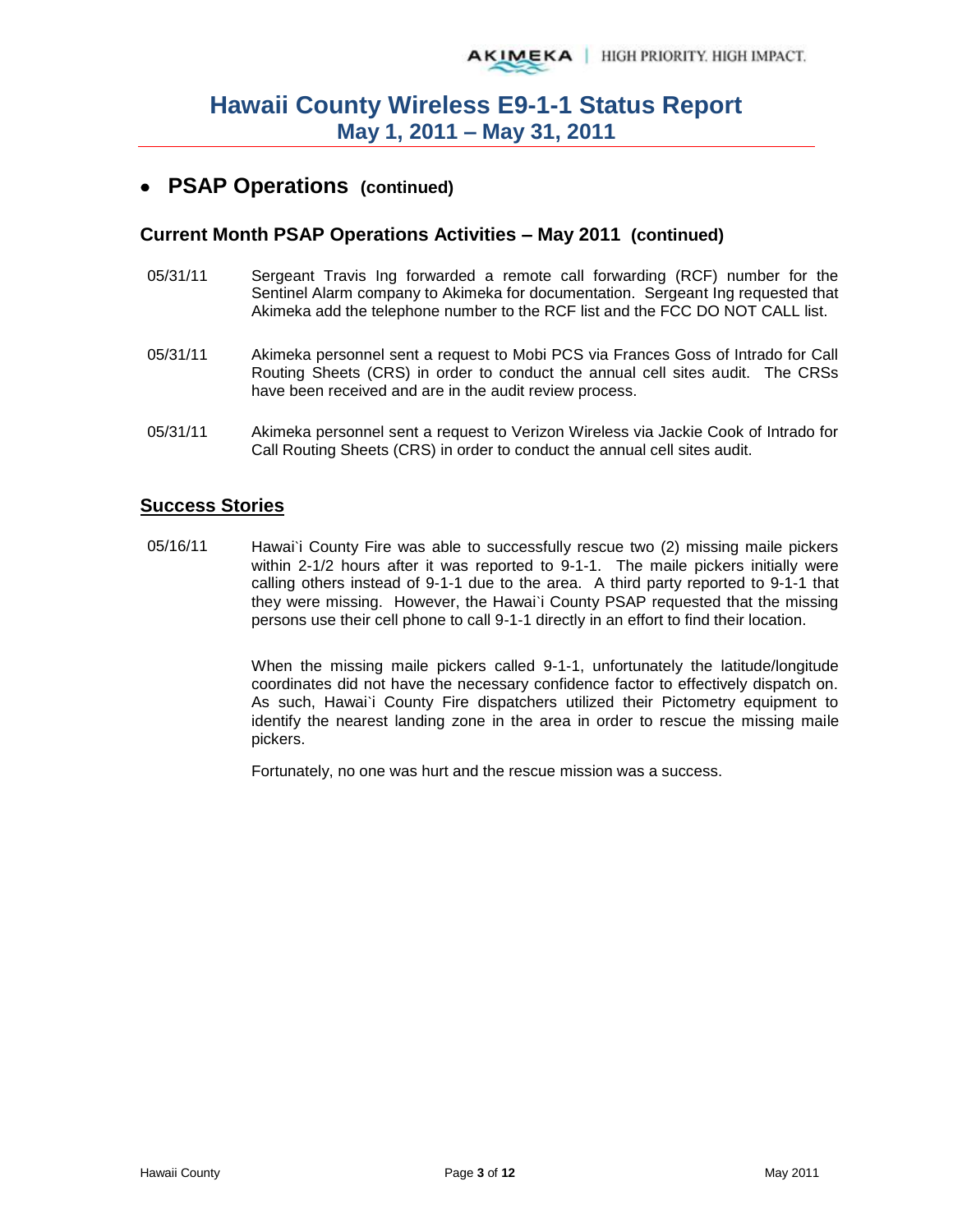### **PSAP Operations (continued)**

#### **Open Issues (To be Monitored and Tracked by Akimeka)**

#### *Updates as of May 31, 2011 are noted below:*

11/21/09 Akimeka will continue to monitor and track AT&T Mobility's open trouble ticket (11/21/09) for missing house number (HN), street and community information when transferring a WPH2 call or rebidding a WPH2 call. This issue was escalated to the State of Hawaii Wireless Enhanced 9-1-1 Board for action (August 2010). There have been no updates received to date. Unfortunately, the trouble is still occurring.

> Akimeka will provide status updates via the Monthly Status Report (MSR) when there are significant changes or updates as provided by the State of Hawaii Wireless Enhanced 9-1-1 Board and/or AT&T Mobility.

> *Update (4/30/11)* -- Hawaiian Telcom notified the Neighbor Island PSAPs that Intrado will be upgrading the ALI software to Version 5.0. A feature in this upgrade may potentially address the AT&T issue. This feature can be activated with the permission of all of the PSAPs across the State of Hawaii. This will be reviewed and discussed at the next Enhanced 9-1-1 Wireless Board Technical Committee meeting on May 10, 2011.

> *Update (5/31/11)* – All PSAPs sent in a written confirmation to Hawaiian Telcom, Inc. (HTI) to proceed with the software 5.0 upgrade. Testing has been scheduled for Monday, June 6, 2011.

04/16/10 Akimeka personnel worked on a flowchart for the Neighbor Island PSAPs to document the flow of a Call Routing Spreadsheet (CRS) and Testing Validation Worksheet (TVW). It was discovered that different processes exist among the carriers.

> Akimeka created and submitted for review a DRAFT Call Routing Sheet (CRS) and Testing Validation Worksheet (TVW) process flowchart to the Neighbor Island PSAPs on December 20, 2010.

> *Update (4/30/11)* -- Akimeka continued to work on the flowchart and incorporate the feedback received. An updated process flowchart is currently under review within Akimeka. Once approved, it will be shared with the Neighbor Island PSAPs.

*Update (5/31/11)* – In progress.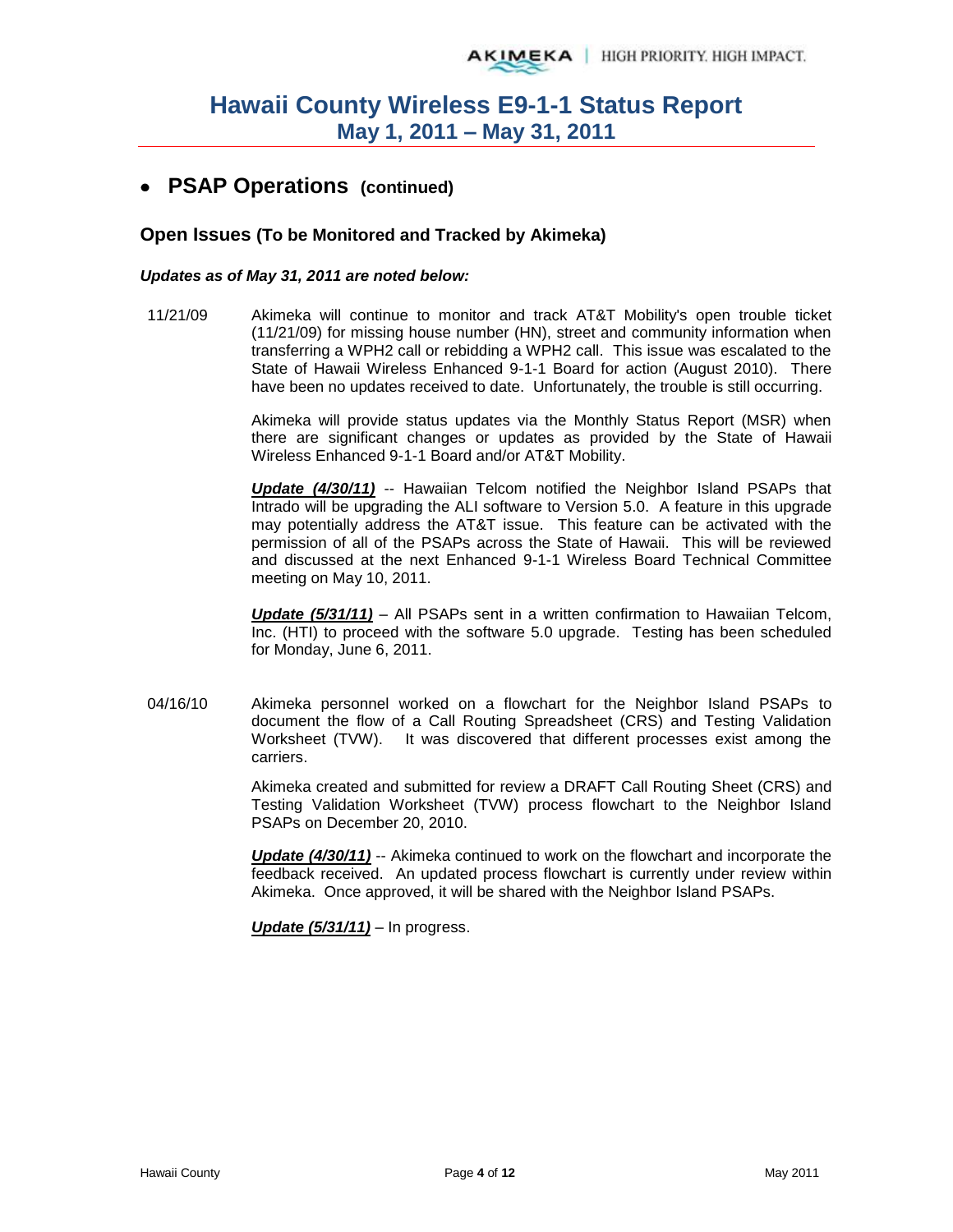### **MSAG**

#### **Current Month – May 2011**

|               |              |       |        |                                                                    |                                   |                     |              |                              | (a)                          | (b)                         |                        |  |
|---------------|--------------|-------|--------|--------------------------------------------------------------------|-----------------------------------|---------------------|--------------|------------------------------|------------------------------|-----------------------------|------------------------|--|
| 2011          |              |       |        | 9-1-1NET REQUESTS                                                  | <b>Customer</b><br><b>Address</b> | In Suspended Status |              |                              |                              |                             |                        |  |
|               |              |       |        |                                                                    |                                   |                     |              | <b>Customer</b>              | Change                       |                             | as of Report Month End |  |
| <b>PSAP</b>   | <b>TOTAL</b> | Total | Change | <b>Combined</b>                                                    | <b>Delete</b>                     | Insert              | <b>Split</b> | <b>Addresses</b><br>Affected | <b>Requests</b><br>Submitted | # of<br><b>Transactions</b> | TNs<br>Affected        |  |
| <b>HAWAII</b> | 379          | 361   | 127    | 77                                                                 | 19                                | 102 <sub>2</sub>    | 36           | 1.676                        | 18 <sup>1</sup>              | 5                           | 36                     |  |
|               |              |       |        | Revised categories and report format changes effective April 2009. |                                   |                     |              |                              |                              |                             |                        |  |

During the month of May 2011, 361 9-1-1Net requests were completed relating to the MSAG database, with 1,676 customer ANI/ALI records updated as a direct result. Eighteen (18) ALI discrepancy reports were submitted to 9-1-1Net for updates and corrections. See attached spreadsheet for a detailed description of changes and additions.

#### *There are five (5) records in Suspended status as of May 31, 2011, affecting 36 telephone numbers. Three (3) MSAG records were suspended due to a Hawaiian Telcom's Format Six street suffix limitation and two (2) MSAG records are currently being researched to determine proper addressing due to a lack of available information.*

Akimeka continued to work on the correspondence letters provided in hard copies, dating back to 2004, to validate if the address changes were incorporated into Akimeka's MSAG and GIS mapping layer updates. In the month of May 2011, Akimeka was able to confirm an additional 100 street/address updates, bringing the total to date at 767, which were accurately accounted for and the information resides within the E9-1-1 databases.

|                   |              |       |        |                                                 |                         |        |              |                                  | (a)                                           | (b)                         |                     |
|-------------------|--------------|-------|--------|-------------------------------------------------|-------------------------|--------|--------------|----------------------------------|-----------------------------------------------|-----------------------------|---------------------|
|                   |              |       |        |                                                 | 9-1-1NET REQUESTS       |        |              |                                  | <b>Customer</b>                               | In Suspended Status         |                     |
| <b>HAWAII</b>     |              |       |        |                                                 |                         |        |              | <b>Customer</b>                  | <b>Address</b>                                | as of Report Month End      |                     |
| 2011              | <b>TOTAL</b> | Total | Change | Combined                                        | <b>Delete</b>           | Insert | <b>Split</b> | <b>Addresses</b><br>Affected (*) | Change<br><b>Requests</b><br><b>Submitted</b> | # of<br><b>Transactions</b> | <b>TNs Affected</b> |
| December          |              |       |        |                                                 |                         |        |              |                                  |                                               |                             |                     |
| November          |              |       |        |                                                 |                         |        |              |                                  |                                               |                             |                     |
| October           |              |       |        |                                                 |                         |        |              |                                  |                                               |                             |                     |
| September         |              |       |        |                                                 |                         |        |              |                                  |                                               |                             |                     |
| August            |              |       |        |                                                 |                         |        |              |                                  |                                               |                             |                     |
| July              |              |       |        |                                                 |                         |        |              |                                  |                                               |                             |                     |
| June              |              |       |        |                                                 |                         |        |              |                                  |                                               |                             |                     |
| May               | 379          | 361   | 127    | 77                                              | 19                      | 102    | 36           | 1,676                            | 18                                            | 5                           | 36                  |
| April             | 426          | 417   | 230    | 170                                             | 5                       | 2      | 10           | 5,268                            | 9                                             | o                           | C                   |
| March             | 217          | 205   | 78     | 114                                             | $\overline{\mathbf{c}}$ |        | 10           | 1,512                            | 12                                            | ი                           | c                   |
| February          | 173          | 144   | 97     | 12                                              | 3                       | 9      | 23           | 1,150                            | 29                                            | o                           | c                   |
| January           | 310          | 293   | 155    | 83                                              | 4                       | 8      | 43           | 2,548                            | 17                                            | n                           | c                   |
| <b>TOTAL YTD</b>  | 1,505        | 1,420 | 687    | 456                                             | 33                      | 122    | 122          | 12,154                           | 85                                            |                             |                     |
| <b>AVG PER MO</b> | 301          | 284   | 137    | 91                                              | $\overline{7}$          | 24     | 24           | 2,431                            | 17 <sup>1</sup>                               |                             |                     |
|                   |              | $(*)$ |        | Applies to Change, Delete and Insert categories |                         |        |              |                                  |                                               |                             |                     |

### **Year-to-Date (YTD) Summary – 2011**

*Note: Revised categories and report format changes effective April 2009.*

| <b>Definitions:</b> | (a) | Represents customer address change requests submitted to Intrado to correct customer ANI/ALI<br>records, including those identified by Akimeka. |
|---------------------|-----|-------------------------------------------------------------------------------------------------------------------------------------------------|
|                     | (b) | Represents what is in suspension status at the end of the report month -- awaiting further action<br>by County, Telco, or Akimeka.              |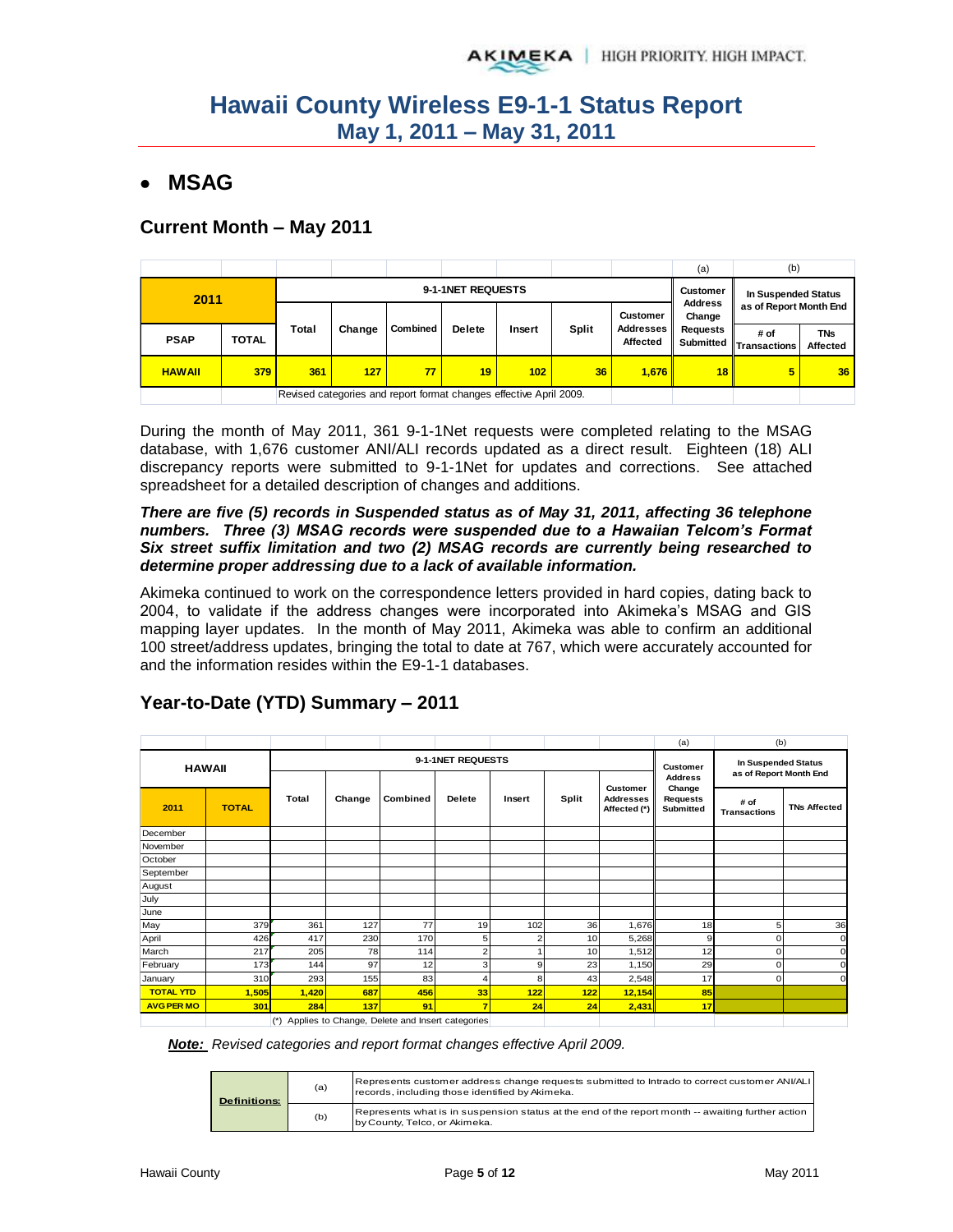## **Mapping Layers Updated/Loaded Into GIS – May 2011**

#### *9-1-1 GIS layers provided by Akimeka to the PSAP are designed for use on E9-1-1 systems.*

| <b>HAWAII</b>                             |                                         |                            |                        |                                                                                                                                               |  |  |  |  |  |  |  |
|-------------------------------------------|-----------------------------------------|----------------------------|------------------------|-----------------------------------------------------------------------------------------------------------------------------------------------|--|--|--|--|--|--|--|
|                                           | Akimeka GIS Server                      |                            | Date Loaded Into       |                                                                                                                                               |  |  |  |  |  |  |  |
| <b>Type of Layer</b>                      | Date Created/<br><b>Edits Performed</b> | Date Uploaded<br>to Server | <b>PSAP GIS Server</b> | <b>Other/Remarks</b>                                                                                                                          |  |  |  |  |  |  |  |
|                                           |                                         |                            | 05/24/11               |                                                                                                                                               |  |  |  |  |  |  |  |
|                                           | 05/23/11                                |                            |                        | Per AT&T Mobility CRS                                                                                                                         |  |  |  |  |  |  |  |
| <b>WSP Cell Towers</b>                    |                                         |                            | 05/10/11               |                                                                                                                                               |  |  |  |  |  |  |  |
|                                           | 05/09/11                                |                            |                        | Per VZW CRS                                                                                                                                   |  |  |  |  |  |  |  |
|                                           | 05/09/11                                |                            |                        | Per AT&T Mobility CRS                                                                                                                         |  |  |  |  |  |  |  |
| <b>Street Centerline</b>                  | 05/19/11 -- 05/20/11                    |                            | 05/24/11               | Added new streets and changed street names and<br>ranges found in the County's updated layer. Included all                                    |  |  |  |  |  |  |  |
|                                           |                                         |                            | 05/10/11               | data necessary for the Intergraph CAD.                                                                                                        |  |  |  |  |  |  |  |
|                                           |                                         |                            |                        | Updated SDE layer with Common Name data from                                                                                                  |  |  |  |  |  |  |  |
|                                           | 05/24/11 -- 05/31/11                    |                            |                        | InfoUSA for gas stations, hotels and Food and Beverage<br>locations                                                                           |  |  |  |  |  |  |  |
|                                           |                                         |                            | 05/24/11               |                                                                                                                                               |  |  |  |  |  |  |  |
| <b>Address Points</b>                     | 05/20/11                                |                            |                        | Added new addresses and changed addresses and<br>street names as found in the County's layer. Included<br>data needed for the Intergraph CAD. |  |  |  |  |  |  |  |
|                                           | 05/19/11                                |                            |                        | Changed address point numbers and street names<br>found in the County's layer. Included all data needed for<br>the Intergraph CAD.            |  |  |  |  |  |  |  |
|                                           | 05/16/11                                |                            |                        | Added County building names as Common Names from<br>data received from the County                                                             |  |  |  |  |  |  |  |
|                                           |                                         |                            | 05/10/11               |                                                                                                                                               |  |  |  |  |  |  |  |
| <b>MSAG Address</b><br>Points (aka Pseudo |                                         |                            |                        |                                                                                                                                               |  |  |  |  |  |  |  |
| <b>Address Points)</b>                    |                                         |                            |                        |                                                                                                                                               |  |  |  |  |  |  |  |
| <b>MSAG Communities</b>                   |                                         |                            |                        |                                                                                                                                               |  |  |  |  |  |  |  |
| Parcels                                   |                                         |                            |                        |                                                                                                                                               |  |  |  |  |  |  |  |
| <b>Airports</b>                           | 05/10/11                                |                            |                        | Researched and added locations                                                                                                                |  |  |  |  |  |  |  |
| <b>Bridges</b>                            | 05/17/11                                |                            |                        | Added new bridges and updated SDE layer with data<br>received from the County                                                                 |  |  |  |  |  |  |  |
|                                           |                                         |                            | 05/10/11               |                                                                                                                                               |  |  |  |  |  |  |  |
| <b>Churches</b>                           | 05/06/11                                |                            |                        | Researched and added locations                                                                                                                |  |  |  |  |  |  |  |
|                                           |                                         |                            | 05/24/11               |                                                                                                                                               |  |  |  |  |  |  |  |
| <b>Coastal Names</b>                      | 05/18/11                                |                            |                        | Updated SDE layer with data from the statewide site                                                                                           |  |  |  |  |  |  |  |
| Critical                                  |                                         |                            |                        |                                                                                                                                               |  |  |  |  |  |  |  |
| Infrastructure                            |                                         |                            |                        |                                                                                                                                               |  |  |  |  |  |  |  |
|                                           |                                         |                            | 05/10/11               |                                                                                                                                               |  |  |  |  |  |  |  |
| Dams                                      | 05/06/11                                |                            |                        | Researched and added locations                                                                                                                |  |  |  |  |  |  |  |

(\*) *Every time the GIS Update tool is used, Indexes and Cache have to be built. The Positron system configurator is adjusted every time a layer is loaded in the PowerMap database. Each PSAP position is updated accordingly.*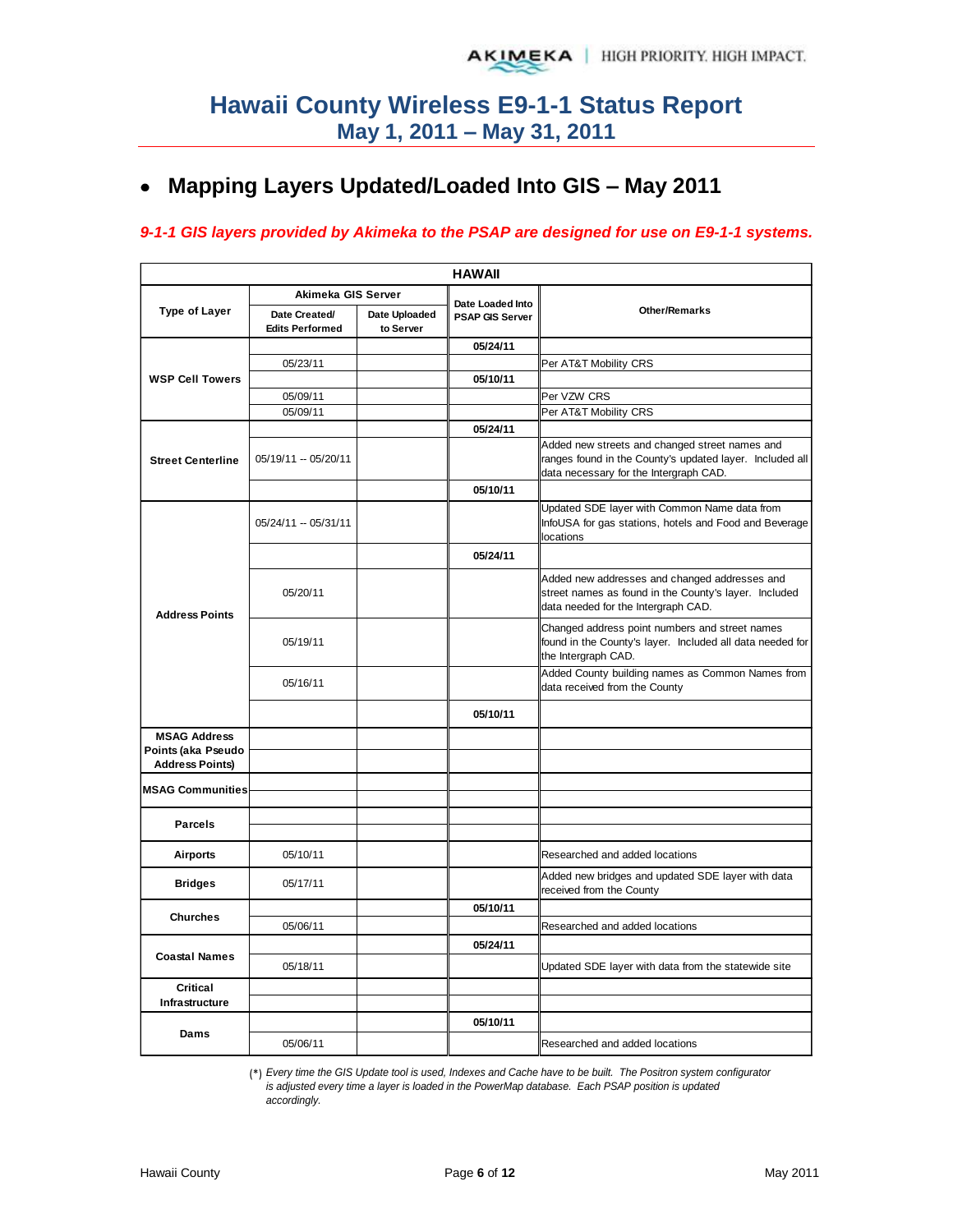### **Mapping Layers Updated/Loaded Into GIS – May 2011 (continued)**

#### *9-1-1 GIS layers provided by Akimeka to the PSAP are designed for use on E9-1-1 systems.*

| <b>HAWAII</b>                           |                                         |                            |                                            |                                                                                             |  |  |  |  |  |  |
|-----------------------------------------|-----------------------------------------|----------------------------|--------------------------------------------|---------------------------------------------------------------------------------------------|--|--|--|--|--|--|
|                                         | Akimeka GIS Server                      |                            |                                            |                                                                                             |  |  |  |  |  |  |
| <b>Type of Layer</b>                    | Date Created/<br><b>Edits Performed</b> | Date Uploaded<br>to Server | Date Loaded Into<br><b>PSAP GIS Server</b> | <b>Other/Remarks</b>                                                                        |  |  |  |  |  |  |
| Emergency                               |                                         |                            |                                            |                                                                                             |  |  |  |  |  |  |
| <b>Callboxes</b>                        |                                         |                            | 05/24/11                                   |                                                                                             |  |  |  |  |  |  |
| Emergency                               |                                         |                            |                                            |                                                                                             |  |  |  |  |  |  |
| <b>Shelters</b>                         | 05/18/11                                |                            |                                            | Updated SDE layer with data from the statewide site                                         |  |  |  |  |  |  |
| <b>Fire Beats</b>                       |                                         |                            |                                            |                                                                                             |  |  |  |  |  |  |
| <b>Fire Districts</b>                   |                                         |                            |                                            |                                                                                             |  |  |  |  |  |  |
|                                         |                                         |                            |                                            |                                                                                             |  |  |  |  |  |  |
| <b>Fire ESZ</b>                         |                                         |                            |                                            |                                                                                             |  |  |  |  |  |  |
| <b>Fire Stations</b>                    |                                         |                            |                                            |                                                                                             |  |  |  |  |  |  |
| Food & Beverage                         | 05/24/11 -- 05/31/11                    |                            |                                            | Updated SDE layer with data from InfoUSA                                                    |  |  |  |  |  |  |
|                                         |                                         |                            | 05/24/11                                   |                                                                                             |  |  |  |  |  |  |
| <b>Gas Stations</b>                     | 05/23/11                                |                            |                                            | Updated SDE layer with data from InfoUSA                                                    |  |  |  |  |  |  |
|                                         | 05/20/11                                |                            |                                            |                                                                                             |  |  |  |  |  |  |
| Hospitals                               |                                         |                            | 05/10/11                                   |                                                                                             |  |  |  |  |  |  |
|                                         | 05/06/11                                |                            |                                            | Researched and added locations                                                              |  |  |  |  |  |  |
| <b>Hotels</b>                           |                                         |                            |                                            |                                                                                             |  |  |  |  |  |  |
| Lodging                                 | 05/23/11                                |                            |                                            | Updated SDE layer with data from InfoUSA                                                    |  |  |  |  |  |  |
| <b>Major Roads</b>                      |                                         |                            |                                            |                                                                                             |  |  |  |  |  |  |
| <b>Medical Facilities</b>               |                                         |                            |                                            |                                                                                             |  |  |  |  |  |  |
|                                         |                                         |                            |                                            |                                                                                             |  |  |  |  |  |  |
| <b>Milepost Markers</b>                 | 05/18/11                                |                            | 05/24/11                                   | Updated SDE layer with data from the statewide site                                         |  |  |  |  |  |  |
| <b>National and State</b>               |                                         |                            | 05/10/11                                   |                                                                                             |  |  |  |  |  |  |
| Parks                                   | 05/09/11                                |                            |                                            | Researched and added locations                                                              |  |  |  |  |  |  |
| <b>Ocean Safety</b>                     | 05/16/11                                |                            |                                            | Created new Ocean Safety layer for lifeguard stations<br>from data received from the County |  |  |  |  |  |  |
| <b>Ocean Rescue</b>                     |                                         |                            |                                            |                                                                                             |  |  |  |  |  |  |
| Parks Polygon                           |                                         |                            | 05/10/11                                   |                                                                                             |  |  |  |  |  |  |
|                                         | 05/09/11                                |                            |                                            | Researched and added locations                                                              |  |  |  |  |  |  |
| <b>Points of Interest</b>               |                                         |                            |                                            |                                                                                             |  |  |  |  |  |  |
|                                         |                                         |                            |                                            |                                                                                             |  |  |  |  |  |  |
| <b>Police Beat</b><br><b>Boundaries</b> |                                         |                            |                                            |                                                                                             |  |  |  |  |  |  |
| <b>Police Districts</b>                 |                                         |                            |                                            |                                                                                             |  |  |  |  |  |  |
| <b>Police ESZ</b>                       |                                         |                            |                                            |                                                                                             |  |  |  |  |  |  |
| <b>Police Stations</b>                  |                                         |                            |                                            |                                                                                             |  |  |  |  |  |  |
| Post Office                             |                                         |                            |                                            |                                                                                             |  |  |  |  |  |  |
|                                         |                                         |                            |                                            |                                                                                             |  |  |  |  |  |  |

(\*) *Every time the GIS Update tool is used, Indexes and Cache have to be built. The Positron system configurator is adjusted every time a layer is loaded in the PowerMap database. Each PSAP position is updated accordingly.*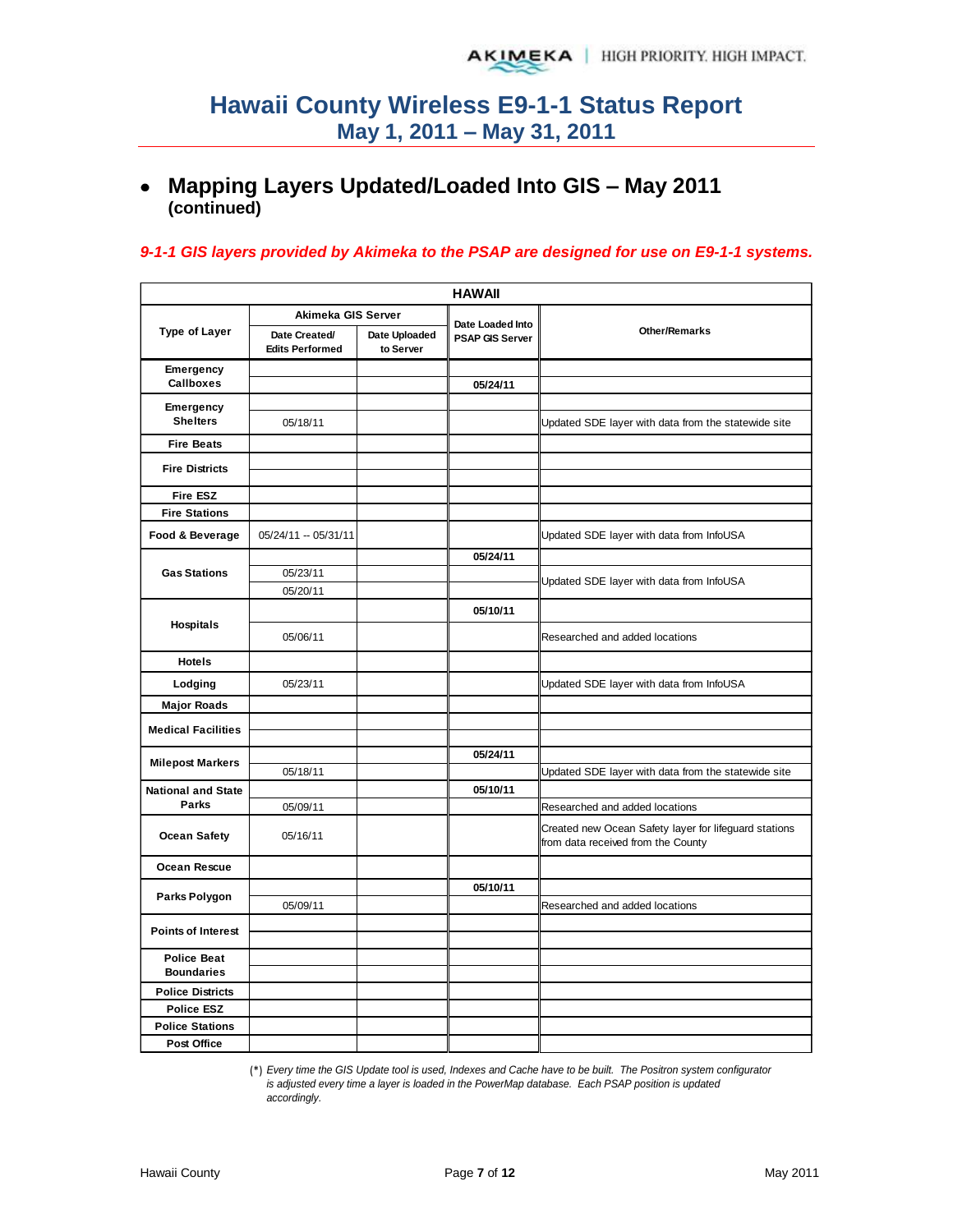### **Mapping Layers Updated/Loaded Into GIS – May 2011 (continued)**

#### *9-1-1 GIS layers provided by Akimeka to the PSAP are designed for use on E9-1-1 systems.*

|                         |                                         |                            | <b>HAWAII</b>          |                                                      |
|-------------------------|-----------------------------------------|----------------------------|------------------------|------------------------------------------------------|
|                         | Akimeka GIS Server                      |                            | Date Loaded Into       |                                                      |
| <b>Type of Layer</b>    | Date Created/<br><b>Edits Performed</b> | Date Uploaded<br>to Server | <b>PSAP GIS Server</b> | <b>Other/Remarks</b>                                 |
| <b>Schools</b>          | 05/10/11                                |                            |                        | Researched and added locations                       |
| <b>Service Station</b>  |                                         |                            |                        |                                                      |
|                         |                                         |                            | 05/24/11               |                                                      |
| <b>Streams</b>          | 05/09/11                                |                            |                        | Updated SDE layer with data received from the County |
| <b>Subdivisions</b>     |                                         |                            |                        |                                                      |
| <b>Trails</b>           | 05/05/11                                |                            |                        | Researched and updated layer.                        |
| Tsunami                 |                                         |                            |                        |                                                      |
| <b>Evacuation Zones</b> |                                         |                            |                        |                                                      |
| Tsunami                 |                                         |                            |                        |                                                      |
| <b>Roadblocks</b>       |                                         |                            |                        |                                                      |

(\*) *Every time the GIS Update tool is used, Indexes and Cache have to be built. The Positron system configurator is adjusted every time a layer is loaded in the PowerMap database. Each PSAP position is updated accordingly.*

|       | Street Centerline, Address Points, and Parcels layers are provided by Hawaii County.                                                                                                                         |
|-------|--------------------------------------------------------------------------------------------------------------------------------------------------------------------------------------------------------------|
| Note: | Akimeka has been instructed to not perform any edits on the Parcels layers as provided.<br>Akimeka uploads the layer into the Akimeka GIS Server and PSAP GIS Server accordingly.                            |
|       | For the Street Centerline and Address Points layers, effective November 25, 2009, Akimeka<br>will compare and incorporate the County's changes into Akimeka's Street Centerline and<br>Address Points layer. |

### **Current Month GIS Activities – May 2011**

| $05/11/11 -$ |  | Akimeka GIS personnel researched and worked on viewsheds for dispatch |  |  |  |
|--------------|--|-----------------------------------------------------------------------|--|--|--|
| 05/13/11     |  | communication tower frequency coverage areas.                         |  |  |  |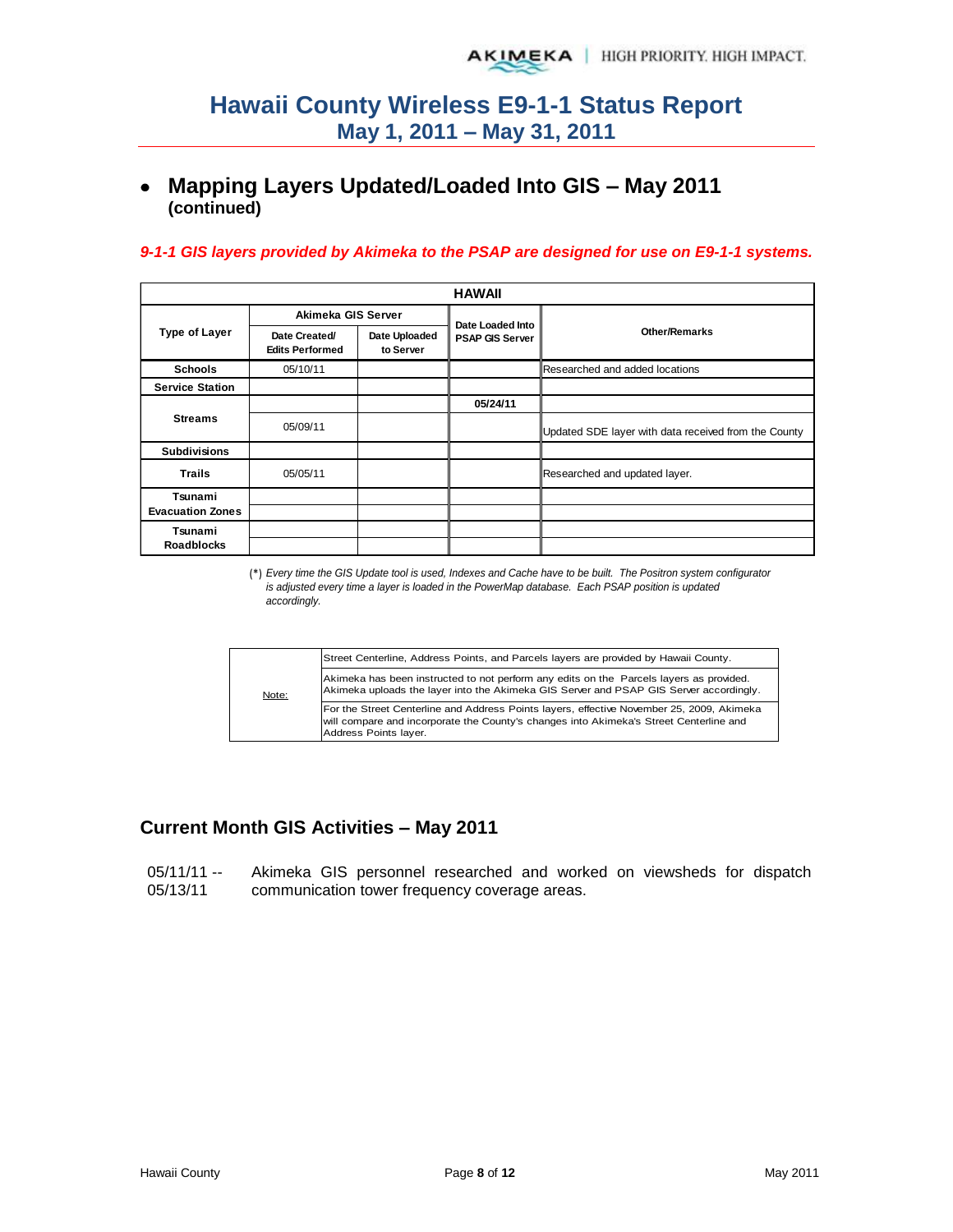## **Service Requests Transactions**

**Open Service Requests – May 2011 (April 28, 2011 – May 26, 2011)** 

| #              | Date     | Ticket# | Description                            | Category                                                | Urgency | <b>Comments</b>                                                                                                                                                                                                                                                                                                                                                                                                                                             |  |  |  |
|----------------|----------|---------|----------------------------------------|---------------------------------------------------------|---------|-------------------------------------------------------------------------------------------------------------------------------------------------------------------------------------------------------------------------------------------------------------------------------------------------------------------------------------------------------------------------------------------------------------------------------------------------------------|--|--|--|
| $\mathbf{1}$   | 05/25/10 | 220     | <b>MSAG Community Layer</b>            | 911 Map -- Other                                        | Low     | Hawai'i County Police reviewed Akimeka's 2008<br>MSAG Community layer data and would like to<br>redefine them. New boundaries for West Hawai'i<br>was received on May 16, 2010.<br>Akimeka contacted the Hawai'i County PSAP to set                                                                                                                                                                                                                         |  |  |  |
|                |          |         |                                        |                                                         |         | up a meeting to discuss, define and agree upon the<br>MSAG Communities to be used.                                                                                                                                                                                                                                                                                                                                                                          |  |  |  |
|                |          |         |                                        |                                                         |         | Akimeka E9-1-1 Support met with the Hawai'i<br>County PSAP on March 17, 2011 to discuss and<br>adjust the MSAG Communities layer. Research is<br>being done to ensure that the layer is properly<br>updated.                                                                                                                                                                                                                                                |  |  |  |
| $\overline{2}$ | 06/03/10 | 225     | Verify addresses on Puako Beach Road   | MSAG - ANI/ALI Discrepancy                              | Normal  | Customer records were researched and update<br>requests were sent to Sprint via Intrado and<br>Hawaiian Telcom, Inc. (HTI).<br>Record pending with telcos.                                                                                                                                                                                                                                                                                                  |  |  |  |
| 3              | 11/12/10 | 270     | Incorrect Address: $TN = 808/968-6721$ | MSAG - ANI/ALI Discrepancy                              | Normal  | Customer records were researched and correction<br>request submitted on November 15, 2010.<br>Researched continued with Intrado and Hawai`i<br>County on March 31, 2011.                                                                                                                                                                                                                                                                                    |  |  |  |
| 4              | 02/11/11 | 312     | <b>Incorrect Information Displayed</b> | MSAG - ANI/ALI Discrepancy                              | Normal  | Sent inquiry to Intrado regarding street name change<br>and potential community name change.                                                                                                                                                                                                                                                                                                                                                                |  |  |  |
|                |          |         |                                        | Documented Items Per April 9 Intergraph Conference Call |         |                                                                                                                                                                                                                                                                                                                                                                                                                                                             |  |  |  |
| 5              | 04/21/10 | 192     | Police/Fire Districts                  | 911 Map -- Other                                        | High    | Akimeka received written descriptions of the police<br>and fire beats from the Hawai'i County PSAPs.<br>Screenshots illustrating the changes were sent to<br>the Hawai'i County PSAPs for review and approval.<br>Akimeka personnel met with Hawai'i County Police<br>and Fire on March 17, 2011 to review and adjust<br>districts.<br>Akimeka personnel met with Hawai'i County Police<br>and Fire personnel on March 17, 2011 to adjust the<br>districts. |  |  |  |

*Note: Open Service Requests reflect what is in pending status at the end of the report month.*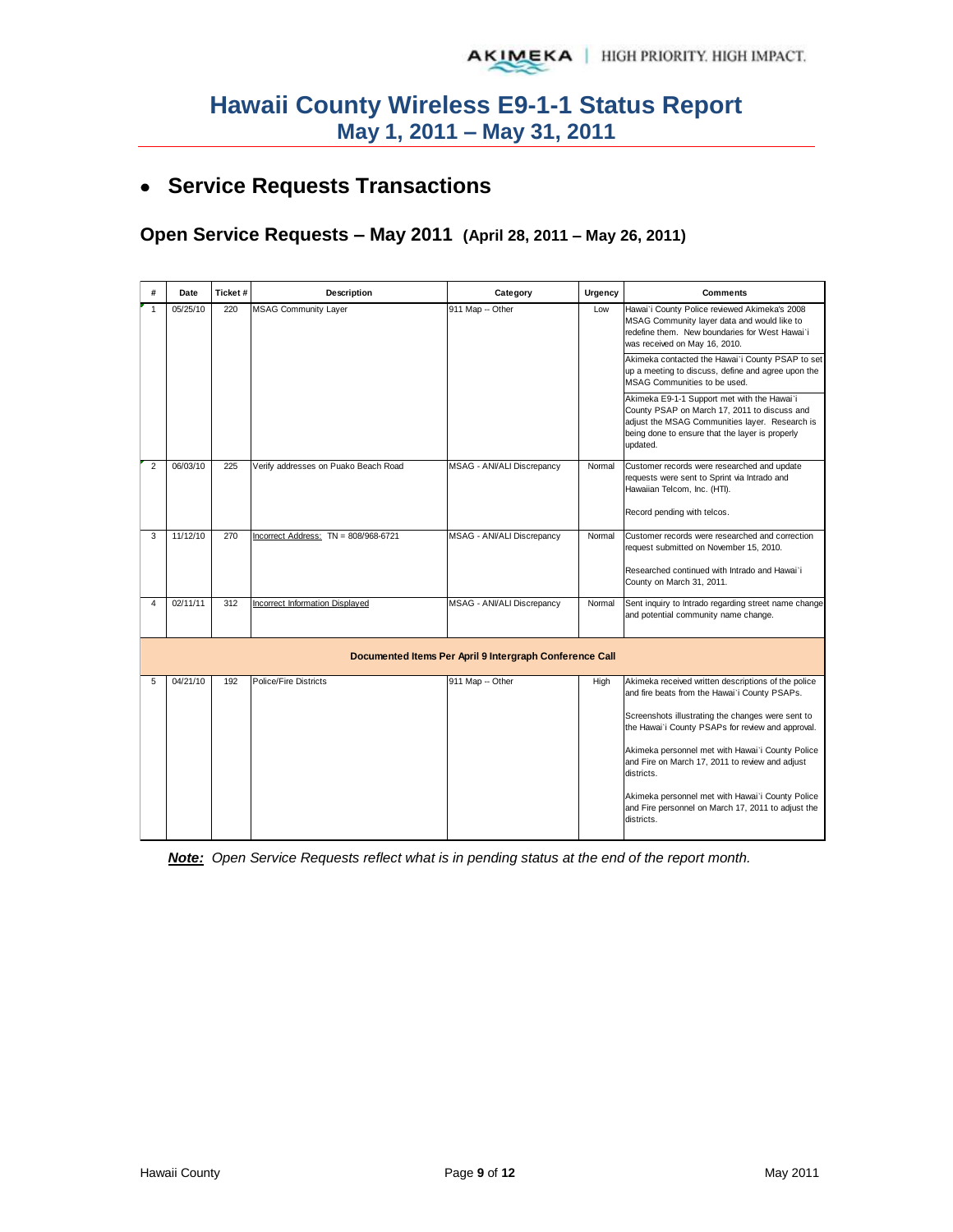### **Service Requests Transactions (continued)**

**Year-to-Date (YTD) Summary – 2011**

|                | <b>HAWAII</b>  |               |                |                | <b>SERVICE REQUEST CATEGORIES</b> |                |                |                |                         |                |                    |  |
|----------------|----------------|---------------|----------------|----------------|-----------------------------------|----------------|----------------|----------------|-------------------------|----------------|--------------------|--|
| 2011           | <b>TOTAL</b>   |               |                |                | 911 Map                           |                | <b>MSAG</b>    |                | <b>Request Training</b> |                | <b>Suggestions</b> |  |
|                | <b>Created</b> | <b>Closed</b> | Open           | <b>Created</b> | Closed                            | <b>Created</b> | Closed         | <b>Created</b> | Closed                  | <b>Created</b> | Closed             |  |
| December       |                |               |                |                |                                   |                |                |                |                         |                |                    |  |
| November       |                |               |                |                |                                   |                |                |                |                         |                |                    |  |
| October        |                |               |                |                |                                   |                |                |                |                         |                |                    |  |
| September      |                |               |                |                |                                   |                |                |                |                         |                |                    |  |
| August         |                |               |                |                |                                   |                |                |                |                         |                |                    |  |
| July           |                |               |                |                |                                   |                |                |                |                         |                |                    |  |
| June           |                |               |                |                |                                   |                |                |                |                         |                |                    |  |
| May            | 5              | 5             | 5 <sub>1</sub> |                |                                   |                | 4              | $\mathbf 0$    | 0                       | 0              |                    |  |
| April          | 0              | 0             | 5 <sub>1</sub> | $\mathbf 0$    | $\Omega$                          | $\Omega$       | 0              | 0              | 0                       | 0              |                    |  |
| March          | 0              | ົ             | 51             | $\Omega$       | $\Omega$                          | $\Omega$       | $\overline{2}$ | $\Omega$       | $\Omega$                | 0              |                    |  |
| February       | 3              |               |                | 0              | 0                                 | p              | ٠              | U              | 0                       | 0              |                    |  |
| January        | 19             | 21            | 51             | $\Omega$       | U                                 | 19             | 21             | 0              | 0                       | 0              |                    |  |
| 2010 Carryover | 7              | $\Omega$      |                | c              | ŋ                                 | 5              | 0              | 0              | 0                       | 0              |                    |  |
| <b>TOTAL</b>   | 34             | 29            |                | 3              |                                   | 31             | 28             | 0              | C                       | O              |                    |  |

| <b>Note:</b> Open Service Requests reflect what is in pending status at the end of the report month. |  |  |  |  |
|------------------------------------------------------------------------------------------------------|--|--|--|--|
|                                                                                                      |  |  |  |  |

|                     | Category                | <b>Description</b>                                      |  |  |  |  |
|---------------------|-------------------------|---------------------------------------------------------|--|--|--|--|
|                     | 911 Map                 | Mapping computer not functioning or displaying properly |  |  |  |  |
| <b>Definitions:</b> | <b>MSAG</b>             | Discrepancies with 9-1-1 MSAG addresses                 |  |  |  |  |
|                     | <b>Request Training</b> | E-911 Operations training needs                         |  |  |  |  |
|                     | Suggestions             | Vehicle to share suggestions                            |  |  |  |  |

### **E9-1-1 Database Synchronization (Reference: NENA 71-501, Version 1.1 – NENA Information Document for Synchronizing Geographic Information System databases with MSAG & ALI)**

As part of Akimeka's value added services, Akimeka conducted the next quarterly database synchronization audit for Hawai'i County in May 2011.

The database synchronization effort included comparing Hawai`i County's 9-1-1 MSAG against its GIS Street Centerline data. A total number of 4,343 9-1-1 MSAG records were reviewed in the audit and analyzed. Results of the database synchronization audit completed on May 31, 2011 for Hawai`i County are reported below.

Database synchronization should be part of an ongoing and continuous process to ensure that the databases remain current and synchronized. Since neither database is static in nature, the synchronization process will never yield a 100 percent match rate. As such, NENA's recommended minimum match rate is 98%.

The database synchronization process is essential to monitor and ensure the level of accuracy of the E9-1-1 databases and prepare for Next Generation 9-1-1 (NG9-1-1). As such, Akimeka will perform database synchronization audits on a quarterly basis as part of its ongoing maintenance process. Results of the database synchronization audit will be included and reported in the Monthly Status Report (MSR) accordingly.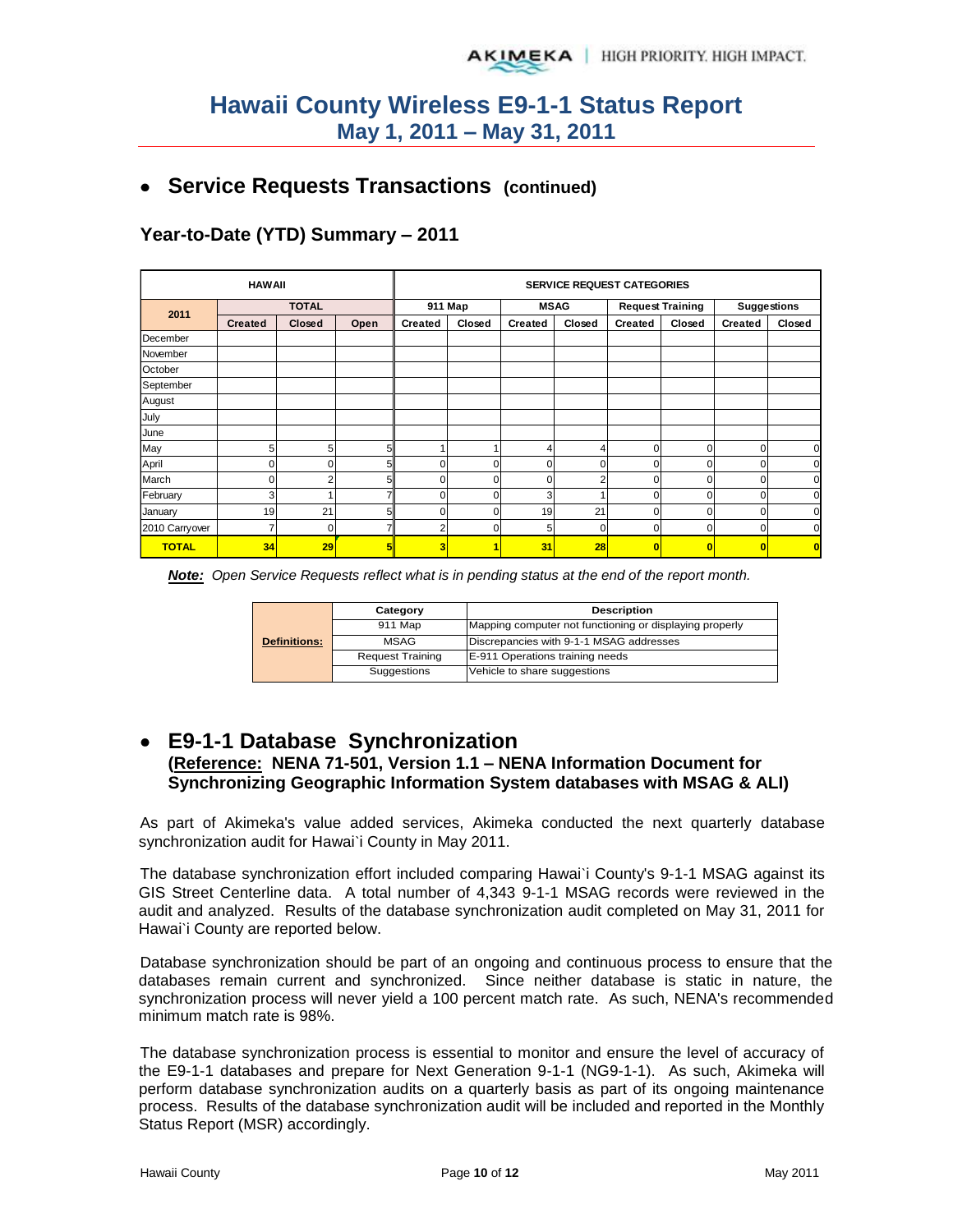### **E9-1-1 Database Synchronization**

**(Reference: NENA 71-501, Version 1.1 – NENA Information Document for Synchronizing Geographic Information System databases with MSAG & ALI)** 

|                                                                                        |              |                        | As of January 16, 2008   |                        | As of February 11, 2011 | As of May 31, 2011      |               |  |
|----------------------------------------------------------------------------------------|--------------|------------------------|--------------------------|------------------------|-------------------------|-------------------------|---------------|--|
| 9-1-1 MSAG TO GIS STREET CENTERLINE                                                    | <b>Notes</b> |                        | 9-1-1 MSAG Dated 1-16-08 |                        | 9-1-1 MSAG Dated 2-1-11 | 9-1-1 MSAG Dated 5-1-11 |               |  |
| <b>AUDIT COMPARISON RESULTS</b>                                                        |              | # of<br><b>Records</b> | %                        | # of<br><b>Records</b> | $\frac{9}{6}$           | # of<br><b>Records</b>  | $\frac{9}{6}$ |  |
| Total 9-1-1 MSAG Records Reviewed                                                      |              | 7,346                  |                          | 4,624                  |                         | 4,343                   |               |  |
| Less: 9-1-1 MSAG Exception Records                                                     | (1)          |                        |                          | 9                      | 0.2%                    | 6                       | 0.1%          |  |
| Net 9-1-1 MSAG Records Eligible for Comparison                                         |              | 7,346                  |                          | 4,615                  |                         | 4,337                   |               |  |
| Total 9-1-1 MSAG Records Match<br>(9-1-1 MSAG -- GIS Match -- No Corrections Required) |              | 269                    | 3.7%                     | 2,133                  | 46.2%                   | 2,464                   | 56.8%         |  |
| 9-1-1 MSAG -- GIS No Match - Minor Correction Required                                 | (2)          |                        |                          | 1,689                  | 36.6%                   | 1,222                   | 28.2%         |  |
| 9-1-1 MSAG -- GIS No Match - Major Correction Required                                 | (3)          |                        |                          | 0                      | 0.0%                    | 0                       | 0.0%          |  |
| 9-1-1 MSAG Record With No GIS Record                                                   |              |                        |                          | 793                    | 17.2%                   | 651                     | 15.0%         |  |
| Total 9-1-1 MSAG Records No Match                                                      |              | 7,077                  | 96.3%                    | 2,482                  | 53.8%                   | 1,873                   | 43.2%         |  |

#### **Audit Summary Results – 2008 (Baseline) vs. 2011**

#### *Objective: NENA Recommended Match Rate = 98%*

#### **Notes:**

- (1) An MSAG Record that will not have a corresponding GIS Street Centerline Record but is required for the routing of E9-1-1 calls (i.e., Emergency Call Box, Foreign Exchange Records, Wireless Shell Records, etc.). No further action is required.
- (2) An MSAG Record that requires minor MSAG attention in 9-1-1Net to correct MSAG Records (i.e., Reassignment of an MSAG Community, modification of the Site Address Range, assignment of an ESN, performing a combine or insert of an existing MSAG Record, etc.).
- (3) A Major Correction is one in which the correction will/or has resulted in an ALI fallout (Orphan ALI Record) and will require additional work effort to correct the problem.
- (4) An MSAG Record that does not have a corresponding GIS Record and will require additional research and validation. The GIS Section will assist with this effort.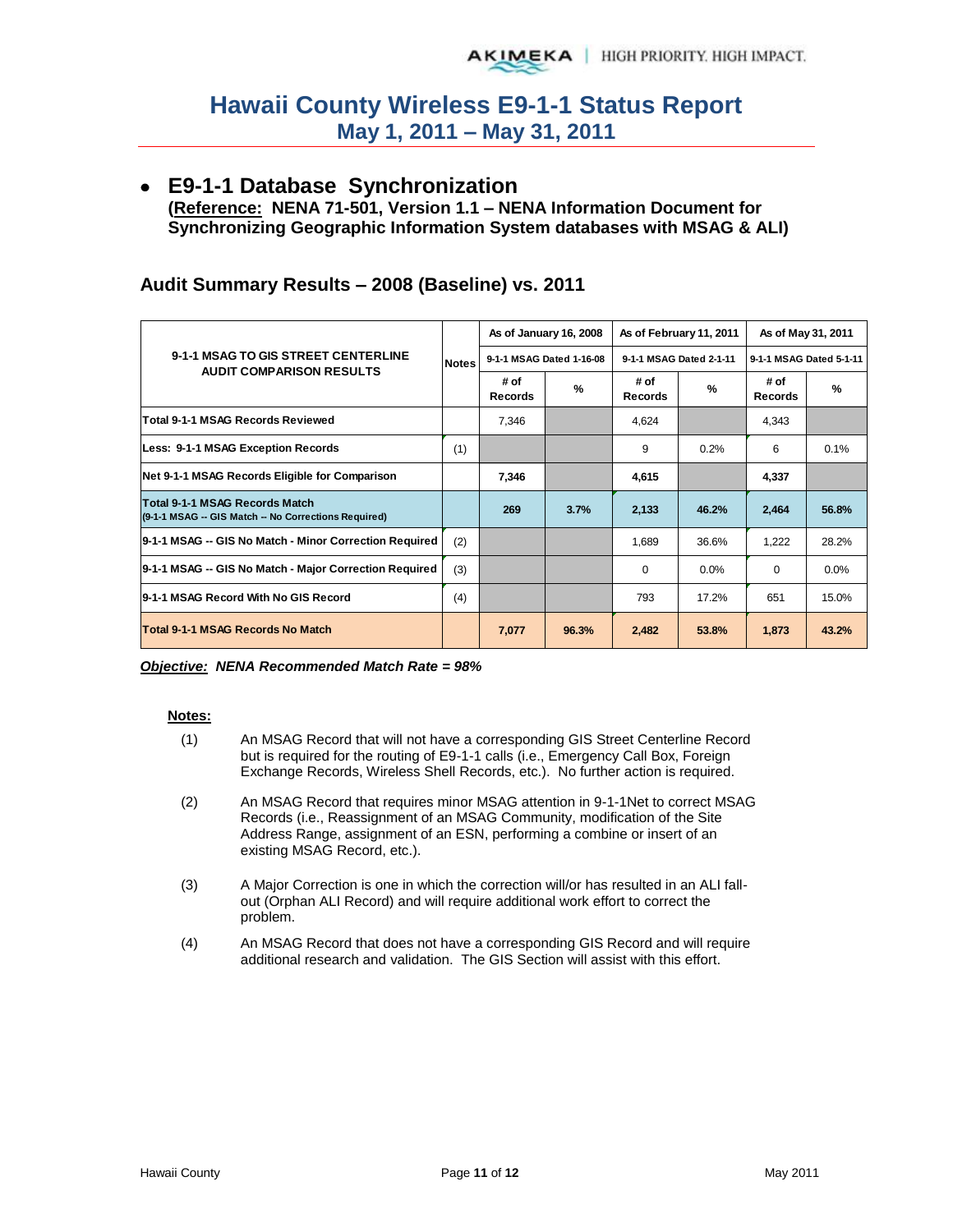**E9-1-1 Database Synchronization (continued) (Reference: NENA 71-501, Version 1.1 – NENA Information Document for Synchronizing Geographic Information System databases with MSAG & ALI)** 



**Audit Summary Results – May 1, 2011 vs. February 1, 2011 MSAG** 

**Hawai`i County's level of accuracy or 9-1-1 Match percentage improved from 46.2% as of February 1, 2011 to 56.8% as of May 1, 2011 -- which represents a 10.6 percentage point improvement and/or 15.5% improvement in address accuracy.** 

- Akimeka also cleaned up Hawai`i County's MSAG Communities. Seven communities -- Haw Natl Park, Hawaii County Police/Fire, Hawaii Volcanoes National Park, Kameula, Kawaihae, Kealakeku, and Mountian View -- were deleted from the MSAG due primarily to misspelling.
- The total number of 701/709 MSAG Error Reports as of May 31, 2011 is at 60 an increase of 87.5% from December 31, 2010 (from 32 to 60). Twelve records are due to communities recognizing Mamalahoa Highway and Belt Road differently when in actuality these streets are the same. Although some customers have valid telephone numbers, the Hawaii County website and GIS provided to Akimeka does not contain a street range or in some cases a street segment to input the customer into 9-1-1Net.
- The total number of address ranges ending with either 999998 or 999999 further decreased by 2.6% from February 1, 2011 (from 1,559 to 1,119).
- The total number of blank-to-blank address ranges decreased by 3.5% from February 1, 2011 (from 85 to 82).
- Ongoing maintenance is critical to ensure the database synchronized level of address accuracy is maintained. Additional work is needed to investigate and correct the identified No Match opportunities and database synchronization efforts will continue.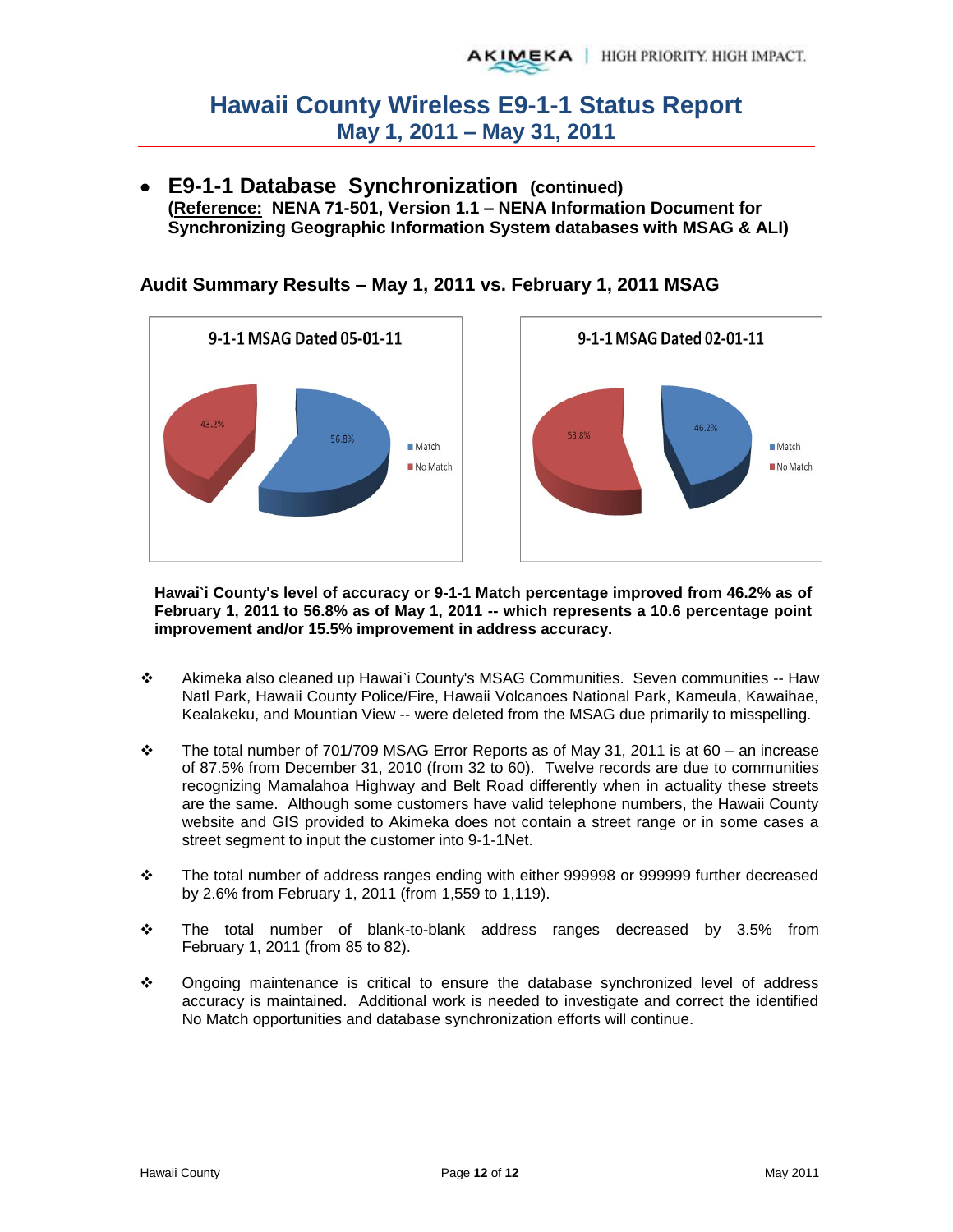## **PSAP Operations**

#### **9-1-1 Call Volume – May 2011**

| <b>PSAP</b>  | Total |       | $\frac{9}{6}$ | <b>Wireless</b> | %     |  |
|--------------|-------|-------|---------------|-----------------|-------|--|
| <b>KAUAI</b> | 3,015 | 1,115 | 37.0%         | 1,898           | 63.0% |  |

#### **9-1-1 Call Volume – Calendar Year 2011**

| <b>KAUAI</b>      |              |            |                                             | TOTAL PSAP 9-1-1 CALL VOLUME |                                            |                |                    |            |             |
|-------------------|--------------|------------|---------------------------------------------|------------------------------|--------------------------------------------|----------------|--------------------|------------|-------------|
|                   |              | Wireline   |                                             |                              | <b>Wireless</b>                            | Admin          |                    |            | Abandoned   |
| 2011              | <b>Total</b> | # of Calls | % to Total<br>Wireline &<br><b>Wireless</b> | # of Calls                   | %to Total<br>Wireline &<br><b>Wireless</b> | # of Calls     | %to Total<br>Calls | # of Calls | % Abandoned |
| December          |              |            |                                             |                              |                                            |                |                    |            |             |
| November          |              |            |                                             |                              |                                            |                |                    |            |             |
| October           |              |            |                                             |                              |                                            |                |                    |            |             |
| September         |              |            |                                             |                              |                                            |                |                    |            |             |
| August            |              |            |                                             |                              |                                            |                |                    |            |             |
| July              |              |            |                                             |                              |                                            |                |                    |            |             |
| June              |              |            |                                             |                              |                                            |                |                    |            |             |
| May               | 3,015        | 1,115      | 37.0%                                       | 1,898                        | 63.0%                                      | $\overline{2}$ | 0.1%               | 641        | 21.3%       |
| April             | 3,031        | 1,102      | 36.4%                                       | 1,925                        | 63.6%                                      | 4              | 0.1%               | 643        | 21.2%       |
| March             | 3,166        | 1,103      | 34.9%                                       | 2,060                        | 65.1%                                      | 3              | 0.1%               | 646        | 20.4%       |
| February          | 2,875        | 1,049      | 36.5%                                       | 1,822                        | 63.5%                                      | 4              | 0.1%               | 554        | 19.3%       |
| January           | 2,907        | 1,018      | 35.0%                                       | 1,889                        | 65.0%                                      | 0              | 0.0%               | 601        | 20.7%       |
| <b>TOTAL YTD</b>  | 14,994       | 5,387      | <b>36.0%</b>                                | 9,594                        | 64.0%                                      | 13             | 0.1%               | 3,085      | 20.6%       |
| <b>AVG PER MO</b> | 2,999        | 1,077      |                                             | 1,919                        |                                            | 3 <sup>1</sup> |                    | 617        |             |

*Note: Total Calls include Administrative calls that are not direct 9-1-1 calls.* 

#### **Notes:**

- $(1)$  Total call volumes include Administrative calls. (Administrative calls = Calls made between 9-1-1 positions but are not 9-1-1 calls.)
- (2) "Abandoned" calls represent the number of incoming 9-1-1 calls for which the caller had hung up before a call-taker answered.
- (3) "Abandoned" calls are included in the "Wireline" and "Wireless" counts respectively. The standard CML reports do not provide a break-out of "Abandoned" calls between "Wireline" and "Wireless" calls.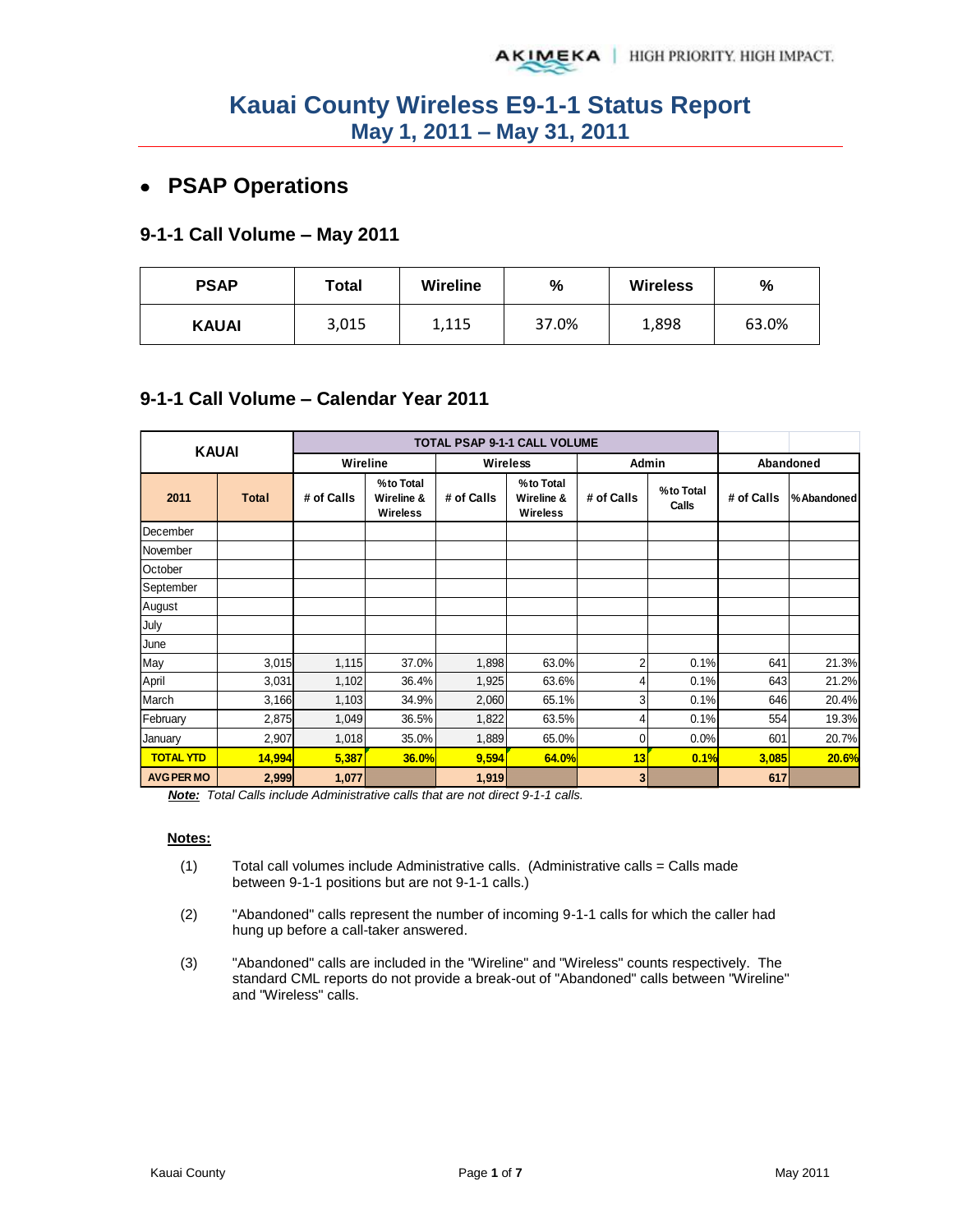### **PSAP Operations (continued)**

#### **Wireless Test – May 2011**

| Date     | <b>WSP</b>    | <b>Sites</b><br>Tested | <b>Sectors</b><br><b>Tested</b> | <b>Tested By</b>       | Test<br>Pass/Fail |
|----------|---------------|------------------------|---------------------------------|------------------------|-------------------|
| 05/24/11 | Sprint        |                        | 3                               | Kauai PSAP/<br>Akimeka | Pass              |
| 05/24/11 | Sprint/Nextel |                        | 5                               | Kauai PSAP/<br>Akimeka | Pass              |

#### **Current Month PSAP Operations Activities – May 2011**

- 05/03/11 -- 05/24/11 Akimeka personnel worked with Sprint/Nextel to complete their system testing for the island of Kauai, which has been pending for approximately six months due to overflow issues. Five (5) test calls were successfully completed on May 24, 2011.
- 05/19/11 Akimeka personnel sent a request to AT&T Mobility via Holly Geisz of Intrado for Call Routing Sheets (CRS) in order to conduct the annual cell sites audit. There has been no response to date. A follow-up email will be sent on June 4, which is after the ten working days standard timeline period.
- 05/20/11 -- Ongoing Akimeka personnel worked with Positron and the Kauai County GIS department to resolve PowerMap and Sentry Server shutdown. Although PowerMap is operational, the system is still unstable. As such, updates to PowerMap will be put on hold until the system is stabilized.
- 05/20/11 -- 05/23/11 At the request of Lieutenant Wana from the Hawai`i County PSAP, Akimeka sent an email request to Stephen Douglass and Kevin Kuwahara of Hawaiian Telcom, Inc. (HTI) regarding the ALI software 5.0 upgrade. The request was for HTI to facilitate a conference call with all of the PSAPs to discuss the upgrade and establish a common understanding as to what would be involved. The conference call was held on May 23, 2011. It was agreed that all of the PSAPs would send a written confirmation to HTI to turn on the feature and conduct testing.

All PSAPs sent in their written confirmation and testing has been scheduled for Monday, June 6, 2011.

- 05/23/11 Akimeka personnel assisted Kathleen Langtad, Kauai Dispatch Supervisor, with reviewing Kauai County PSAP's response to the Intrado PSAP survey.
- 05/31/11 Akimeka personnel sent a request to Mobi PCS via Frances Goss of Intrado for Call Routing Sheets (CRS) in order to conduct the annual cell sites audit. The CRSs have been received and are in the audit review process.
- 05/31/11 Akimeka personnel sent a request to Verizon Wireless via Jackie Cook of Intrado for Call Routing Sheets (CRS) in order to conduct the annual cell sites audit.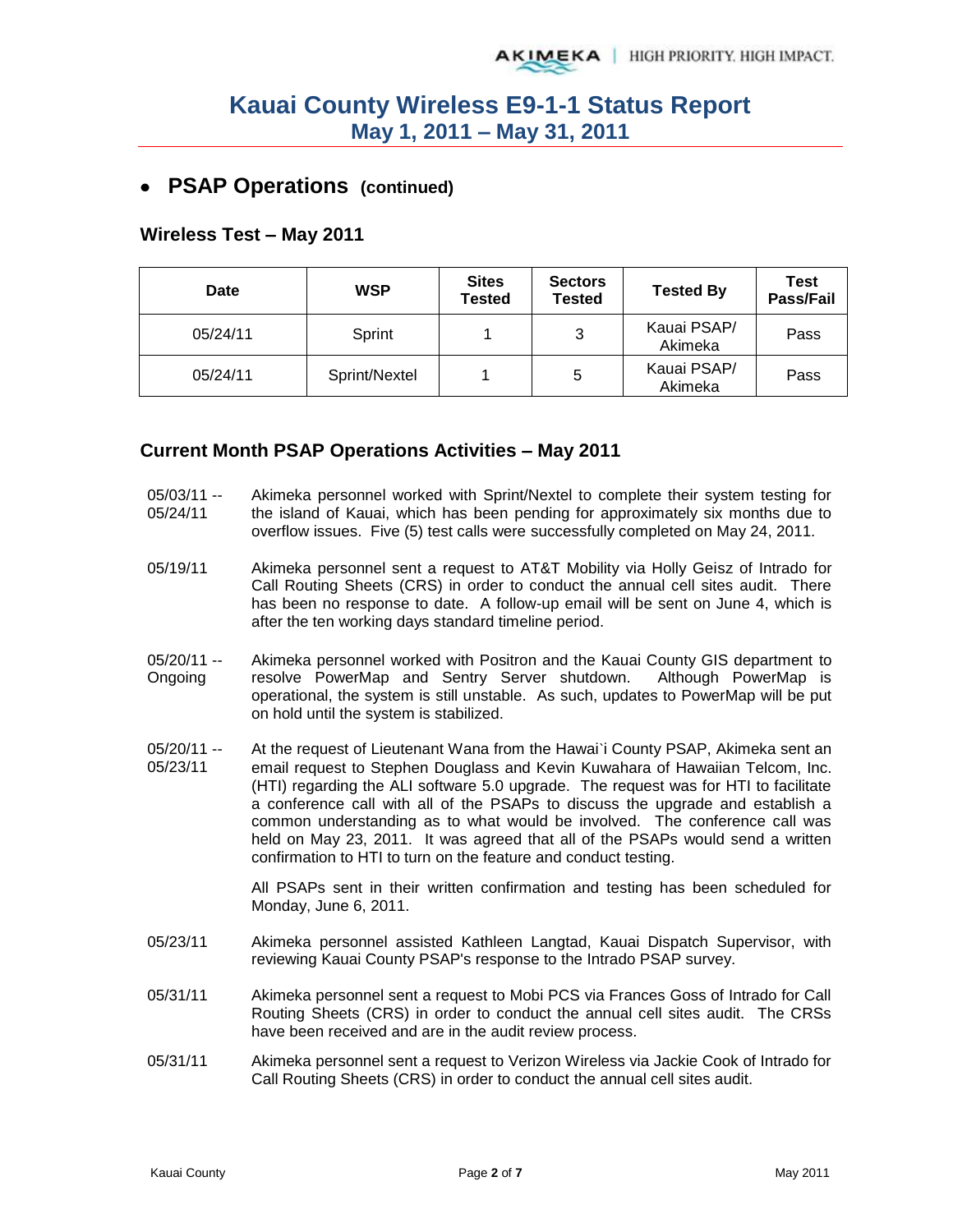### **PSAP Operations (continued)**

#### **Open Issues (To be Monitored and Tracked by Akimeka)**

#### *Updates as of May 31, 2011 are noted below:*

11/21/09 Akimeka will continue to monitor and track AT&T Mobility's open trouble ticket (11/21/09) for missing house number (HN), street and community information when transferring a WPH2 call or rebidding a WPH2 call. This issue was escalated to the State of Hawaii Wireless Enhanced 9-1-1 Board for action (August 2010). There have been no updates received to date. Unfortunately, the trouble is still occurring.

> Akimeka will provide status updates via the Monthly Status Report (MSR) when there are significant changes or updates as provided by the State of Hawaii Wireless Enhanced 9-1-1 Board and/or AT&T Mobility.

> **Update (4/30/11)** -- Hawaiian Telcom notified the Neighbor Island PSAPs that Intrado will be upgrading the ALI software to Version 5.0. A feature in this upgrade may potentially address the AT&T issue. This feature can be activated with the permission of all of the PSAPs across the State of Hawaii. This will be reviewed and discussed at the next Enhanced 9-1-1 Wireless Board Technical Committee meeting on May 10, 2011.

> *Update (5/31/11)* – All PSAPs sent in a written confirmation to Hawaiian Telcom, Inc. (HTI) to proceed with the software 5.0 upgrade. Testing has been scheduled for Monday, June 6, 2011.

04/16/10 Akimeka personnel worked on a flowchart for the Neighbor Island PSAPs to document the flow of a Call Routing Spreadsheet (CRS) and Testing Validation Worksheet (TVW). It was discovered that different processes exist among the carriers.

> Akimeka created and submitted for review a DRAFT Call Routing Spreadsheet (CRS) and Testing Validation Worksheet (TVW) process flowchart to the Neighbor Island PSAPs on December 20, 2010.

> **Update (4/30/11)** -- Akimeka continued to work on the flowchart and incorporate the feedback received. An updated process flowchart is currently under review within Akimeka. Once approved, it will be shared with the Neighbor Island PSAPs.

*Update (5/31/11)* – In progress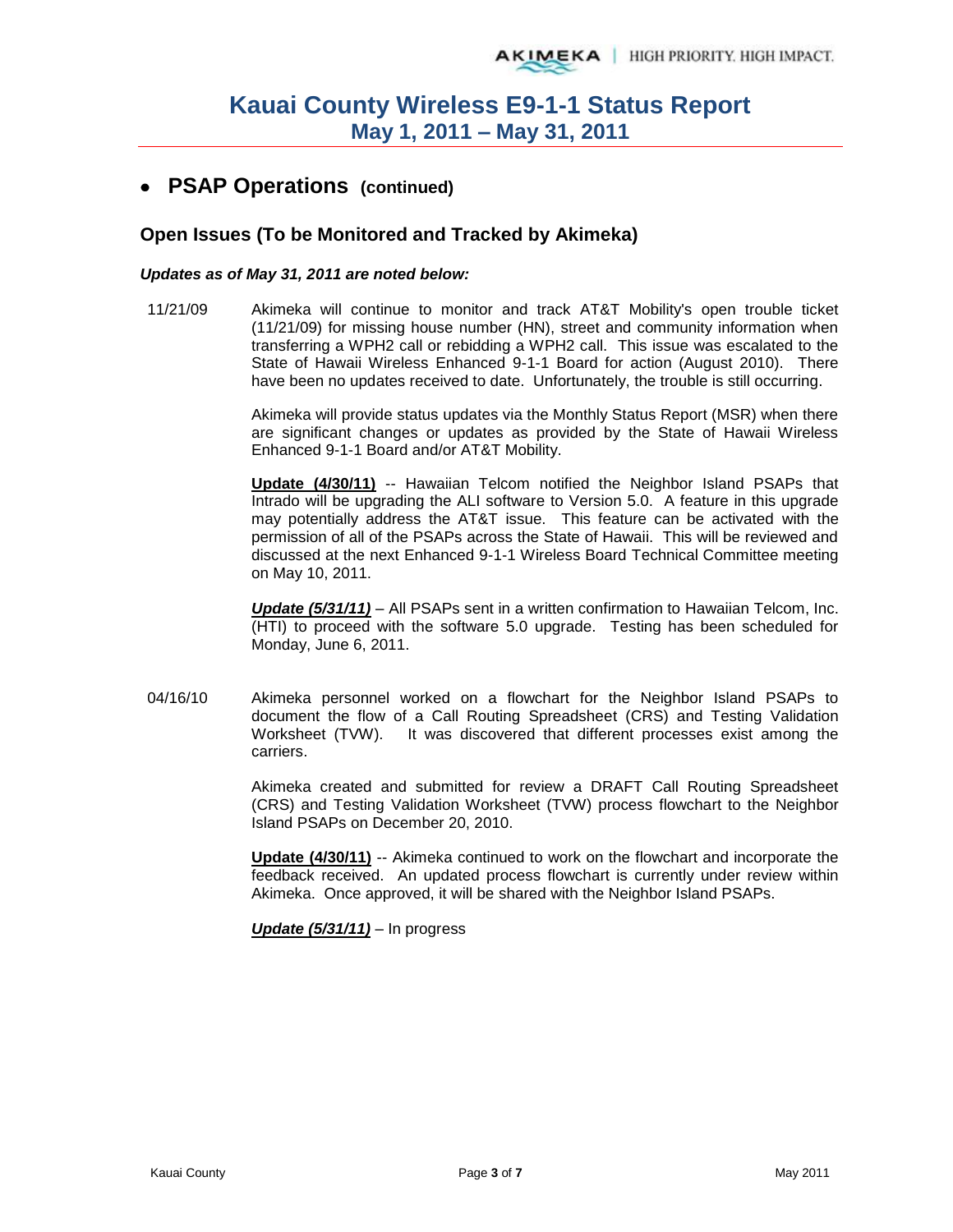### **MSAG**

### **Current Month – May 2011**

|              |       |                   |                |                                                                    |                         |        |              |                       | (a)                              | (b)                    |                        |
|--------------|-------|-------------------|----------------|--------------------------------------------------------------------|-------------------------|--------|--------------|-----------------------|----------------------------------|------------------------|------------------------|
| 2011         |       | 9-1-1NET REQUESTS |                |                                                                    |                         |        |              |                       | Customer<br><b>Address</b>       | In Suspended Status    |                        |
|              |       |                   |                |                                                                    |                         |        |              | <b>Customer</b>       | as of Report Month End<br>Change |                        |                        |
| <b>PSAP</b>  | TOTAL | Total             | Change         | <b>Combined</b>                                                    | <b>Delete</b>           | Insert | <b>Split</b> | Addresses<br>Affected | Requests<br>Submitted            | # of<br>· Transactions | <b>TNs</b><br>Affected |
| <b>KAUAI</b> | 14    | 12 <sub>1</sub>   | $\overline{2}$ | 0                                                                  | $\overline{\mathbf{0}}$ | 3      | ۰,           | 14                    |                                  | $\bf{0}$               | $\mathbf{0}$           |
|              |       |                   |                | Revised categories and report format changes effective April 2009. |                         |        |              |                       |                                  |                        |                        |

During the month of May 2011, twelve (12) 9-1-1Net requests were completed relating to the MSAG database, with 14 customer ANI/ALI records updated as a direct result. Two (2) ALI discrepancy reports were submitted to 9-1-1Net for incorrect addresses. See attached spreadsheet for a detailed description of changes and additions.

*There are no records in Suspended status as of May 31, 2011.* 

|                   |              |       |                   |                                                 |                |        |       |                              | (a)                | (b)                                           |                     |
|-------------------|--------------|-------|-------------------|-------------------------------------------------|----------------|--------|-------|------------------------------|--------------------|-----------------------------------------------|---------------------|
| <b>KAUAI</b>      |              |       | 9-1-1NET REQUESTS |                                                 |                |        |       |                              |                    | In Suspended Status<br>as of Report Month End |                     |
|                   |              | Total | Change            | Combined                                        | <b>Delete</b>  | Insert | Split | Customer<br><b>Addresses</b> | Change<br>Requests | # of                                          |                     |
| 2011              | <b>TOTAL</b> |       |                   |                                                 |                |        |       | Affected (*)                 | Submitted          | <b>Transactions</b>                           | <b>TNs Affected</b> |
| December          |              |       |                   |                                                 |                |        |       |                              |                    |                                               |                     |
| November          |              |       |                   |                                                 |                |        |       |                              |                    |                                               |                     |
| October           |              |       |                   |                                                 |                |        |       |                              |                    |                                               |                     |
| September         |              |       |                   |                                                 |                |        |       |                              |                    |                                               |                     |
| August            |              |       |                   |                                                 |                |        |       |                              |                    |                                               |                     |
| July              |              |       |                   |                                                 |                |        |       |                              |                    |                                               |                     |
| June              |              |       |                   |                                                 |                |        |       |                              |                    |                                               |                     |
| May               | 14           | 12    | $\overline{ }$    | $\mathbf 0$                                     | 0              | 3      |       | 14                           | 2                  |                                               | 0                   |
| April             | 42           | 42    | 35                | 5                                               |                |        |       | 1,130                        | 0                  |                                               |                     |
| March             | 51           | 51    | 31                | $\overline{2}$                                  |                | 4      | 10    | 769                          | 0                  |                                               | O                   |
| February          |              | 4     |                   |                                                 | 0              | 0      |       | 297                          | 0                  |                                               | 0                   |
| January           | 137          | 136   | 103               | 16                                              |                | 5      | 11    | 1,840                        | 4                  | 0                                             | $\Omega$            |
| <b>TOTAL YTD</b>  | 248          | 245   | 173               | 24                                              | $6\phantom{1}$ | 13     | 29    | 4,050                        | 3                  |                                               |                     |
| <b>AVG PER MO</b> | 50           | 49    | 35                | 5                                               |                | 3      | 6     | 810                          | ۸                  |                                               |                     |
|                   |              | $(*)$ |                   | Applies to Change, Delete and Insert categories |                |        |       |                              |                    |                                               |                     |

### **Year-to-Date (YTD) Summary – 2011**

*Note: Revised categories and report format changes effective April 2009.* 

| <b>Definitions:</b> | (a) | Represents customer address change requests submitted to Intrado to correct customer ANI/ALI<br>records, including those identified by Akimeka. |
|---------------------|-----|-------------------------------------------------------------------------------------------------------------------------------------------------|
|                     | (b) | Represents what is in suspension status at the end of the report month -- awaiting further action<br>by County, Telco, or Akimeka.              |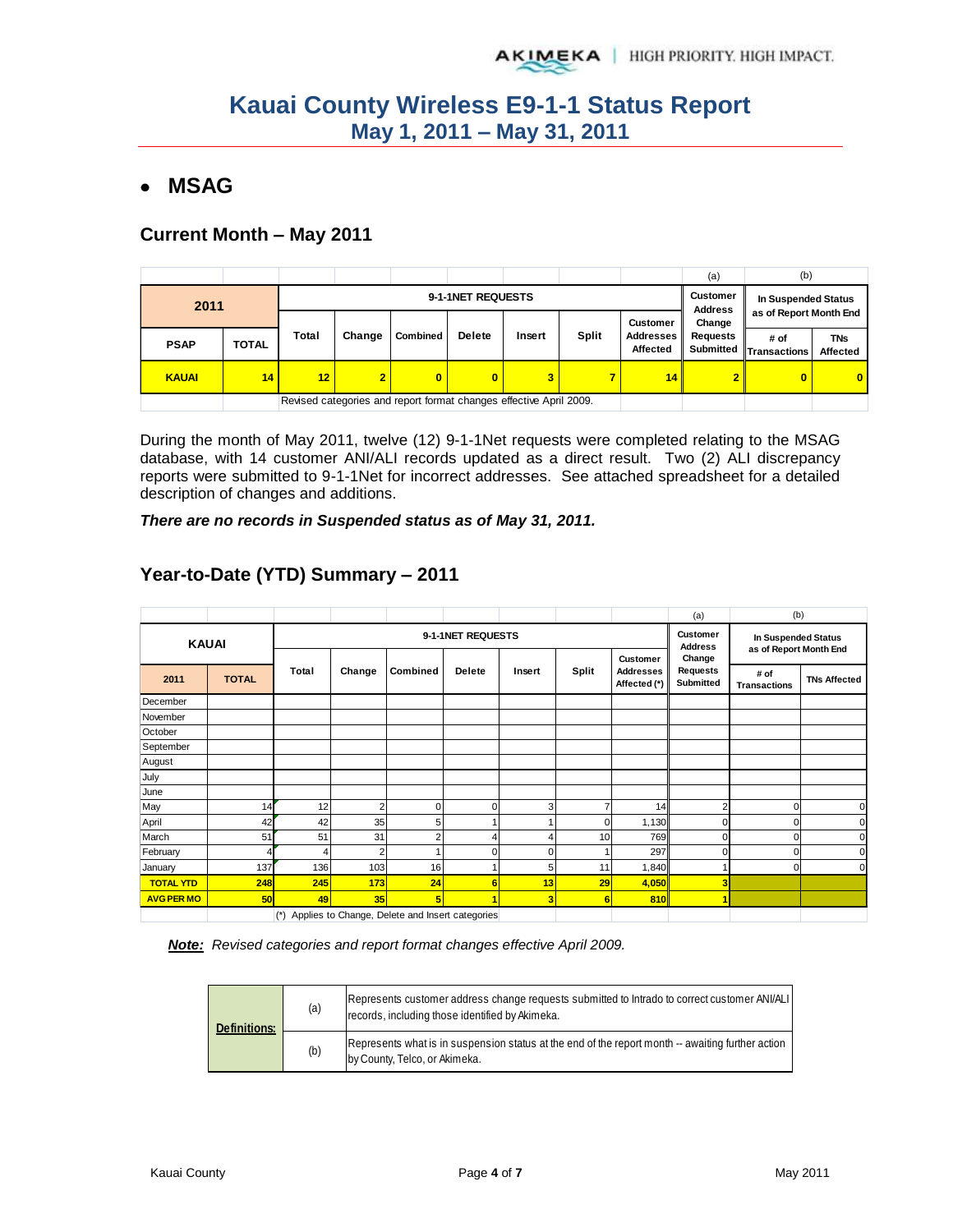## **Mapping Layers Updated/Loaded Into GIS – May 2011**

#### *9-1-1 GIS layers provided by Akimeka to the PSAP are designed for use on E9-1-1 systems.*

|                                              | <b>KAUAI</b>                            |                            |                        |                                                                                                       |  |  |  |  |  |  |  |  |
|----------------------------------------------|-----------------------------------------|----------------------------|------------------------|-------------------------------------------------------------------------------------------------------|--|--|--|--|--|--|--|--|
|                                              | Akimeka GIS Server                      |                            | Date Loaded Into       |                                                                                                       |  |  |  |  |  |  |  |  |
| <b>Type of Layer</b>                         | Date Created/<br><b>Edits Performed</b> | Date Uploaded<br>to Server | <b>PSAP GIS Server</b> | <b>Other/Remarks</b>                                                                                  |  |  |  |  |  |  |  |  |
| <b>WSP Cell Towers</b>                       | 05/09/11                                |                            |                        | Per VZW CRS                                                                                           |  |  |  |  |  |  |  |  |
| <b>Street Centerlines</b>                    | 05/09/11                                |                            |                        | Corrected range for Kaahele St, Wailua and Albert<br>Road, Princeville                                |  |  |  |  |  |  |  |  |
| <b>Address Points</b>                        |                                         |                            |                        |                                                                                                       |  |  |  |  |  |  |  |  |
| <b>MSAG Address</b>                          |                                         |                            |                        |                                                                                                       |  |  |  |  |  |  |  |  |
| Points (aka Pseudo<br><b>Address Points)</b> |                                         |                            |                        |                                                                                                       |  |  |  |  |  |  |  |  |
| <b>MSAG Communities</b>                      |                                         |                            |                        |                                                                                                       |  |  |  |  |  |  |  |  |
|                                              |                                         |                            |                        |                                                                                                       |  |  |  |  |  |  |  |  |
| <b>Parcels</b>                               |                                         |                            | 05/03/11               |                                                                                                       |  |  |  |  |  |  |  |  |
|                                              | 05/02/11                                |                            |                        | Fixed gaps and overlaps in the Parcels layer                                                          |  |  |  |  |  |  |  |  |
| <b>Airports</b>                              | 05/09/11                                |                            |                        | Verified locations                                                                                    |  |  |  |  |  |  |  |  |
| <b>Bridges</b>                               | 05/09/11                                |                            |                        | Verified locations                                                                                    |  |  |  |  |  |  |  |  |
| <b>Churches</b>                              | 05/24/11                                |                            |                        | Verified address and location points                                                                  |  |  |  |  |  |  |  |  |
| <b>Coastal Names</b>                         | 05/09/11 -- 05/10/11                    |                            |                        | Verified locations                                                                                    |  |  |  |  |  |  |  |  |
| Coastline                                    |                                         |                            |                        |                                                                                                       |  |  |  |  |  |  |  |  |
| <b>Common Places</b>                         |                                         |                            |                        |                                                                                                       |  |  |  |  |  |  |  |  |
| <b>Communications</b>                        |                                         |                            |                        |                                                                                                       |  |  |  |  |  |  |  |  |
| Dams                                         | 05/10/11                                |                            |                        | Verified locations                                                                                    |  |  |  |  |  |  |  |  |
| Emergency<br><b>Callboxes</b>                |                                         |                            |                        |                                                                                                       |  |  |  |  |  |  |  |  |
|                                              | 05/10/11                                |                            |                        | Verified locations                                                                                    |  |  |  |  |  |  |  |  |
| Emergency<br><b>Shelters</b>                 | 05/11/11                                |                            |                        | Verified address and location points                                                                  |  |  |  |  |  |  |  |  |
| <b>EMS Zones</b>                             |                                         |                            |                        |                                                                                                       |  |  |  |  |  |  |  |  |
| <b>Fire Beats</b>                            | 05/11/11                                |                            |                        | Created new layer                                                                                     |  |  |  |  |  |  |  |  |
| Fire Dispatch Group                          |                                         |                            |                        |                                                                                                       |  |  |  |  |  |  |  |  |
| (Districts)                                  | 05/11/11                                |                            |                        | Created new layer                                                                                     |  |  |  |  |  |  |  |  |
| <b>Fire ESZ</b>                              |                                         |                            |                        |                                                                                                       |  |  |  |  |  |  |  |  |
| <b>Fire Stations</b>                         | 05/18/11                                |                            |                        |                                                                                                       |  |  |  |  |  |  |  |  |
|                                              | 05/11/11                                |                            |                        | Verified address and location points                                                                  |  |  |  |  |  |  |  |  |
| Food & Beverage                              | 05/11/11 -- 05/26/11                    |                            |                        | Verified address and location points                                                                  |  |  |  |  |  |  |  |  |
|                                              |                                         |                            |                        | Renamed Restaurant layer to Food & Beverage layer<br>to include bakeries, cafes, food factories, etc. |  |  |  |  |  |  |  |  |
| <b>Gas Stations</b>                          | 05/24/11                                |                            |                        | Verified address and location points                                                                  |  |  |  |  |  |  |  |  |

(\*) *Every time the GIS Update tool is used, Indexes and Cache have to be built. The Positron system configurator is adjusted every time a layer is loaded in the PowerMap database. Each PSAP position is updated accordingly.*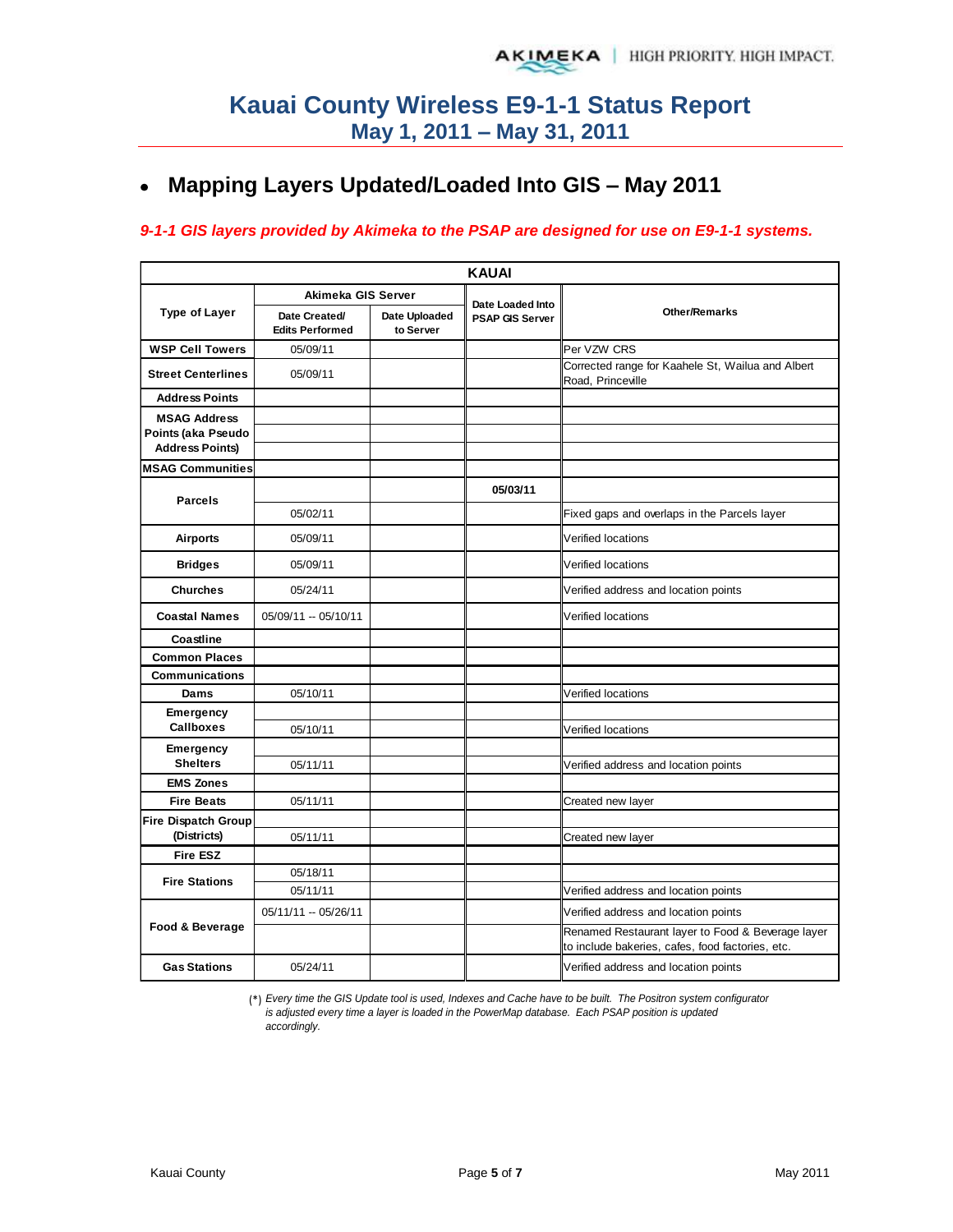#### **Mapping Layers Updated/Loaded Into GIS – May 2011 (continued)**   $\bullet$

#### *9-1-1 GIS layers provided by Akimeka to the PSAP are designed for use on E9-1-1 systems.*

|                           |                                         |                            | <b>KAUAI</b>           |                                                                |
|---------------------------|-----------------------------------------|----------------------------|------------------------|----------------------------------------------------------------|
|                           | Akimeka GIS Server                      |                            | Date Loaded Into       |                                                                |
| <b>Type of Layer</b>      | Date Created/<br><b>Edits Performed</b> | Date Uploaded<br>to Server | <b>PSAP GIS Server</b> | <b>Other/Remarks</b>                                           |
| Hospitals                 | 05/12/11                                |                            |                        | Verified address and location points                           |
| <b>Hotels</b>             |                                         |                            |                        |                                                                |
|                           |                                         |                            |                        |                                                                |
|                           | 05/31/11                                |                            |                        | Verified address points                                        |
| Lodging                   | 05/27/11                                |                            |                        | Verified address and location points                           |
|                           | 05/12/11                                |                            |                        |                                                                |
| <b>Medic Beat</b>         |                                         |                            |                        |                                                                |
| <b>Boundaries</b>         | 05/19/11 - 05/23/11                     |                            |                        | Verified Medic Beats from Kauai Police Departments<br>dispatch |
| <b>Medic Stations</b>     |                                         |                            |                        |                                                                |
| <b>Medical Facilities</b> |                                         |                            |                        |                                                                |
|                           | 05/13/11                                |                            |                        | Verified address and location points                           |
| <b>Milepost Markers</b>   |                                         |                            |                        |                                                                |
| <b>National and State</b> | 05/18/11                                |                            |                        | Verified Parks locations per Hawaii statewide site             |
| <b>Parks</b>              | 05/13/11                                |                            |                        | Verified address and location points                           |
| Parks Polygon             |                                         |                            |                        |                                                                |
| <b>Plat Maps</b>          |                                         |                            |                        |                                                                |
|                           |                                         |                            |                        |                                                                |
| <b>Points of Interest</b> |                                         |                            |                        |                                                                |
| <b>Police Beats</b>       |                                         |                            |                        |                                                                |
| <b>Police District</b>    |                                         |                            |                        |                                                                |
| <b>Boundaries</b>         |                                         |                            |                        |                                                                |
| <b>Post Offices</b>       | 05/13/11                                |                            |                        | Verified address and location points                           |
| <b>Radio Towers</b>       |                                         |                            |                        |                                                                |
|                           | 05/25/11                                |                            |                        |                                                                |
| <b>Schools</b>            | 05/13/11                                |                            |                        | Verified address and location points                           |
| <b>Subdivisions</b>       |                                         |                            |                        |                                                                |
|                           |                                         |                            |                        |                                                                |
| <b>Trails</b>             |                                         |                            |                        |                                                                |
| Tsunami                   |                                         |                            |                        |                                                                |
| <b>Evacuation Zones</b>   |                                         |                            |                        |                                                                |
| <b>WiFi Sites</b>         |                                         |                            |                        |                                                                |

(\*) *Every time the GIS Update tool is used, Indexes and Cache have to be built. The Positron system configurator is adjusted every time a layer is loaded in the PowerMap database. Each PSAP position is updated accordingly.*

**Note:** The Parcels layer is provided by Kauai County. Akimeka performs edits on the spatial information of the layer for 9-1-1 purposes. Changes to the attribute table are made when needed. The Parcels layer uploaded to the PSAP GIS Server is intended for 9-1-1 purposes only and should not be disseminated to other county agencies.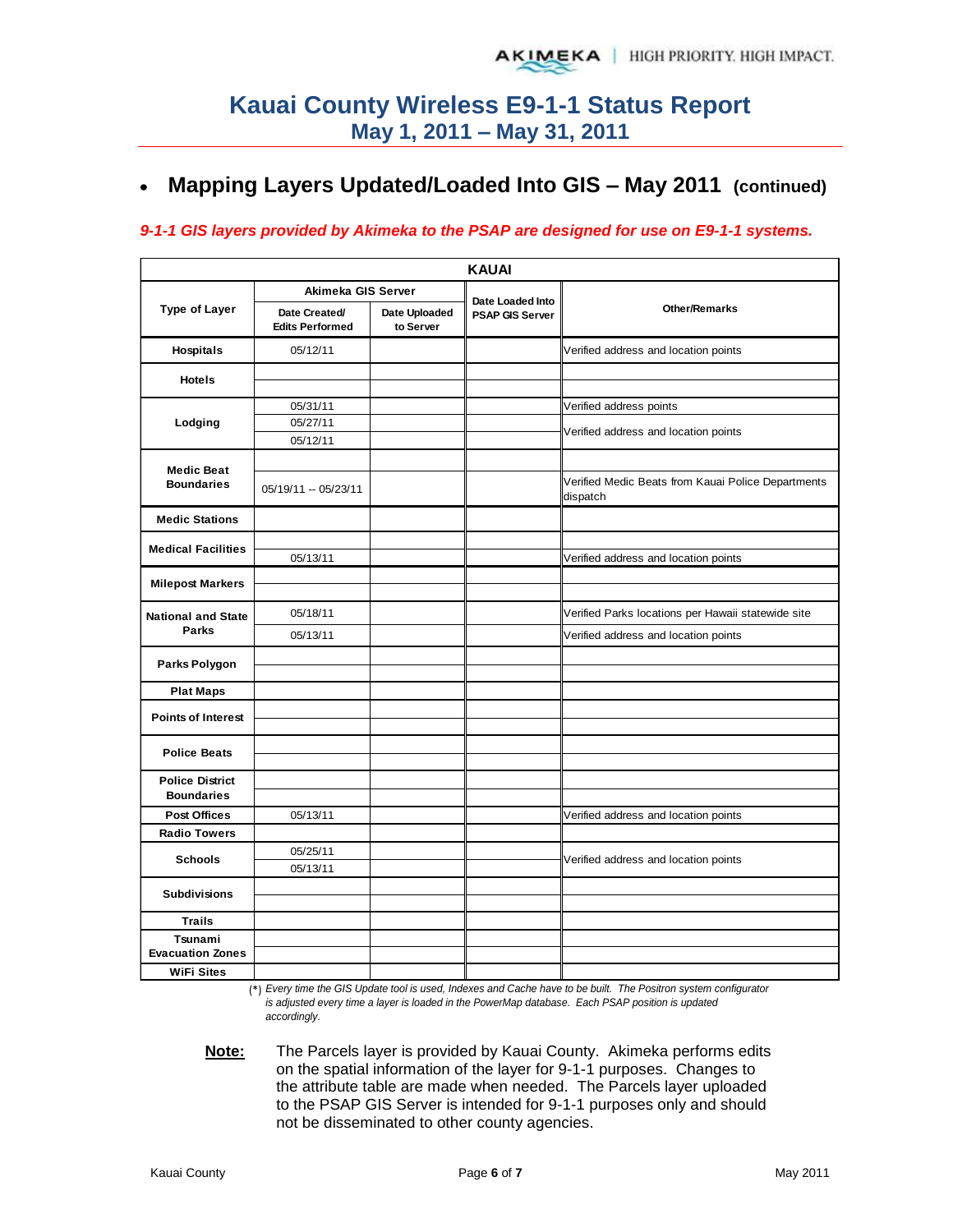## **Service Requests Transactions**

### **Open Service Requests – May 2011 (April 28, 2011 – May 26, 2011)**

| $\boldsymbol{\#}$<br>" | Date | Ticket# | <b>Description</b> | Category | Urgency | `ommante |
|------------------------|------|---------|--------------------|----------|---------|----------|
|                        |      |         | <b>NONE</b>        |          |         |          |
|                        |      |         |                    |          |         |          |

*Note: Open Service Requests reflect what is in pending status at the end of the report month.*

### **Year-to-Date (YTD) Summary – 2011**

|              | <b>KAUAI</b>   |              |          |                | <b>SERVICE REQUEST CATEGORIES</b> |                |          |                         |          |                |        |  |  |
|--------------|----------------|--------------|----------|----------------|-----------------------------------|----------------|----------|-------------------------|----------|----------------|--------|--|--|
| 2011         |                | <b>TOTAL</b> |          |                | 911 Map                           | <b>MSAG</b>    |          | <b>Request Training</b> |          | Suggestions    |        |  |  |
|              | <b>Created</b> | Closed       | Open     | <b>Created</b> | Closed                            | Created        | Closed   | <b>Created</b>          | Closed   | <b>Created</b> | Closed |  |  |
| December     |                |              |          |                |                                   |                |          |                         |          |                |        |  |  |
| November     |                |              |          |                |                                   |                |          |                         |          |                |        |  |  |
| October      |                |              |          |                |                                   |                |          |                         |          |                |        |  |  |
| September    |                |              |          |                |                                   |                |          |                         |          |                |        |  |  |
| August       |                |              |          |                |                                   |                |          |                         |          |                |        |  |  |
| July         |                |              |          |                |                                   |                |          |                         |          |                |        |  |  |
| June         |                |              |          |                |                                   |                |          |                         |          |                |        |  |  |
| May          | $\Omega$       | $\Omega$     | 0        |                | 0                                 | 0              | 0        | 0                       | 0        | $\Omega$       |        |  |  |
| April        | $\Omega$       | $\Omega$     | $\Omega$ | $\Omega$       | $\Omega$                          | $\overline{0}$ | $\Omega$ | $\mathbf 0$             | $\Omega$ | $\Omega$       | U      |  |  |
| March        | U.             | 0            | U        | $\Omega$       | 0                                 | 0              | 0        | $\Omega$                | 0        | $\Omega$       |        |  |  |
| February     |                | 0            |          |                | 0                                 | 0              | 0        | 0                       | 0        |                |        |  |  |
| January      |                | $\Omega$     | U        |                | O                                 | 0              | $\Omega$ | 0                       | 0        | $\Omega$       |        |  |  |
| <b>TOTAL</b> | $\mathbf{0}$   | 0            |          | O              | 0                                 | 0              | 0        | $\bf{0}$                | O        | C              |        |  |  |

*Note: Open Service Requests reflect what is in pending status at the end of the report month.* 

|                     | Category                                        | <b>Description</b>                                      |  |  |  |
|---------------------|-------------------------------------------------|---------------------------------------------------------|--|--|--|
|                     | 911 Map                                         | Mapping computer not functioning or displaying properly |  |  |  |
| <b>Definitions:</b> | Discrepancies with 9-1-1 MSAG addresses<br>MSAG |                                                         |  |  |  |
|                     | <b>Request Training</b>                         | E-911 Operations training needs                         |  |  |  |
|                     | Suggestions                                     | Vehicle to share suggestions                            |  |  |  |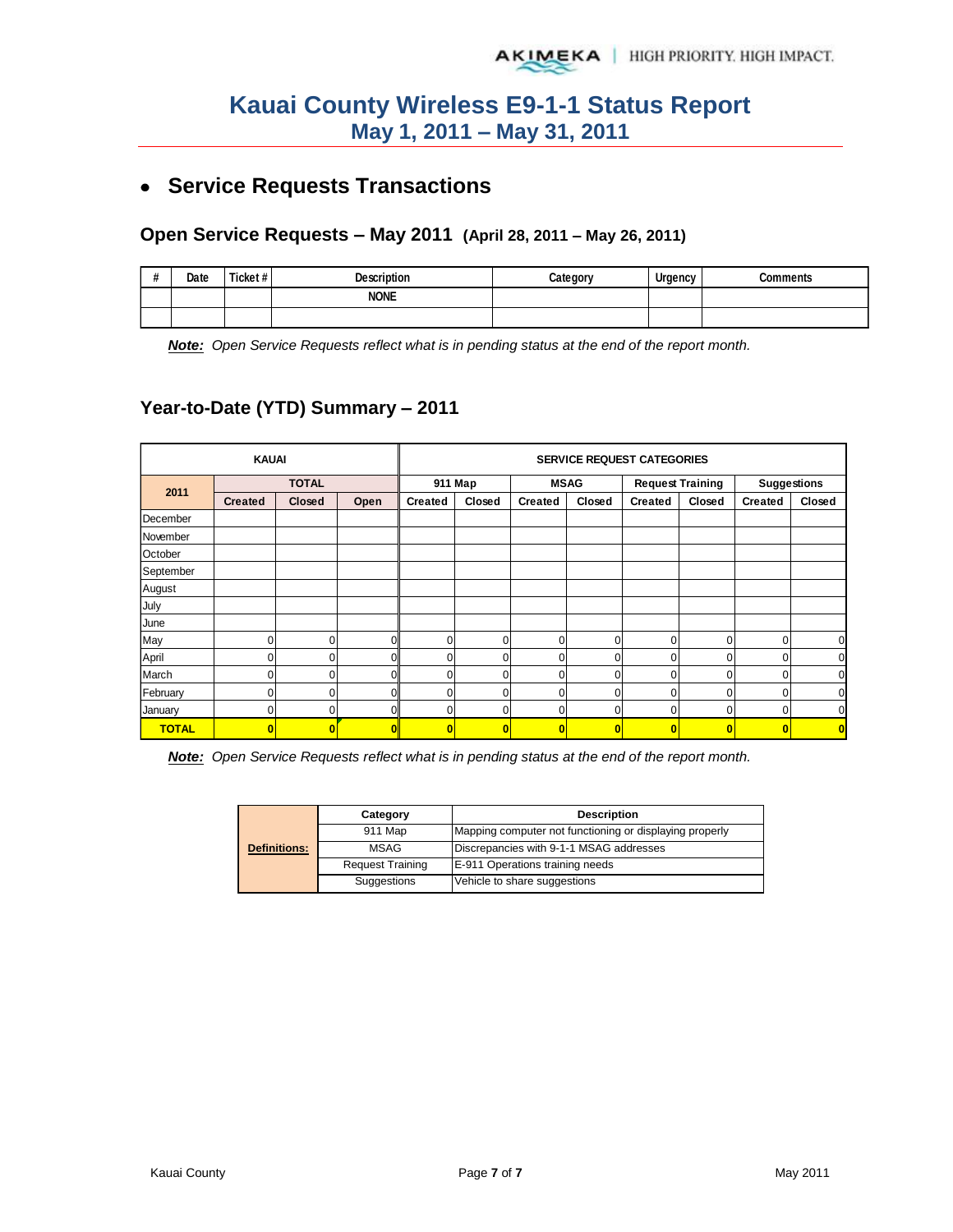## **PSAP Operations**

### **9-1-1 Call Volume – May 2011**

| <b>PSAP</b>    | Total | Wireline | %     | <b>Wireless</b> | %     |
|----------------|-------|----------|-------|-----------------|-------|
| MAUI (*)       | 8,144 | 2,632    | 32.3% | 5,507           | 67.7% |
| <b>MOLOKAI</b> | 283   | 181      | 64.2% | 101             | 35.8% |

*(\*) Totals are based on calls to Primary PSAP.* 

### **9-1-1 Call Volume – Calendar Year 2011**

| <b>MAUI PSAP</b>  |              |            |                                     | <b>TOTAL PSAP 9-1-1 CALL VOLUME</b> |                                            |                |                    |            |                         |
|-------------------|--------------|------------|-------------------------------------|-------------------------------------|--------------------------------------------|----------------|--------------------|------------|-------------------------|
|                   |              | Wireline   |                                     |                                     | <b>Wireless</b>                            | Admin          |                    | Abandoned  |                         |
| 2011              | <b>Total</b> | # of Calls | %to Total<br>Wireline &<br>Wireless | # of Calls                          | %to Total<br>Wireline &<br><b>Wireless</b> | # of Calls     | %to Total<br>Calls | # of Calls | % Abandoned<br>of Total |
| December          |              |            |                                     |                                     |                                            |                |                    |            |                         |
| November          |              |            |                                     |                                     |                                            |                |                    |            |                         |
| October           |              |            |                                     |                                     |                                            |                |                    |            |                         |
| September         |              |            |                                     |                                     |                                            |                |                    |            |                         |
| August            |              |            |                                     |                                     |                                            |                |                    |            |                         |
| July              |              |            |                                     |                                     |                                            |                |                    |            |                         |
| June              |              |            |                                     |                                     |                                            |                |                    |            |                         |
| May               | 8,144        | 2,632      | 32.3%                               | 5,507                               | 67.7%                                      | 5              | 0.1%               | 1,296      | 15.9%                   |
| April             | 7,736        | 2,638      | 34.1%                               | 5,096                               | 65.9%                                      | 2              | 0.0%               | 1,400      | 18.1%                   |
| March             | 8,144        | 2,812      | 34.6%                               | 5,322                               | 65.4%                                      | 10             | 0.1%               | 1,301      | 16.0%                   |
| February          | 6,998        | 2,493      | 35.7%                               | 4,498                               | 64.3%                                      |                | 0.1%               | 1,154      | 16.5%                   |
| January           | 8,025        | 2,757      | 34.4%                               | 5,268                               | 65.6%                                      | 0              | 0.0%               | 1,290      | 16.1%                   |
| <b>TOTAL YTD</b>  | 39,047       | 13,332     | 34.2%                               | 25,691                              | 65.8%                                      | 24             | 0.1%               | 6,441      | 16.5%                   |
| <b>AVG PER MO</b> | 7,809        | 2,666      | $\cdot$ $\cdot$                     | 5,138                               |                                            | 5 <sub>l</sub> |                    | 1,288      |                         |

*Note: Total Calls include Administrative calls that are not direct 9-1-1 calls.*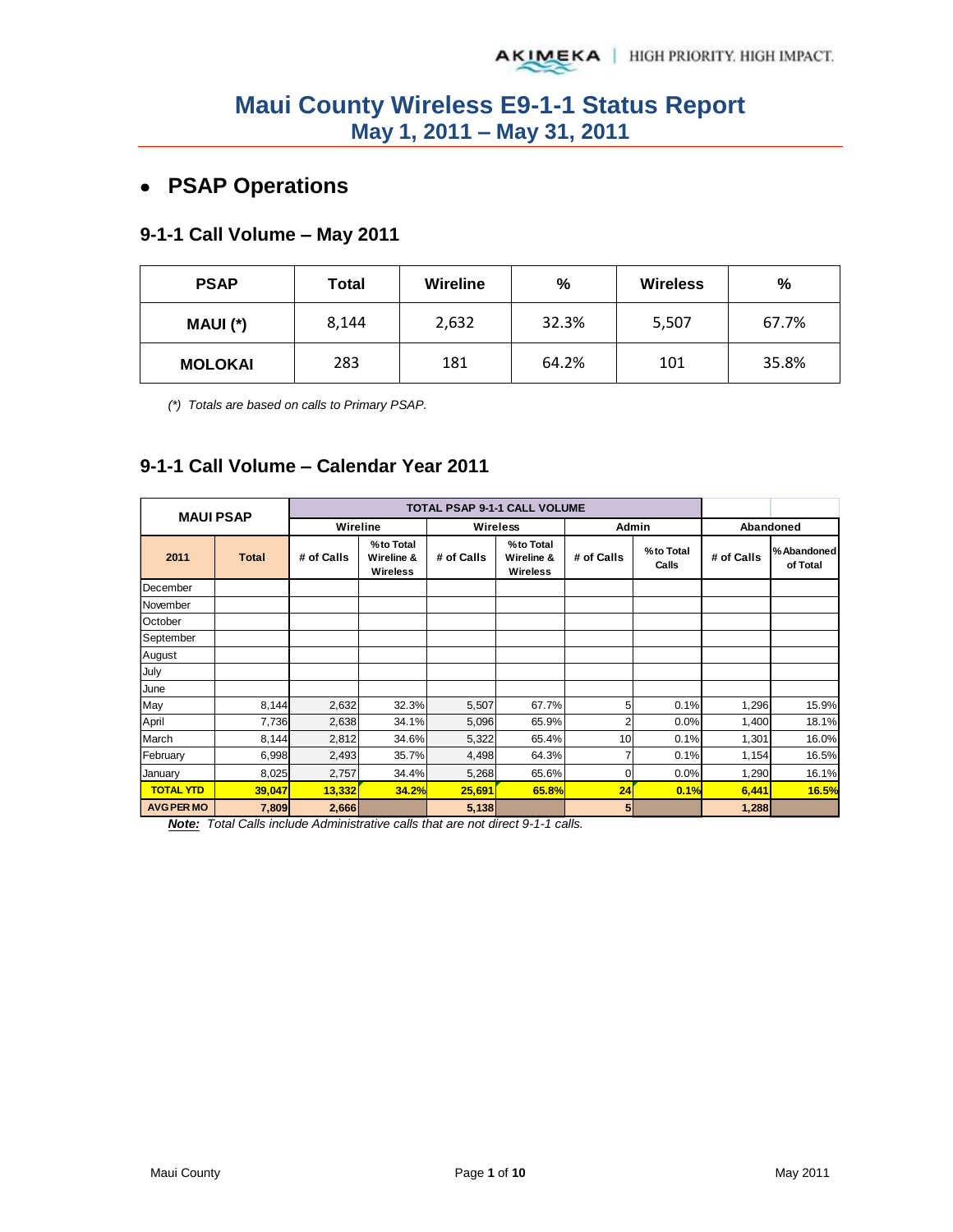#### **PSAP Operations (continued)**   $\bullet$

### **9-1-1 Call Volume – Calendar Year 2011 (continued)**

| <b>MOLOKAI PSAP</b> |              |            |                                            |            | <b>TOTAL PSAP 9-1-1 CALL VOLUME</b>        |            |                    |            |                        |
|---------------------|--------------|------------|--------------------------------------------|------------|--------------------------------------------|------------|--------------------|------------|------------------------|
|                     |              | Wireline   |                                            | Wireless   |                                            | Admin      |                    | Abandoned  |                        |
| 2011                | <b>Total</b> | # of Calls | %to Total<br>Wireline &<br><b>Wireless</b> | # of Calls | %to Total<br>Wireline &<br><b>Wireless</b> | # of Calls | %to Total<br>Calls | # of Calls | %Abandoned<br>of Total |
| December            |              |            |                                            |            |                                            |            |                    |            |                        |
| November            |              |            |                                            |            |                                            |            |                    |            |                        |
| October             |              |            |                                            |            |                                            |            |                    |            |                        |
| September           |              |            |                                            |            |                                            |            |                    |            |                        |
| August              |              |            |                                            |            |                                            |            |                    |            |                        |
| July                |              |            |                                            |            |                                            |            |                    |            |                        |
| June                |              |            |                                            |            |                                            |            |                    |            |                        |
| May                 | 283          | 181        | 64.2%                                      | 101        | 35.8%                                      |            | 0.4%               | 39         | 13.8%                  |
| April               | 233          | 133        | 57.1%                                      | 100        | 42.9%                                      | ი          | 0.0%               | 37         | 15.9%                  |
| March               | 330          | 211        | 63.9%                                      | 119        | 36.1%                                      | ი          | 0.0%               | 58         | 17.6%                  |
| February            | 203          | 134        | 66.0%                                      | 69         | 34.0%                                      |            | 0.0%               | 29         | 14.3%                  |
| January             | 289          | 178        | 61.6%                                      | 111        | 38.4%                                      | 0          | 0.0%               | 47         | 16.3%                  |
| <b>TOTAL YTD</b>    | 1,338        | 837        | 62.6%                                      | 500        | 37.4%                                      |            | 0.1%               | 210        | 15.7%                  |
| <b>AVG PER MO</b>   | 268          | 167        |                                            | 100        |                                            | 0          |                    | 42         |                        |

*Note: Total Calls include Administrative calls that are not direct 9-1-1 calls.* 

#### **Notes:**

- $(1)$  Total call volumes include Administrative calls. (Administrative calls = Calls made between 911 positions but are not 911 calls.)
- (2) "Abandoned" calls represent the number of incoming 9-1-1 calls for which the caller had hung up before a call-taker answered.
- (3) "Abandoned" calls are included in the "Wireline" and "Wireless" counts respectively. The standard CML reports do not provide a break-out of "Abandoned" calls between "Wireline" and "Wireless" calls.

#### **Wireless Test – May 2011**

| Date     | WSP           | <b>Island</b> | <b>Sites</b><br>Tested | <b>Sectors</b><br>Tested | <b>Tested By</b>      | Test<br>Pass/Fail |
|----------|---------------|---------------|------------------------|--------------------------|-----------------------|-------------------|
| 05/31/11 | AT&T Mobility | Maui          |                        | ັ                        | Maui PSAP/<br>Akimeka | Pass              |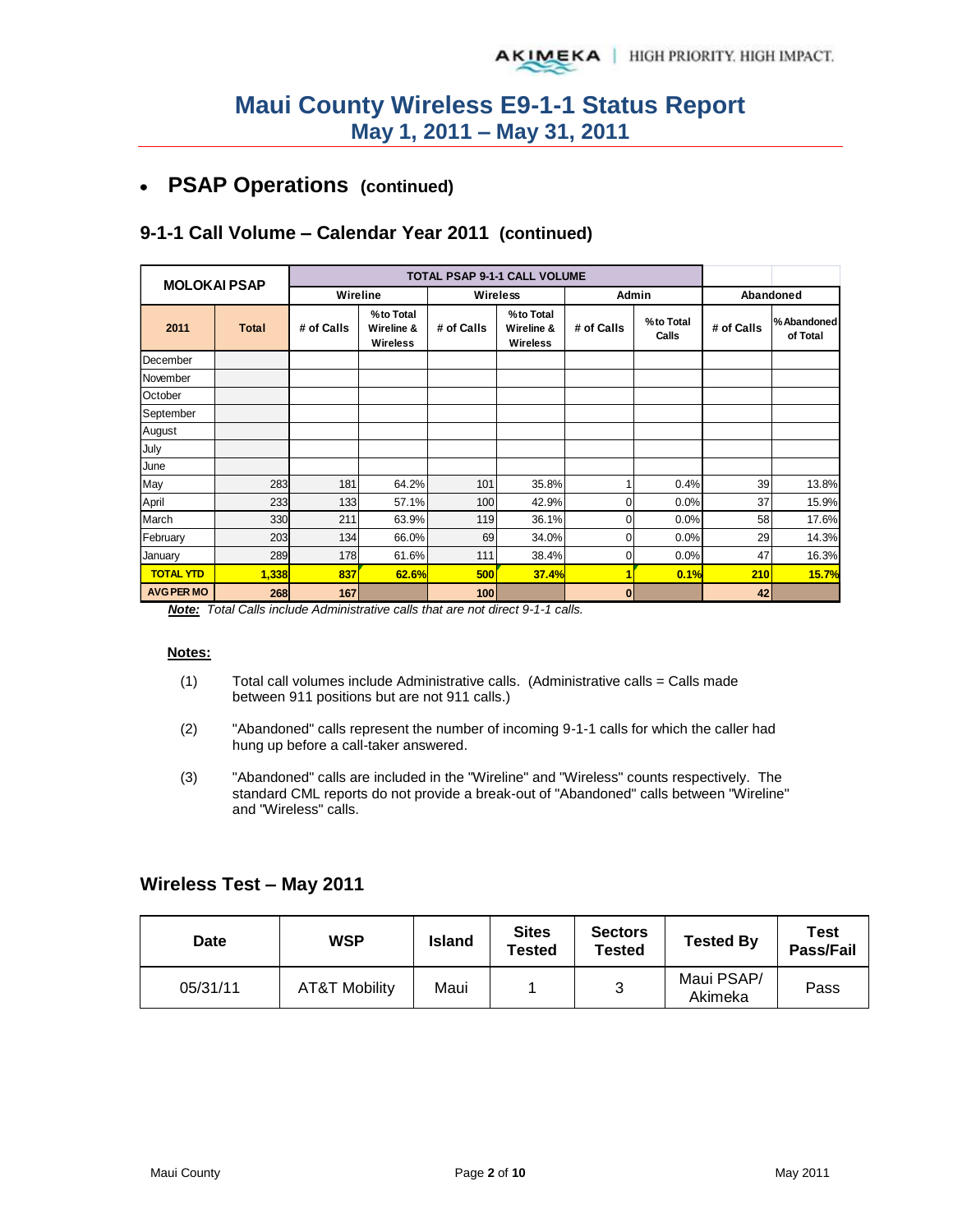## **PSAP Operations (continued)**

#### **Current Month PSAP Operations Activities – May 2011**

- 05/02/11 Akimeka personnel re-addressed fifty-seven (57) Maui County callboxes on the island of Maui. This information was submitted to Hawaiian Telcom, Inc. (HTI) for action.
- 05/18/11 -- 05/20/11 Akimeka personnel assisted the Molokai PSAP with reviewing their response to the Intrado PSAP survey.
- 05/19/11 Akimeka personnel sent a request to AT&T Mobility via Holly Geisz of Intrado for Call Routing Sheets (CRS) in order to conduct the annual cell sites audit. There has been no response to date. A follow-up email will be sent on June 4, which is after the ten working days standard timeline period.
- 05/20/11 -- 05/23/11 At the request of Lieutenant Wana, Akimeka sent an email request to Stephen Douglass and Kevin Kuwahara of Hawaiian Telcom, Inc. (HTI) regarding the ALI software 5.0 upgrade. The request was for HTI to facilitate a conference call with all of the PSAPs to discuss the upgrade and establish a common understanding as to what would be involved. The conference call was held on May 23, 2011. It was agreed that all of the PSAPs would send a written confirmation to HTI to turn on the feature and conduct testing.

All PSAPs sent in their written confirmation and testing has been scheduled for Monday, June 6, 2011.

- 05/31/11 Akimeka personnel sent a request to Mobi PCS via Frances Goss of Intrado for Call Routing Sheets (CRS) in order to conduct the annual cell sites audit. The CRSs have been received and are in the audit review process.
- 05/31/11 Akimeka personnel sent a request to Verizon Wireless via Jackie Cook of Intrado for Call Routing Sheets (CRS) in order to conduct the annual cell sites audit.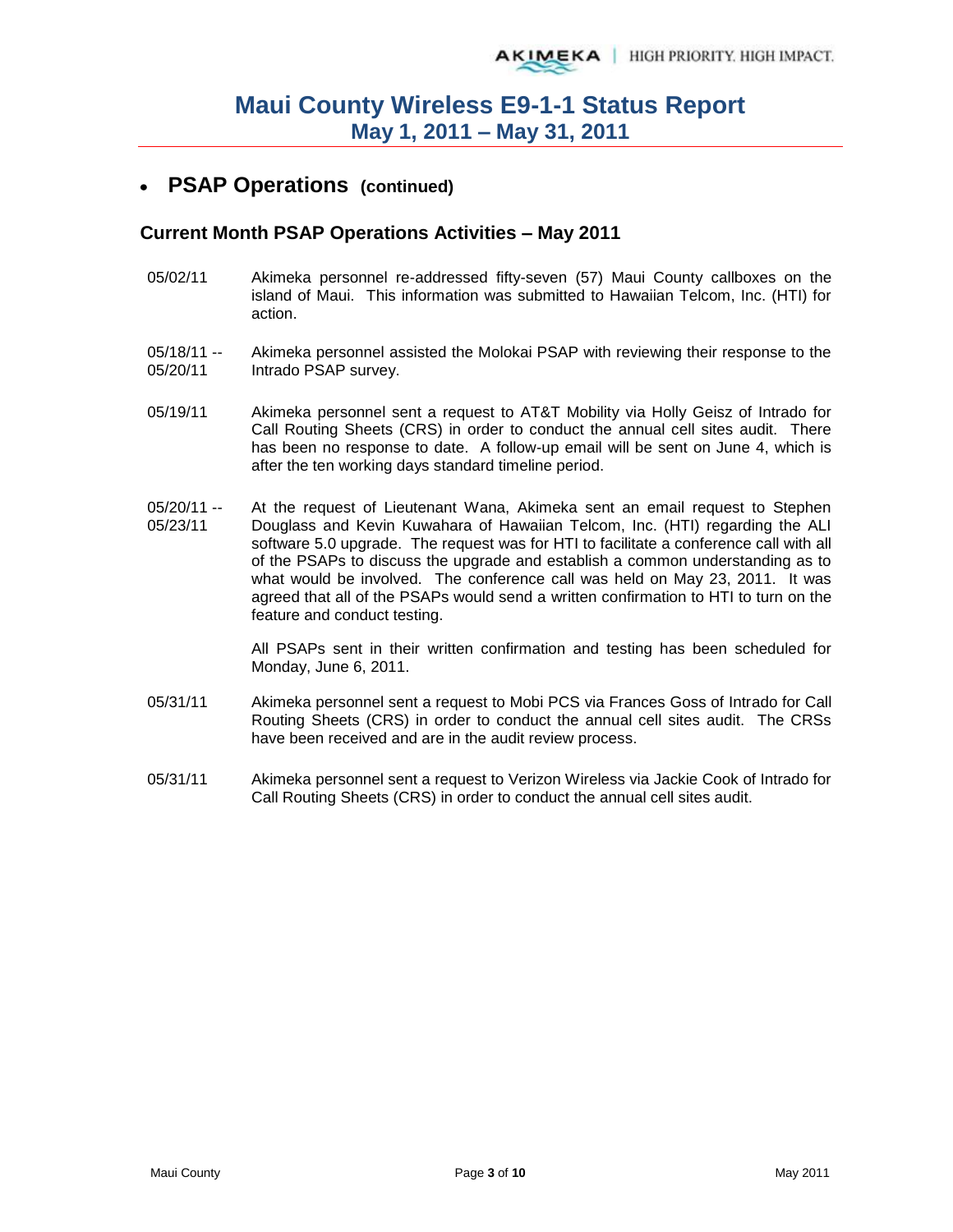## **PSAP Operations (continued)**

#### **Open Issues (To be Monitored and Tracked by Akimeka)**

#### *Updates as of May 31, 2011 are noted below:*

11/21/09 Akimeka will continue to monitor and track AT&T Mobility's open trouble ticket (11/21/09) for missing house number (HN), street and community information when transferring a WPH2 call or rebidding a WPH2 call. This issue was escalated to the State of Hawaii Wireless Enhanced 9-1-1 Board for action (August 2010). There have been no updates received to date. Unfortunately, the trouble is still occurring.

> Akimeka will provide status updates via the Monthly Status Report (MSR) when there are significant changes or updates as provided by the State of Hawaii Wireless Enhanced 9-1-1 Board and/or AT&T Mobility.

> **Update (4/30/11)** -- Hawaiian Telcom notified the Neighbor Island PSAPs that Intrado will be upgrading the ALI software to Version 5.0. A feature in this upgrade may potentially address the AT&T issue. This feature can be activated with the permission of all of the PSAPs across the State of Hawaii. This will be reviewed and discussed at the next Enhanced 9-1-1 Wireless Board Technical Committee meeting on May 10, 2011.

> *Update (5/31/11)* – All PSAPs sent in a written confirmation to Hawaiian Telcom, Inc. (HTI) to proceed with the software 5.0 upgrade. Testing has been scheduled for Monday, June 6, 2011.

04/16/10 Akimeka personnel worked on a flowchart for the Neighbor Island PSAPs to document the flow of a Call Routing Spreadsheet (CRS) and Testing Validation Worksheet (TVW). It was discovered that different processes exist among the carriers.

> Akimeka created and submitted for review a DRAFT Call Routing Spreadsheet (CRS) and Testing Validation Worksheet (TVW) process flowchart to the Neighbor Island PSAPs on December 20, 2010.

**Update (4/30/11)** -- Akimeka continued to work on the flowchart and incorporate the feedback received. An updated process flowchart is currently under review within Akimeka. Once approved, it will be shared with the Neighbor Island PSAPs.

*Update (5/31/11)* – In progress.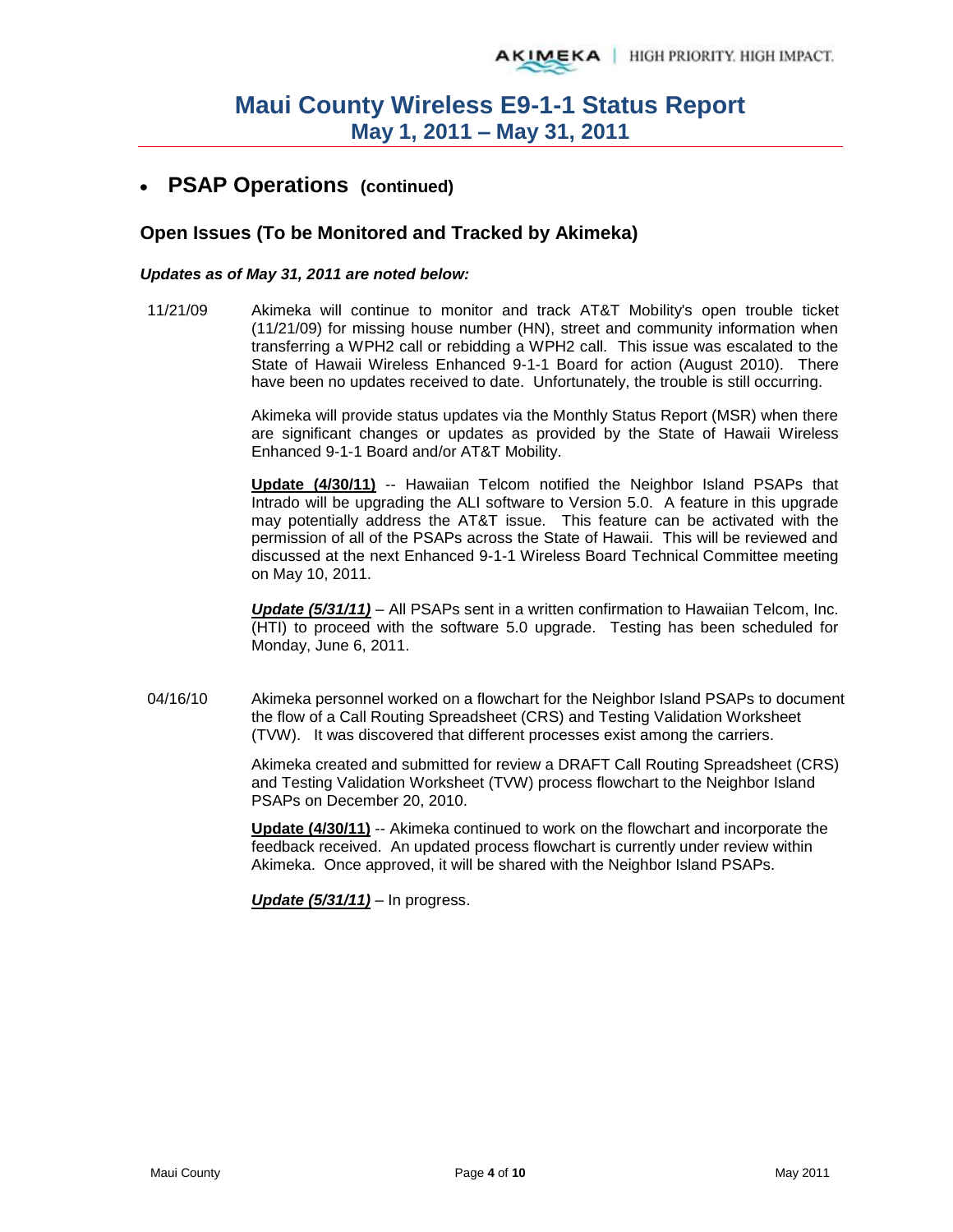### **MSAG**

#### **Current Month – May 2011**

|                    |              |                                                                    |        |          |               |        |              |                              | (a)                        | (b)                            |                        |
|--------------------|--------------|--------------------------------------------------------------------|--------|----------|---------------|--------|--------------|------------------------------|----------------------------|--------------------------------|------------------------|
| 2011               |              | 9-1-1NET REQUESTS                                                  |        |          |               |        |              |                              | Customer<br><b>Address</b> | In Suspended Status            |                        |
|                    |              |                                                                    |        |          |               |        |              | Customer                     | Change                     | as of Report Month End         |                        |
| <b>PSAP</b>        | <b>TOTAL</b> | Total                                                              | Change | Combined | <b>Delete</b> | Insert | <b>Split</b> | <b>Addresses</b><br>Affected | <b>Requests</b>            | # of<br>Submitted Transactions | <b>TNs</b><br>Affected |
| <b>MAUI COUNTY</b> | 160          | 157                                                                | 111    | 5        | 37            | 4      | 0            | 7,920                        | 3                          | o                              | $\mathbf{0}$           |
|                    |              | Revised categories and report format changes effective April 2009. |        |          |               |        |              |                              |                            |                                |                        |

During the month of May 2011, 157 9-1-1Net requests were completed relating to the Maui County MSAG database, with 7,920 customer ANI/ALI records updated as a direct result. A total of three (3) ALI discrepancy reports were submitted to 9-1-1Net for updates and corrections as needed, and monitored for completion. See attached spreadsheet for a detailed description of changes and additions.

#### *There are no records in Suspended status as of May 31, 2011.*

|                    |              |          |                   |                                                 |               |        |          |                                              | (a)                                               | (b)                                           |                     |
|--------------------|--------------|----------|-------------------|-------------------------------------------------|---------------|--------|----------|----------------------------------------------|---------------------------------------------------|-----------------------------------------------|---------------------|
| <b>MAUI COUNTY</b> |              |          | 9-1-1NET REQUESTS |                                                 |               |        |          |                                              |                                                   | In Suspended Status<br>as of Report Month End |                     |
| 2011               | <b>TOTAL</b> | Total    | Change            | Combined                                        | <b>Delete</b> | Insert | Split    | Customer<br><b>Addresses</b><br>Affected (*) | <b>Address</b><br>Change<br>Requests<br>Submitted | # of<br><b>Transactions</b>                   | <b>TNs Affected</b> |
| December           |              |          |                   |                                                 |               |        |          |                                              |                                                   |                                               |                     |
| November           |              |          |                   |                                                 |               |        |          |                                              |                                                   |                                               |                     |
| October            |              |          |                   |                                                 |               |        |          |                                              |                                                   |                                               |                     |
| September          |              |          |                   |                                                 |               |        |          |                                              |                                                   |                                               |                     |
| August             |              |          |                   |                                                 |               |        |          |                                              |                                                   |                                               |                     |
| July               |              |          |                   |                                                 |               |        |          |                                              |                                                   |                                               |                     |
| June               |              |          |                   |                                                 |               |        |          |                                              |                                                   |                                               |                     |
| May                | 160          | 157      | 111               | 5                                               | 37            |        | $\Omega$ | 7,920                                        | 3                                                 |                                               |                     |
| April              | 828          | 819      | 293               | 453                                             | 24            | 5      | 44       | 10,109                                       | 9                                                 |                                               |                     |
| March              | 505          | 473      | 141               | 310                                             | 4             | 3      | 15       | 6,292                                        | 32                                                | ი                                             |                     |
| February           | 159          | 159      | 147               | 9                                               |               | 2      | U        | 1,395                                        | 0                                                 | n                                             |                     |
| January            | 365          | 365      | 153               | 145                                             | 9             |        | 54       | 1,348                                        | $\Omega$                                          | n                                             | r                   |
| <b>TOTAL YTD</b>   | 2,017        | 1,973    | 845               | 922                                             | 75            | 18     | 113      | 27,064                                       | 44                                                |                                               |                     |
| <b>AVG PER MO</b>  | 403          | 395      | 169               | 184                                             | 15            | 4      | 23       | 5,413                                        | 9 <sup>1</sup>                                    |                                               |                     |
|                    |              | $(\ast)$ |                   | Applies to Change, Delete and Insert categories |               |        |          |                                              |                                                   |                                               |                     |

### **Year-to-Date (YTD) – 2011**

*Note: Revised categories and report format changes effective April 2009.* 

| <b>Definitions:</b> | (a) | Represents customer address change requests submitted to Intrado to correct customer ANI/ALI<br>records, including those identified by Akimeka. |
|---------------------|-----|-------------------------------------------------------------------------------------------------------------------------------------------------|
|                     | (b) | Represents what is in suspension status at the end of the report month -- awaiting further action<br>by County, Telco, or Akimeka.              |

### **Emergency Service Number (ESN) Project Status**

During the month of May 2011, 420 (84% complete) street segments have been assigned new ESNs on Molokai. 150 (3% complete) street segments have been assigned ESNs on Maui. This is an ongoing project that will cover all communities.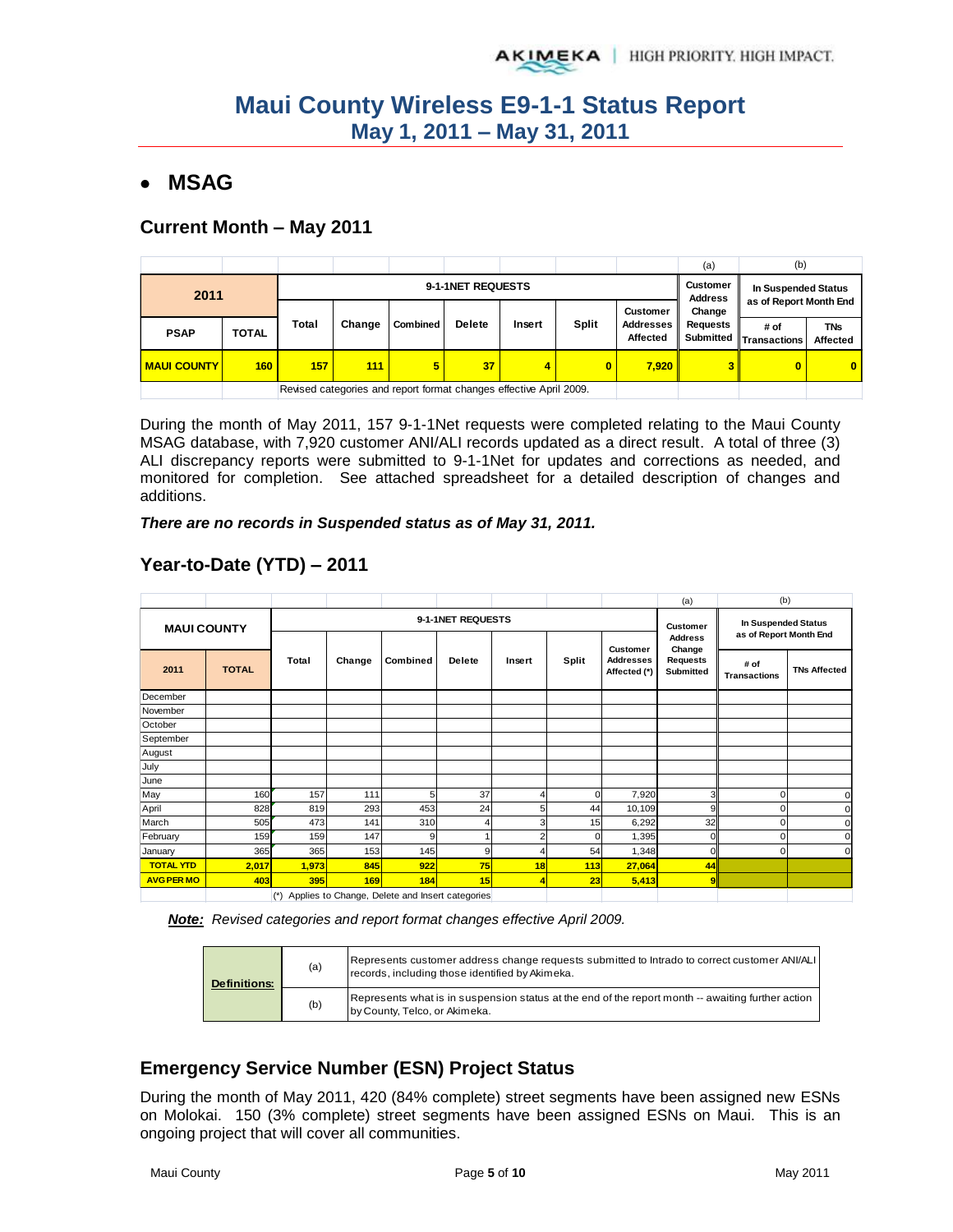## **Mapping Layers Updated/Loaded Into GIS – May 2011**

#### *9-1-1 GIS layers provided by Akimeka to the PSAP are designed for use on E9-1-1 systems.*

| <b>MAUI COUNTY</b>                           |              |                                         |                            |                                            |                                                                                                                                          |  |  |  |  |  |
|----------------------------------------------|--------------|-----------------------------------------|----------------------------|--------------------------------------------|------------------------------------------------------------------------------------------------------------------------------------------|--|--|--|--|--|
|                                              |              | Akimeka GIS Server                      |                            |                                            |                                                                                                                                          |  |  |  |  |  |
| <b>Type of Layer</b>                         | Island       | Date Created/<br><b>Edits Performed</b> | Date Uploaded<br>to Server | Date Loaded Into<br><b>PSAP GIS Server</b> | Other/Remarks                                                                                                                            |  |  |  |  |  |
| <b>WSP Cell Towers</b>                       | Maui         | 05/09/11                                |                            |                                            | Per VZW CRS                                                                                                                              |  |  |  |  |  |
|                                              | Maui         | 05/27/11                                |                            |                                            | Updated ESN's for Maui County Street Centerlines.                                                                                        |  |  |  |  |  |
|                                              | Maui         | 05/26/11                                |                            |                                            | This is an ongoing project.<br>Made corrections to data for the Intergraph CAD                                                           |  |  |  |  |  |
| <b>Street Centerlines</b>                    | Maui         | 05/25/11                                |                            |                                            | Updated ESN's for Maui County Street Centerlines.<br>This is an ongoing project.                                                         |  |  |  |  |  |
|                                              | Maui         | 05/17/11                                |                            |                                            | Corrected ranges                                                                                                                         |  |  |  |  |  |
|                                              | Maui         | 05/11/11                                |                            |                                            |                                                                                                                                          |  |  |  |  |  |
|                                              | Maui         | 05/03/11                                |                            |                                            | Extended street range for Ike Drive                                                                                                      |  |  |  |  |  |
|                                              | Maui         | 05/31/11                                |                            |                                            | Added an address point for Wahikuli Wayside Park<br>and deleted the common name from a MM address<br>point as requested by Maui Dispatch |  |  |  |  |  |
|                                              | Maui         | 05/26/11                                |                            |                                            | Made corrections to data for the Intergraph CAD                                                                                          |  |  |  |  |  |
|                                              | Maui         | 05/17/11                                |                            |                                            | Added Common Names and Milepost Markers as<br>requested by Maui Dispatch                                                                 |  |  |  |  |  |
|                                              | Maui         | 05/16/11                                |                            |                                            | Corrected address points to match the Emergency<br>Callbox addresses                                                                     |  |  |  |  |  |
|                                              | Maui/Molokai | 05/12/11 -- 05/13/11                    |                            |                                            | Edited Common Names and the Common Names look<br>up table for the Intergraph CAD                                                         |  |  |  |  |  |
| <b>Address Points</b>                        | Maui         | 05/11/11                                |                            |                                            |                                                                                                                                          |  |  |  |  |  |
|                                              | Maui         | 05/10/11                                |                            |                                            | Moved Emergency Callbox addresses so they do not<br>overlap the Emergency Callbox layer                                                  |  |  |  |  |  |
|                                              | Maui         | 05/06/11                                |                            |                                            | <b>Added Common Names</b>                                                                                                                |  |  |  |  |  |
|                                              | Maui         | 05/05/11                                |                            |                                            | Updated Common Names look up table for Intergraph<br>CAD                                                                                 |  |  |  |  |  |
|                                              | Maui/Molokai | 05/04/11                                |                            |                                            | Added and corrected Common Names                                                                                                         |  |  |  |  |  |
|                                              | Maui         | 05/03/11                                |                            |                                            | Updated Common Names and moved address points<br>so their labels would not overlap in the CAD map                                        |  |  |  |  |  |
|                                              | Maui         | 05/02/11                                |                            |                                            | Synchronized with Airports and Police Stations layers                                                                                    |  |  |  |  |  |
| <b>MSAG Address</b>                          |              |                                         |                            |                                            |                                                                                                                                          |  |  |  |  |  |
| Points (aka Pseudo<br><b>Address Points)</b> |              |                                         |                            |                                            |                                                                                                                                          |  |  |  |  |  |
|                                              |              |                                         |                            |                                            |                                                                                                                                          |  |  |  |  |  |
| <b>MSAG Communities</b>                      |              |                                         |                            |                                            |                                                                                                                                          |  |  |  |  |  |
|                                              | Maui         |                                         |                            | 05/06/11                                   |                                                                                                                                          |  |  |  |  |  |
| <b>Parcels</b>                               | Maui         | 05/05/11                                |                            |                                            | Completed attributes; exported from 10 to 9.3 for<br>addition into the SDE                                                               |  |  |  |  |  |
|                                              | Maui         | 05/03/11 -- 05/14/11                    |                            |                                            | Added attributes for parcels                                                                                                             |  |  |  |  |  |
| <b>Airports</b>                              | Maui         | 05/02/11                                |                            |                                            | Verified location, moved center of runway and filled in<br>the airport code in the attributes table                                      |  |  |  |  |  |
| <b>Bridges</b>                               |              |                                         |                            |                                            |                                                                                                                                          |  |  |  |  |  |
| <b>Cane Fields</b>                           |              |                                         |                            |                                            |                                                                                                                                          |  |  |  |  |  |
| Coastline                                    |              |                                         |                            |                                            |                                                                                                                                          |  |  |  |  |  |

(\*) *Every time the GIS Update tool is used, Indexes and Cache have to be built. The Positron system configurator* 

*is adjusted every time a layer is loaded in the PowerMap database. Each PSAP position is updated* 

*accordingly.*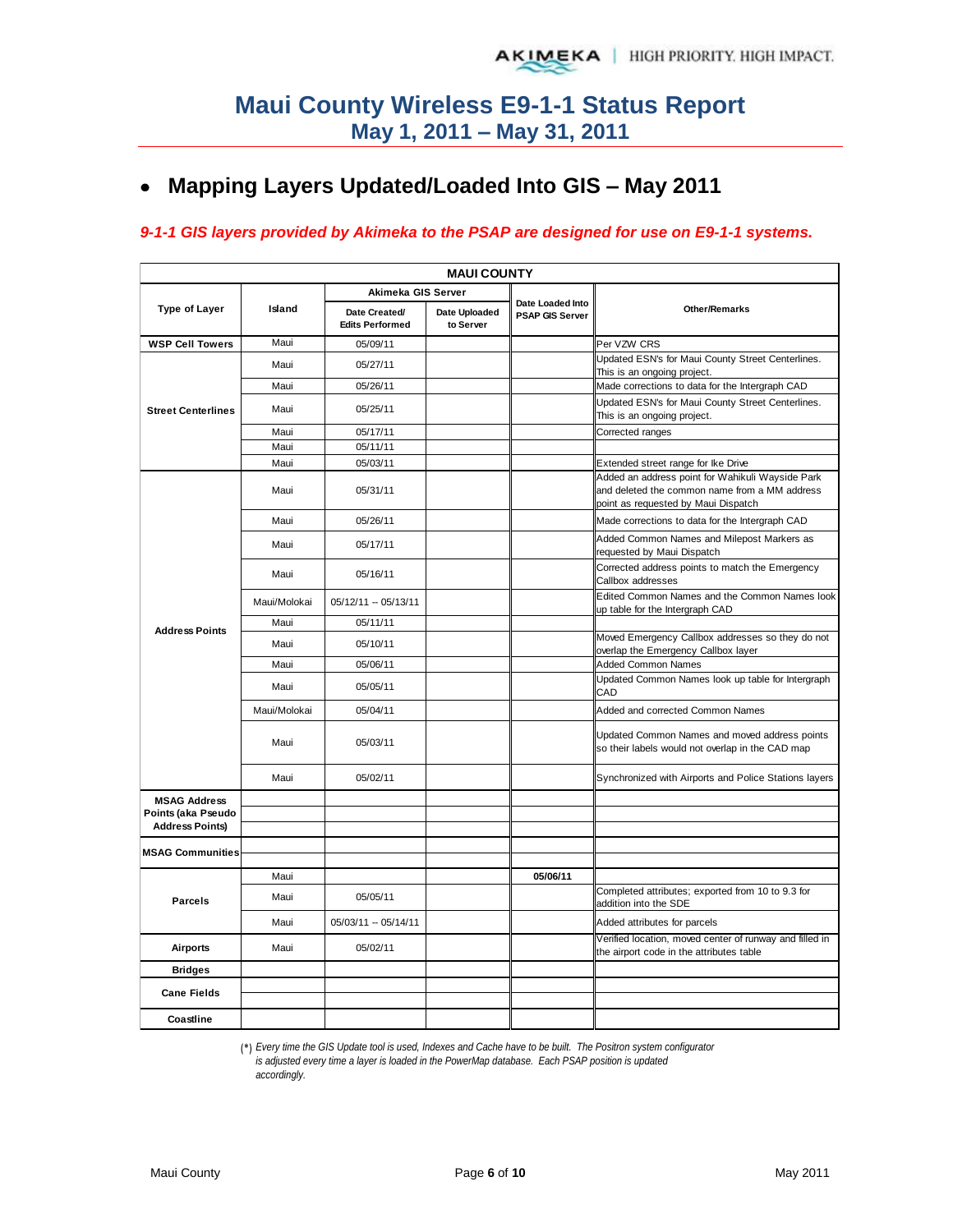## **Mapping Layers Updated/Loaded Into GIS – May 2011 (continued)**

#### *9-1-1 GIS layers provided by Akimeka to the PSAP are designed for use on E9-1-1 systems.*

|                                           |        |                                         | <b>MAUI COUNTY</b>         |                                     |                                                                                              |
|-------------------------------------------|--------|-----------------------------------------|----------------------------|-------------------------------------|----------------------------------------------------------------------------------------------|
|                                           |        | Akimeka GIS Server                      |                            |                                     |                                                                                              |
| <b>Type of Layer</b>                      | Island | Date Created/<br><b>Edits Performed</b> | Date Uploaded<br>to Server | Date Loaded Into<br>PSAP GIS Server | <b>Other/Remarks</b>                                                                         |
| <b>Coastal Names</b>                      |        |                                         |                            |                                     |                                                                                              |
| <b>Common Places</b>                      |        |                                         |                            |                                     |                                                                                              |
|                                           |        |                                         |                            |                                     |                                                                                              |
|                                           | Maui   | 05/16/11                                |                            |                                     | Changed addresses to match the Street Centerline<br>and corrected the Box ID for Box 360E021 |
| Emergency<br>Callboxes                    | Maui   | 05/13/11                                |                            |                                     | Verified the location of the eighteen emergency<br>callboxes on Hana Highway                 |
|                                           | Maui   | 05/10/11                                |                            |                                     | Corrected community for two callboxes                                                        |
| <b>EMS Zones</b>                          |        |                                         |                            |                                     |                                                                                              |
| <b>ESZ/ESN</b>                            |        |                                         |                            |                                     |                                                                                              |
|                                           |        |                                         |                            |                                     | Completed boundary revisions as requested by Maui                                            |
| <b>Fire Beat</b>                          | Maui   | 05/26/11                                |                            |                                     | Dispatch                                                                                     |
| <b>Boundaries</b>                         | Maui   |                                         |                            | 05/06/11                            |                                                                                              |
|                                           | Maui   | 05/04/11                                |                            |                                     |                                                                                              |
| <b>Fire Dispatch Group</b><br>(Districts) | Maui   | 05/26/11                                |                            |                                     | Completed boundary revisions as requested by Maui<br>Dispatch                                |
|                                           | Maui   |                                         |                            | 05/06/11                            |                                                                                              |
|                                           | Maui   | 05/04/11                                |                            |                                     |                                                                                              |
| <b>Fire ESZ</b>                           | Maui   | 05/26/11                                |                            |                                     | Completed boundary revisions as requested by Maui<br>Dispatch                                |
| <b>Fire Stations</b>                      |        |                                         |                            |                                     |                                                                                              |
|                                           |        |                                         |                            |                                     |                                                                                              |
| <b>Fire Sub Zones</b>                     |        |                                         |                            |                                     |                                                                                              |
| <b>Fire Zones</b>                         |        |                                         |                            |                                     |                                                                                              |
|                                           |        |                                         |                            |                                     | Renamed Restaurant layer to Food & Beverage layer                                            |
| Food & Beverage                           |        |                                         |                            |                                     | to include bakeries, cafes, food factories, etc.                                             |
| <b>Gate Codes</b>                         |        |                                         |                            |                                     |                                                                                              |
| <b>High Resolution</b>                    |        |                                         |                            |                                     |                                                                                              |
| Imagery                                   |        |                                         |                            |                                     |                                                                                              |
| <b>Hospitals</b>                          |        |                                         |                            |                                     |                                                                                              |
|                                           |        |                                         |                            |                                     |                                                                                              |
| <b>Hotels</b>                             |        |                                         |                            |                                     |                                                                                              |
| <b>Major Roads</b>                        |        |                                         |                            |                                     |                                                                                              |
| <b>Medic Beat</b>                         |        |                                         |                            |                                     |                                                                                              |
| <b>Boundaries</b>                         | Maui   | 05/23/11 -- 05/24/11                    |                            |                                     | Edited according to revised Medic Beat boundaries.<br>This is an ongoing project.            |
| <b>Medic Dispatch</b>                     |        |                                         |                            |                                     |                                                                                              |
| <b>Group (Districts)</b>                  |        |                                         |                            |                                     |                                                                                              |
| <b>Medic Stations</b>                     |        |                                         |                            |                                     |                                                                                              |
| <b>Medical Facilities</b>                 |        |                                         |                            |                                     |                                                                                              |

(\*) *Every time the GIS Update tool is used, Indexes and Cache have to be built. The Positron system configurator is adjusted every time a layer is loaded in the PowerMap database. Each PSAP position is updated accordingly.*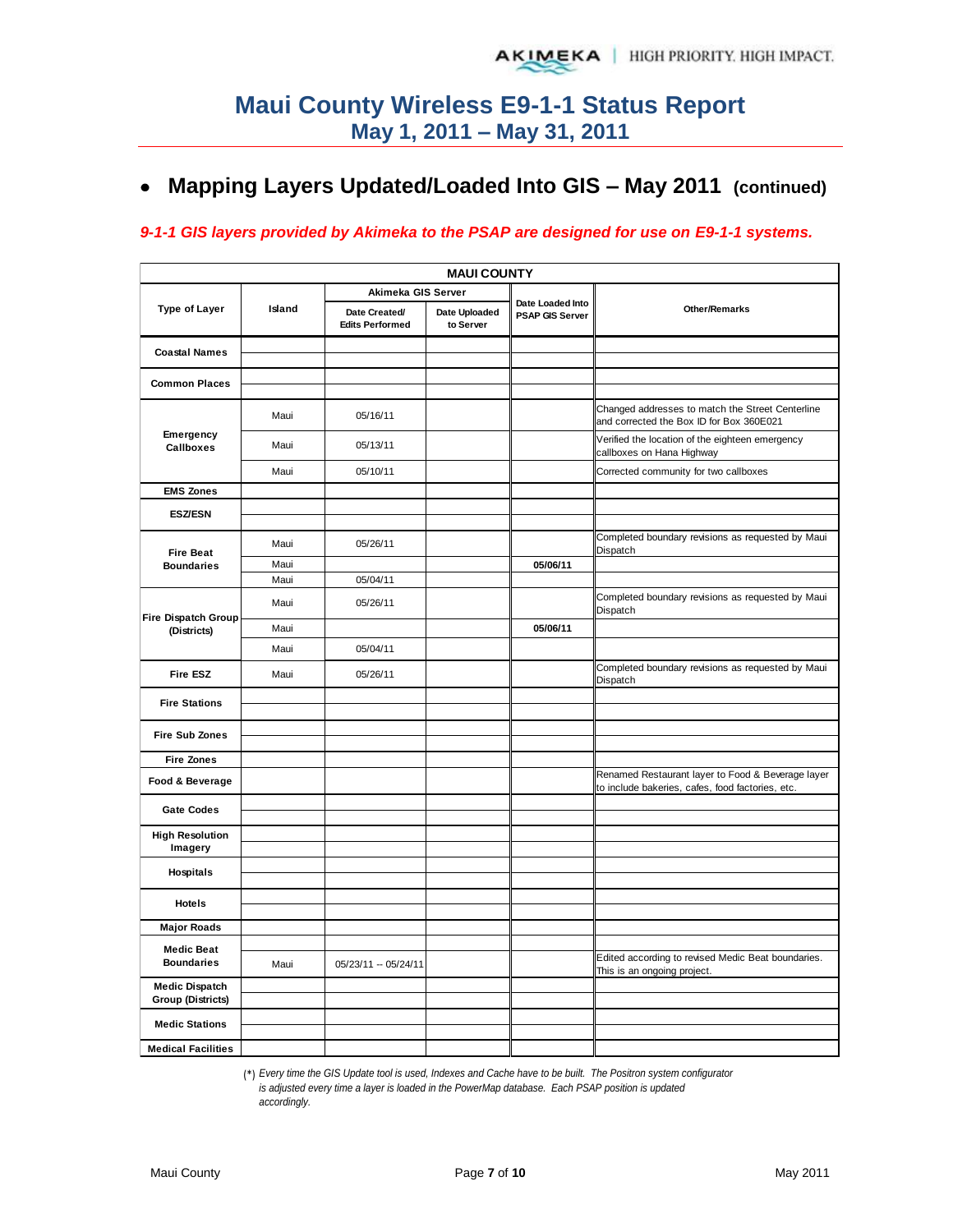## **Mapping Layers Updated/Loaded Into GIS – May 2011 (continued)**

#### *9-1-1 GIS layers provided by Akimeka to the PSAP are designed for use on E9-1-1 systems.*

|                                                    |              |                                         | <b>MAUI COUNTY</b>         |                                            |                                                                         |
|----------------------------------------------------|--------------|-----------------------------------------|----------------------------|--------------------------------------------|-------------------------------------------------------------------------|
|                                                    |              | Akimeka GIS Server                      |                            |                                            |                                                                         |
| Type of Layer                                      | Island       | Date Created/<br><b>Edits Performed</b> | Date Uploaded<br>to Server | Date Loaded Into<br><b>PSAP GIS Server</b> | <b>Other/Remarks</b>                                                    |
| <b>Milepost Markers</b>                            | Maui/Molokai | 05/17/11                                |                            |                                            | Added milepost markers for reference as requested by<br>Maui Dispatch   |
|                                                    | Maui         |                                         |                            | 05/06/11                                   |                                                                         |
| <b>National and State</b><br>Parks                 |              |                                         |                            |                                            |                                                                         |
| Ocean Rescue<br><b>Boundaries</b>                  |              |                                         |                            |                                            |                                                                         |
| Park Polygon                                       | Maui         |                                         |                            | 05/06/11                                   |                                                                         |
| <b>Points of Interest</b>                          |              |                                         |                            |                                            |                                                                         |
| <b>Police Beat</b><br><b>Boundaries</b>            | Maui         | 05/27/11                                |                            |                                            | Completed boundary revisions as requested by Maui<br>Dispatch           |
| <b>Police Dispatch</b><br><b>Group (Districts)</b> | Maui         | 05/27/11                                |                            |                                            | Completed boundary revisions as requested by Maui<br>Dispatch           |
| <b>Police ESZ</b>                                  | Maui         | 05/27/11                                |                            |                                            | Completed boundary revisions as requested by Maui<br>Dispatch           |
|                                                    | Maui         | 05/10/11                                |                            |                                            | Corrected boundaries per Police Dispatch                                |
| <b>Police Reporting</b><br>Areas                   |              |                                         |                            |                                            |                                                                         |
| <b>Police Stations</b>                             | Maui         | 05/02/11                                |                            |                                            | Updated layer from data received from Maui Dispatch                     |
| Ponds                                              |              |                                         |                            |                                            |                                                                         |
| Post Offices                                       |              |                                         |                            |                                            |                                                                         |
| <b>Radio Towers</b>                                |              |                                         |                            |                                            |                                                                         |
| Radius - Two Mile                                  |              |                                         |                            |                                            |                                                                         |
| <b>Radius - Three Mile</b>                         |              |                                         |                            |                                            |                                                                         |
| <b>Schools</b>                                     |              |                                         |                            |                                            |                                                                         |
| <b>Subdivisions</b>                                | Maui         | 05/18/11                                |                            |                                            | Deleted industrial parks that were previously included<br>in this layer |
| <b>Tow Jurisdictions</b>                           |              |                                         |                            |                                            |                                                                         |
| <b>Tow Truck</b>                                   |              |                                         |                            |                                            |                                                                         |
|                                                    |              |                                         |                            |                                            |                                                                         |
| <b>Towns</b><br><b>Trails</b>                      |              |                                         |                            |                                            |                                                                         |
| Tsunami<br><b>Evacuation Zones</b>                 |              |                                         |                            |                                            |                                                                         |
|                                                    |              |                                         |                            |                                            |                                                                         |

(\*) *Every time the GIS Update tool is used, Indexes and Cache have to be built. The Positron system configurator is adjusted every time a layer is loaded in the PowerMap database. Each PSAP position is updated accordingly.*

**Note:** The Parcels layer is provided by Maui County. Akimeka performs edits on the spatial information of the layer for 9-1-1 purposes. Changes to the attribute table are made when needed. The Parcels layer uploaded to the PSAP GIS server is intended for 9-1-1 purposes only and should not be disseminated to other county agencies.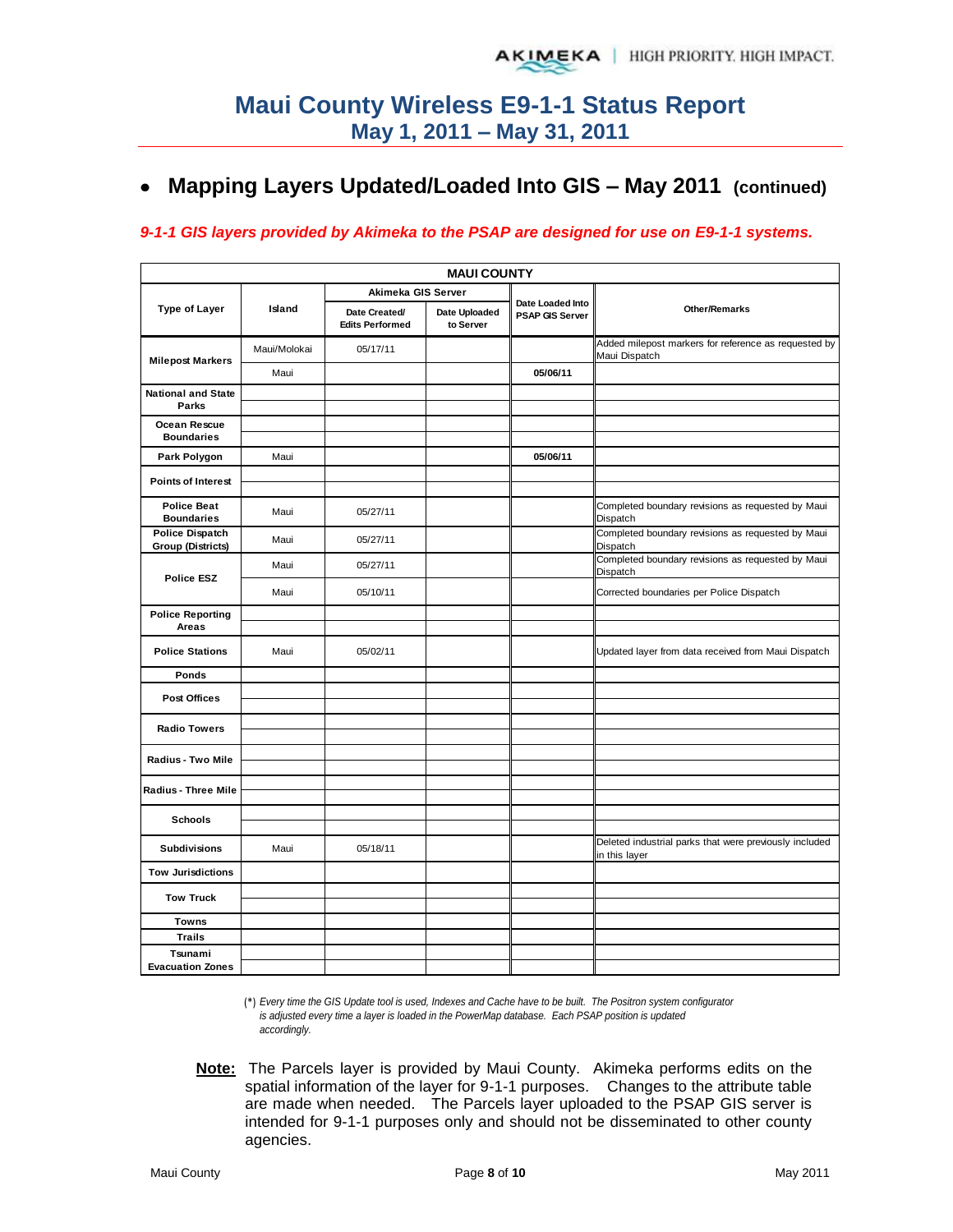## **Mapping Layers Updated/Loaded Into GIS – May 2011 (continued)**

#### **Current Month GIS Activities – May 2011**

- 05/03/11 -- 05/04/11 Akimeka personnel prepared data for an upcoming Intergraph CAD push which involved editing the following layers: Address Points, Street Centerlines, Airports, Fire Stations, Medic Stations, Fire Beat boundaries, Fire Dispatch Group (Districts), and Park Polygon. The CAD map was pushed to Maui Police Department's test server and workstation.
- 05/12/11 Akimeka personnel worked on the CAD map with Mike Rawls of Intergraph.
- $05/16/11 -$ 05/26/11 Akimeka personnel continued to work on the Intergraph CAD map which involved additional layers: Fire ESZ, WSP Cell Towers, Police ESZ, Police Beat Boundaries, and Police Dispatch Group (Districts).
- 05/27/11 Akimeka personnel created a new Intergraph CAD map and polygon files. The new Intergraph CAD map was successfully pushed to Maui Police Department's test server and workstation.

### **Service Requests Transactions**

#### **Open Service Requests – May 2011 (April 28, 2011 – May 26, 2011)**

| <b>MAUI PSAP</b> |         |                    |          |                |                 |
|------------------|---------|--------------------|----------|----------------|-----------------|
| Date             | Ticket# | <b>Description</b> | Category | <b>Urgency</b> | <b>Comments</b> |
|                  |         | <b>NONE</b>        |          |                |                 |
|                  |         |                    |          |                |                 |

*Note: Open Service Requests reflect what is in pending status at the end of the report month.* 

| <b>MOLOKAI PSAP</b> |      |          |                    |          |         |                 |
|---------------------|------|----------|--------------------|----------|---------|-----------------|
|                     | Date | Ticket # | <b>Description</b> | Category | Urgency | <b>Comments</b> |
|                     |      |          | <b>NONE</b>        |          |         |                 |
|                     |      |          |                    |          |         |                 |

*Note: Open Service Requests reflect what is in pending status at the end of the report month.*